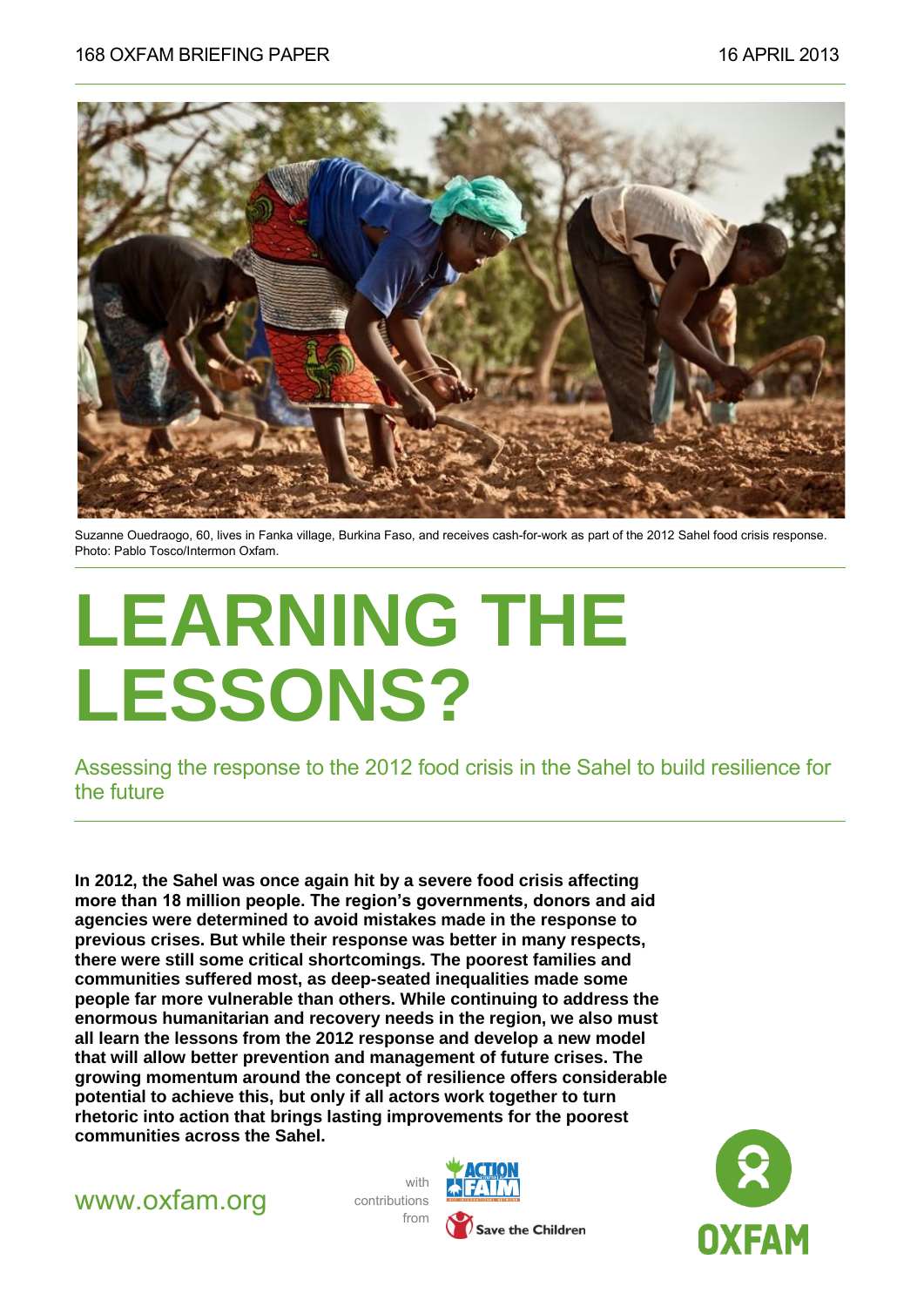# **SUMMARY**

In 2012, the Sahel region of West and Central Africa was once again hit by a severe food crisis as drought reduced food production, drove up food prices and exposed millions of already chronically vulnerable people to another year of hardship and hunger.

At its peak, over 18 million people across nine countries were affected, and more than 1 million children's lives were at risk because households could not obtain enough food. In Chad, women were forced to dig in anthills to find grains, while across the region, hundreds of thousands of families were forced to cut down their meals to just one a day.

The crisis was certainly on a large scale, but it should not have been unexpected. Recurrent drought has become a feature of the Sahel's changing climate, and the 2012 crisis came shortly after similar droughtrelated crises in 2010 and 2005, as well as a food price crisis in 2008. Many communities are now chronically vulnerable—230,000 children die of causes related to undernutrition<sup>1</sup> even in a 'good' harvest year<sup>2</sup>—so even relatively small shocks can have huge impacts.

The humanitarian response to previous crises in the Sahel and, more recently, in the Horn of Africa had been widely criticised as 'too little, too late'. At the start of 2012, when the crisis began to unfold, many governments, donors and aid agencies were determined not to make the same mistakes again. They were resolved not only to making a more effective response to this crisis, but also to doing more to help communities build their resilience in the face of inevitable future shocks and crises.

This report considers how governments, donors and agencies performed in their response to the 2012 crisis, and the lessons that must be learned to improve future responses. It draws on extensive intervi# with Oxfam staff, other agencies, donors and government officials; focus groups with communities in three countries; the views of civil society organisations in six countries; and the latest research on food security and resilience in the region.

The analysis reveals that, although the 2012 response was better in many respects than the response to previous crises, there were still some significant shortcomings that need to be addressed.

### **Mixed performance**

Looking back at the 2012 response gives no grounds for complacency. While the early warning systems provided the information needed for an early response, there was still disagreement about the likely severity of the crisis. Some donors, such as the European Community's Humanitarian Office (ECHO), acted earlier than in previous years, but overall, donor funding was no more timely than before. By the beginning of July 2012 and the peak of the crisis, the UN appeal remained just under 50 per cent funded.<sup>3</sup>

*'We've only harvested four sacks of millet this year, compared with the 20 we can get in a normal year. But it's a long time since we had a normal year. We go from one catastrophe to another, because of either too much water or too little.'* 

Ramata Zore, Taffogo, Centre-Nord region, Burkina Faso, April 2012)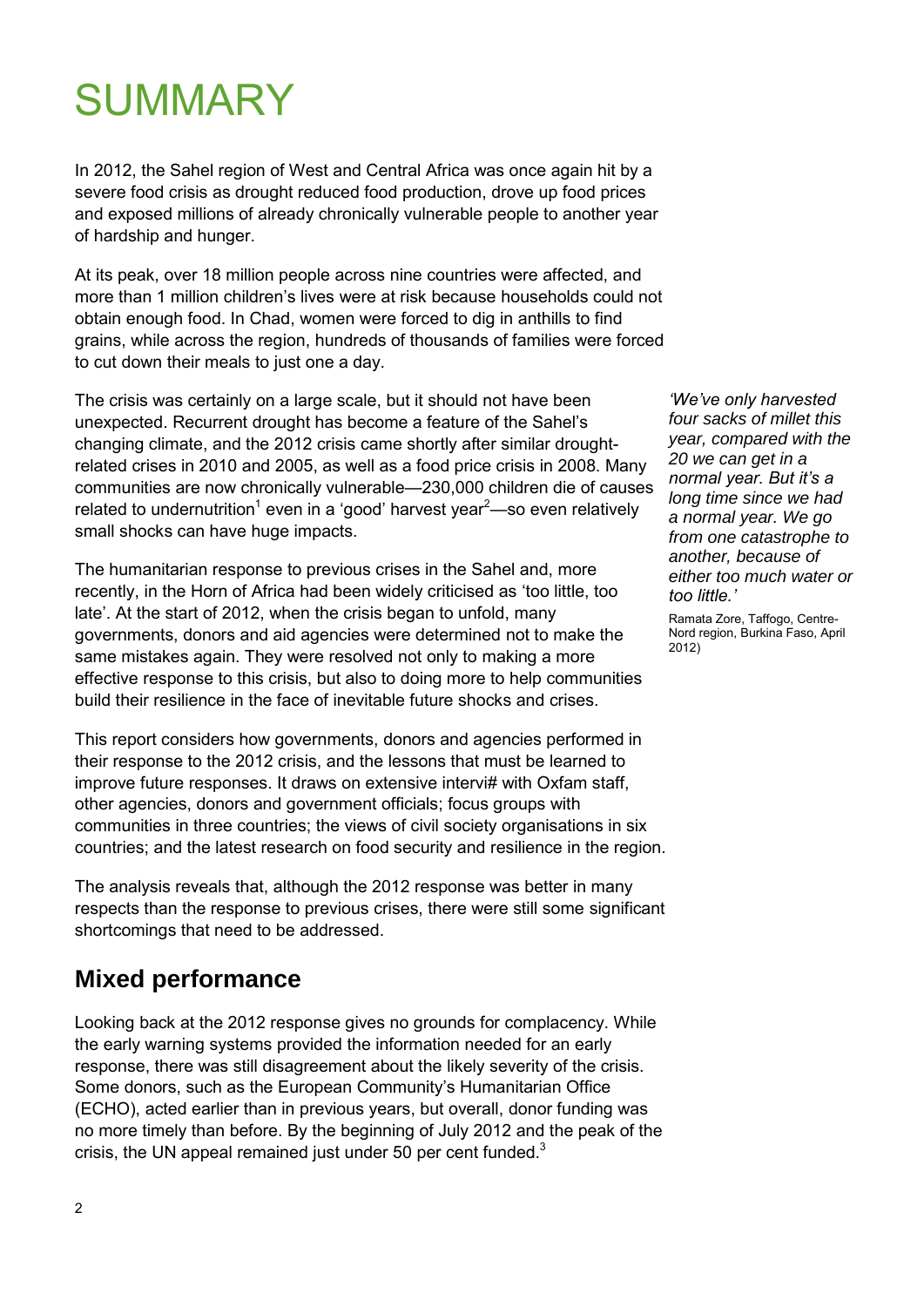Unlike in earlier crises, most governments in the region did react to the early warning signs: Niger, for example, appealed for support six months earlier than it did during the 2010 crisis. Yet significant technical, financial and political barriers remained, and support provided by donors and international NGOs failed to strengthen national capacity and leadership of the response. In Senegal, for instance, the domestic focus on the presidential elections prevented an early response; elsewhere, national governments were often marginal players, with donor funding largely bypassing state systems.

So, despite some improvements, millions of people still did not get the help they needed. On the one hand, more children received treatment for acute undernutrition in the region than ever before, and the World Food Programme (WFP) alone reaching between 5 and 6 million people with food and nutritional assistance. On the other hand, 5.6 million people did not receive the seeds, tools and fertiliser they needed to plant for the next harvest, making it even harder for them to recover from the crisis and build up some reserves to mitigate the impacts of the next crisis.

#### **Getting it right next time round**

In 2013, the first priority is to recognise that the crisis is not over. Across the Sahel region, 10 million people still urgently need help to feed their families and rebuild their livelihoods. However, as of 5 April, the UN appeal for 2013 was just 24 per cent funded. The international community is still failing these people unless it takes urgent action to deliver aid that is swift, sufficient and sustained.

That is the most immediate priority. But governments, donors and aid agencies must also get better at preventing and managing future crises. The concept of resilience offers potential to do this, but only if it looks beyond the immediate causes of recurrent crises.

All of those involved in dealing with food insecurity in the region—including Oxfam—must use existing know-how to help communities build resilience as effectively and sustainably as possible. It is vital to increase investment in small-scale agriculture, local and national food reserves, and social protection programmes, as well as scaling up efforts to prevent and treat undernutrition. It is also necessary to tackle key structural challenges that weakened the 2012 response, just as they did previous responses. This report recommends that action is taken to address three such challenges:

- Develop a shared understanding of vulnerability to food insecurity so that support is targeted to the poorest and responses can be launched rapidly;
- Break down barriers between humanitarian and development actors so that long-term and emergency programmes effectively support each other;
- Invest in strengthening the capacity of national and local actors so that governments can deliver large-scale, sustained support to their citizens.

*'What we learnt from repeated, massive humanitarian interventions in the region is: it is imperative to change the way we respond to the crises in the Sahel.'*

David Gressly, UN Regional Humanitarian Coordinator<sup>4</sup>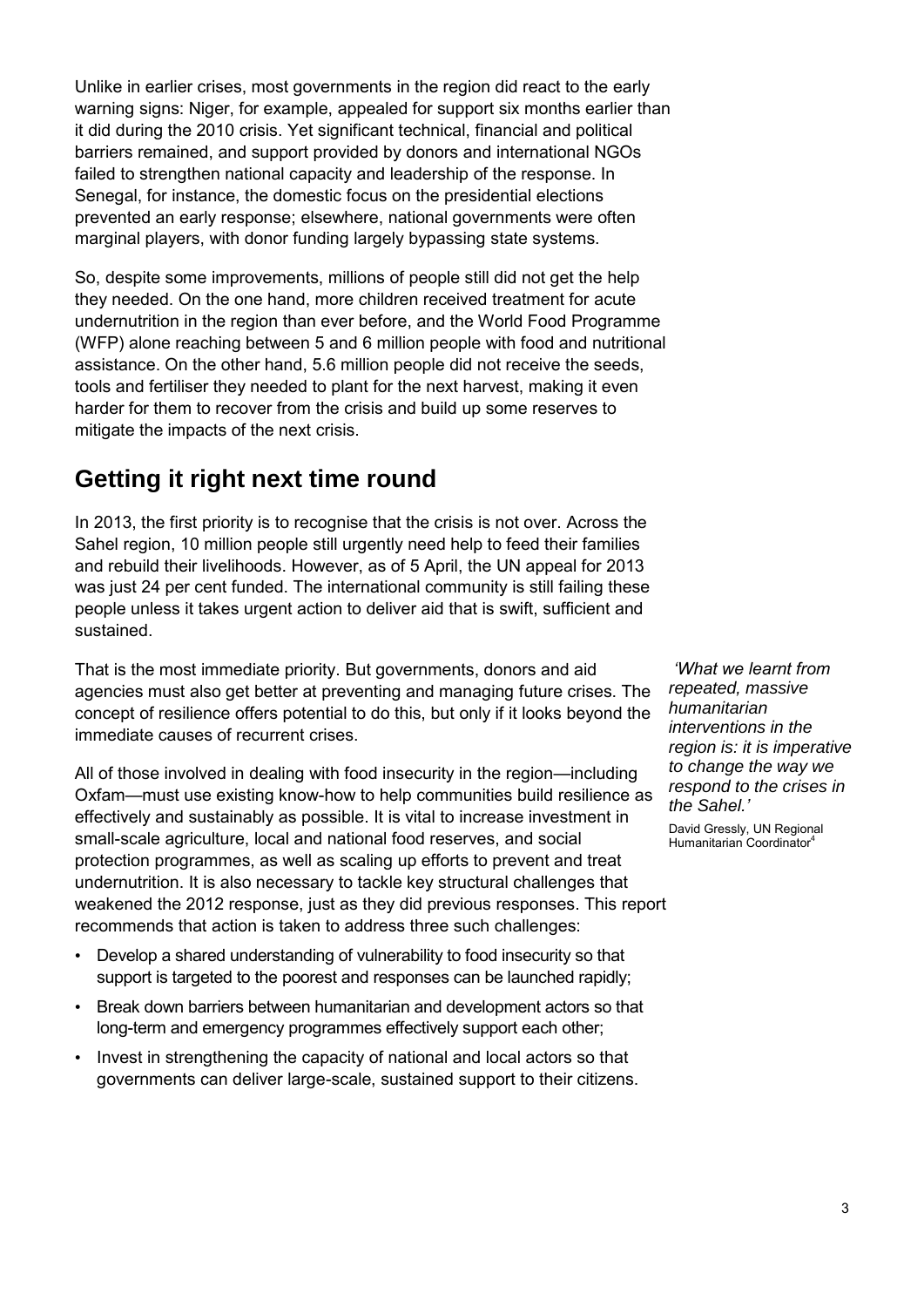Yet that cannot be all. Ultimately, governments, donors and aid agencies must also tackle the inequalities that lie at the heart of crises present and past, which make some people much more vulnerable than others. These entrenched inequalities also prevent the benefits of economic growth reaching millions of people, particularly women, who are often socially and economically marginalised and politically excluded.

Helping the Sahel's poorest communities escape the vicious cycle of hunger and poverty will be no easy task in the face of enormous challenges such as climate change, resource scarcity, population growth, urbanisation, and growing insecurity, with the crisis in Mali underlining the potential consequences of exclusion and under-development. But it can and must be achieved, and 2013 provides a critical opportunity for a breakthrough. National governments, regional bodies, donors, UN agencies, and national and international NGOs all have a responsibility to help communities in the Sahel to seize this opportunity.

*'The leadership of our regional organisations must be recognised. These organisations must in return commit to mobilising their own resources to implement their policies and harmonise their interventions at all levels…. Nowhere in the world has resilience been achieved exclusively through development cooperation. That is why we are asking the cooperation agencies to develop an approach that supports our action, standing behind us and with us.'*

Mamadou Cissokho, Roppa Honorary President and Civil Society Representative to AGIR Sahel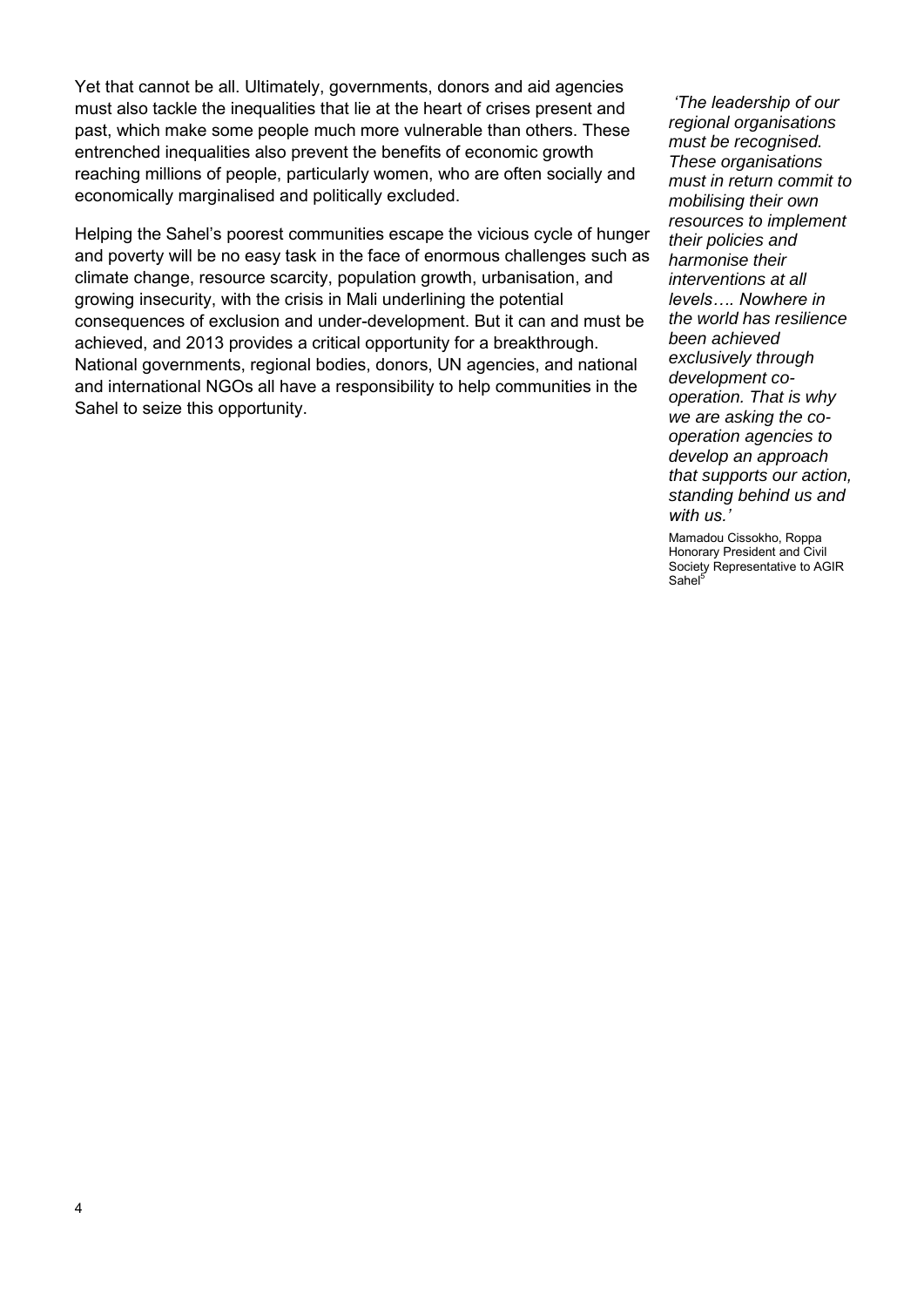# 1 INTRODUCTION

In 2012, the Sahel region faced an extreme food crisis, affecting more than 18 million people in nine countries at its peak. 6 Some 8 million people faced severe food insecurity. Households across the region struggled to obtain enough food to survive. One million children under the age of five were at risk of dying from undernutrition.<sup>7</sup>

Food crises are not a new phenomenon in the Sahel. The region has a history of drought, food insecurity and undernutrition. It has long had one of the highest poverty rates in the world. $8$ 

Despite recent economic growth in some of the countries affected by the crisis, the benefits are not reaching the most vulnerable and marginalised communities. Notwithstanding a move towards urbanisation, populations in the Sahel remain largely rural—depending on traditional crop-based agricultural and/or pastoral livelihoods. Even within rural areas, inequalities are increasing.<sup>9</sup> The outcomes from baseline surveys for the Household Economy Approach<sup>10</sup> (HEA) indicate a growing gap between rich and poor. For example, in the Dosso district of Niger the survey revealed that wealthy household income was almost 10 times greater than a 'typical' very poor household.<sup>11</sup> For the poorest households, the situation is getting worse: population growth is making it harder to produce enough food to meet their needs each year; the weather-related impacts of climate change threaten to exacerbate the problem; high and rising food prices are putting even basic foodstuffs out of reach of many families; and governments have not invested sufficiently in policies to support the poorest and most vulnerable citizens. As a result, even slight reductions in rainfall or production are enough to reduce poor households' access to sufficient food, prompting a crisis. Coping mechanisms on which communities have relied for generations, such as migrating herds to seek better pasture elsewhere, no longer provide an adequate answer as herds are depleted and pastureland reduced. Any reserves poor households had have run desperately short as they had already faced three major drought-related food crises in the past seven years—in 2005, 2010 and 2012—as well as the food price crisis in 2008.

The response by national governments and aid agencies to food crises, in the Sahel and elsewhere, has been generally poor. The responses to the 2005 and 2010 crises in the Sahel were heavily criticised as being 'too little, too late'.<sup>12</sup> There was also widespread criticism of the 'dangerous delay' in the response to the 2011 East Africa food crisis, which resulted in the unnecessary loss of lives and irreparable damage to livelihoods.<sup>13</sup>

The persistently high levels of need in the Sahel, coupled with an increasingly fragile context, mean that a business-as-usual approach to responding to food crises is no longer an option. National governments, donors, UN agencies and NGOs are calling for a new collective approach to tackling vulnerability and managing risk in the region. The shared goal must be to deliver effective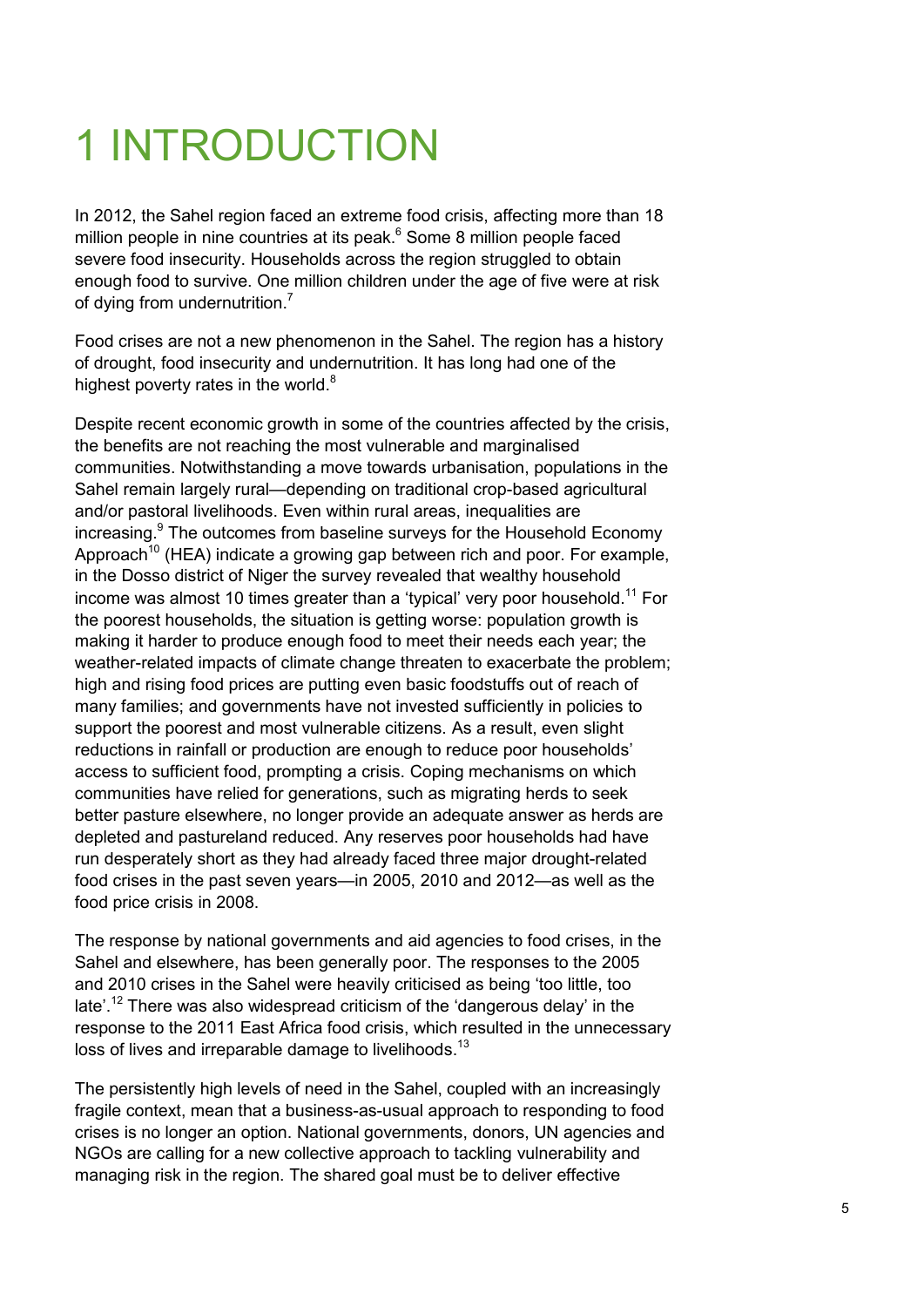responses to crises, while at the same time addressing the underlying social, economic and political factors that make some communities, households and individuals more vulnerable than others during a crisis.

#### **Structure of the report**

The rest of this report is divided into four sections. Section 2 examines the impact of the 2012 crisis and its causes. Section 3 assesses the extent to which collectively we were able to overcame past shortcomings and deliver a better response in 2012. Section 4 looks at how key structural challenges that emerged from the 2012 response can be overcome as part of a broader agenda to help communities build their resilience. While the concept of resilience covers the broad range of shocks and stresses populations may face, this section focuses on the potential of resilience building measure to tackle chronic food insecurity in the region. Section 5 sets out recommendations for action by governments, donors and aid agencies.

#### **Methodology**

The analysis presented here is drawn from a wide range of sources, including interviews with Oxfam staff and more than 30 external bodies—UN agencies, donors and government departments—held between September and December 2012. It also reflects the views of communities expressed during focus group discussions and via questionnaires in Burkina Faso (June 2012), Chad (October 2012) and Niger (December 2012). It draws on the perspectives of civil society groups in six countries and, in particular, their analysis of the Charter for Food Crisis Prevention and Management produced by the Economic Community of West African States (ECOWAS), as well as numerous official documents and specific research on the response.<sup>14</sup> Finally, the report reflects the latest thinking around food security and resilience in the region.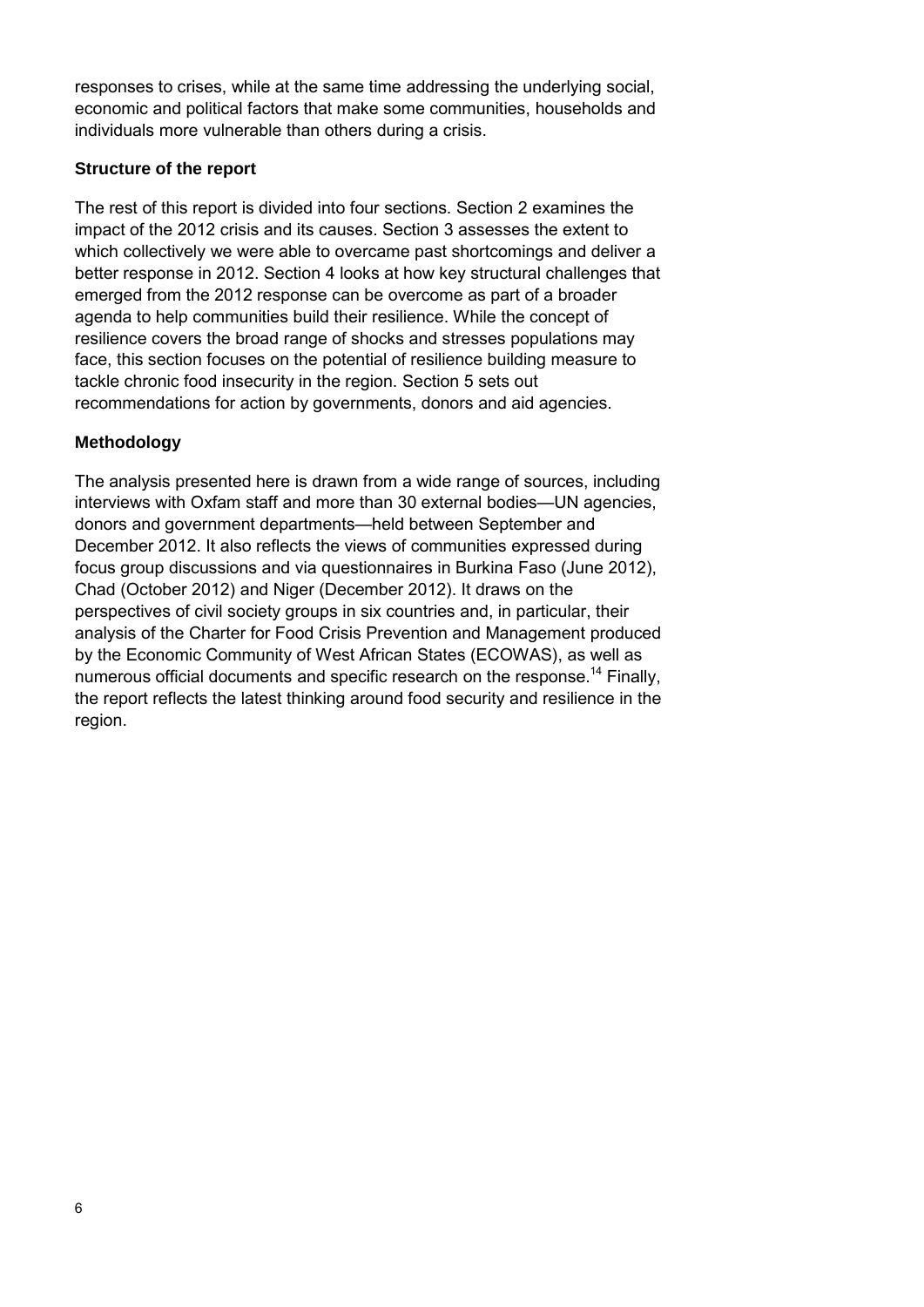## 2 THE IMPACT OF THE CRISIS AND ITS CAUSES

Compared with other recent crises in the Sahel, the food and nutritional crisis in 2012 was exceptional because of the number of people and countries affected. The regional dimension of the crisis meant that there were few options for support from neighbouring countries to help deal with its worst impacts. Limited food supplies were available on local markets, and the possibility of migration to seek pasture or alternative sources of income was reduced.

#### **The triggers: reduced food production and soaring food prices**

The first warnings of a potential crisis in the region came in November 2011 when it was confirmed that there would be below-average production for the 2011–12 harvest. In the end, production was 26 per cent lower than the previous year's bumper harvest and 3 per cent lower than the five-year average, albeit with variation from country to country.<sup>15</sup>

Reduced production meant many food stocks were already depleted by the beginning of 2012. For some communities in the Guéra region of Chad, for example, this harvest only provided enough food for two months. This left them with no food stocks for as much as 10 months until the next main harvest towards the end of 2012.<sup>16</sup>

The hardships initially triggered by the poor harvests were exacerbated by soaring food prices. The impact of production deficits across the region, as well as rising fuel prices and the impact of insecurity on market functioning, was further compounded by a lack of transparency around stock availability and speculation.<sup>17</sup> Many of the poorest households in the region rely heavily on local markets for food. Even druing a normal year, families can spend more than 60 per cent of household income on purchasing food to survive.<sup>18</sup>

By the second half of 2011, food prices across the region were already well above the five-year average, and continued to rise throughout 2012. As Figure 1 shows, the price of a 100kg bag of millet in the Nigerien capital, Niamey, rose from 16,000 CFA francs in September 2011 to 28,000 CFA francs in September 2012. In Bamako, Mali, food prices more than doubled—the regional situation compounded by domestic political instability and insecurity in the north of the country. These staggering price increases meant that many of the poorest households could no longer afford to buy enough food.

*'We've only harvested four sacks of millet this year, compared with the 20 we can get in a normal year. But it's a long time since we had a normal year. We go from one catastrophe to another, because of either too much water or too little.'*

Ramata Zore, Taffogo, Centre-Nord region, Burkina Faso, April 2012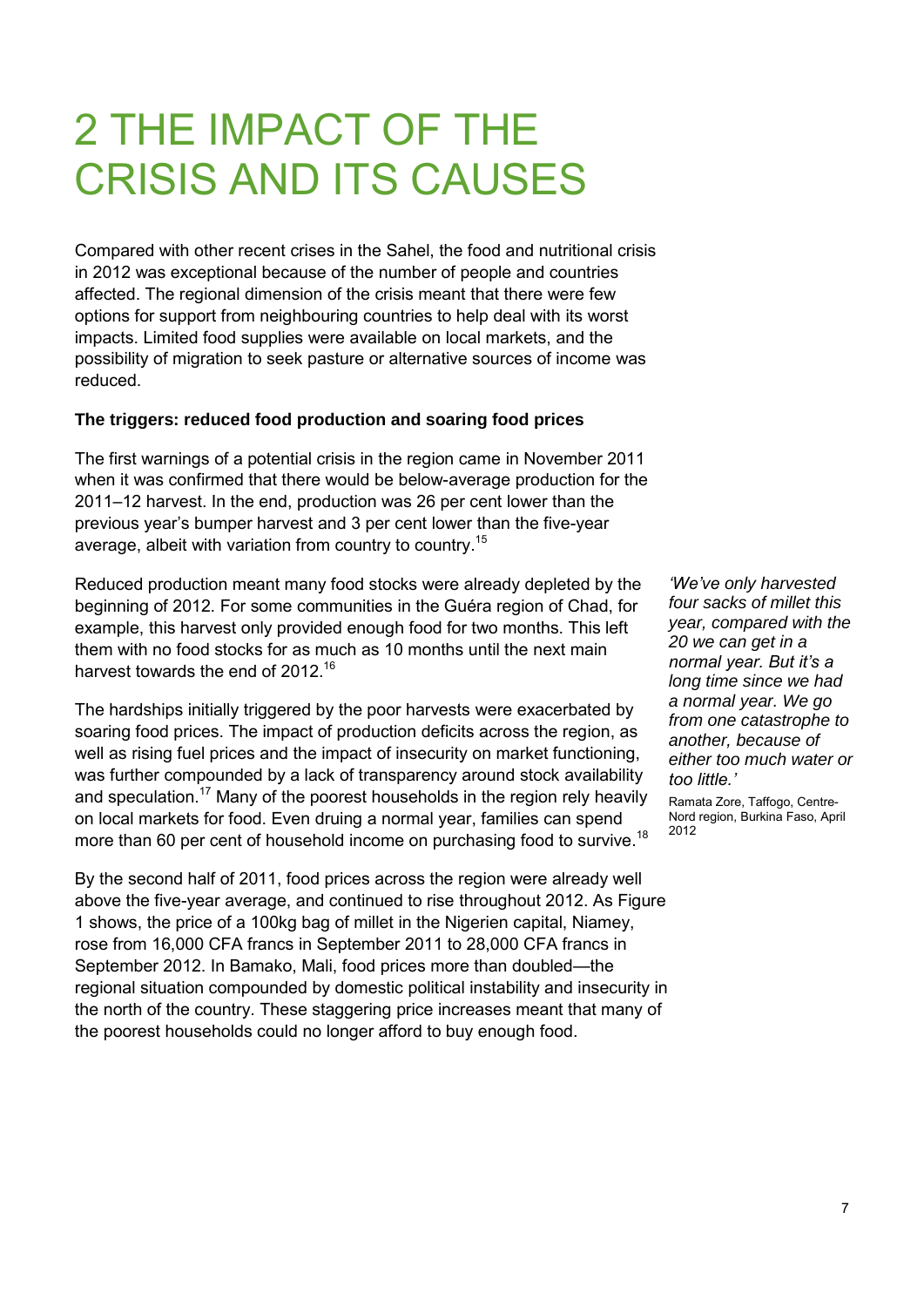

#### **Figure 1: The fluctuating price of 100kg of millet (December 2006 to November 2012)**

#### **The underlying cause: rising vulnerability**

It is the widespread chronic poverty in the region that makes the poorest communities and families highly susceptible to shocks such as reduced harvests or higher food prices. According to the Human Development Index, three Sahelian countries—Niger, Chad and Mali—are among the world's 10 poorest. But rising inequality between the richest and poorest households within countries is also a key factor hampering human development.<sup>19</sup> While there is some prospect of an improved economic outlook in some countries, the dividends of economic growth are not being distributed evenly across all social groups. For example, the discovery of oil stocks on Chadian territory is yet to make a significant difference for the majority of the population. While 80 per cent of electricity is consumed in the capital (Ndjamena), on average across the country just  $3-4$  per cent have access to electricity.<sup>20</sup> In such contexts of marginalisation and inequality, the poorest and most vulnerable families often have difficulty sufficiently claiming their rights and triggering real change. The ability of the poorest families to cope with shocks is being further undermined by the frequency and intensity of crises in the region. With each crisis, people lose more of their assets and are forced to resort to extreme coping mechanisms—such as taking on debt at high interest rates or reducing food consumption to just one meal a day. Many communities do not have time to recover from one crisis before a new one hits. A survey conducted by the Emergency Capacity Building (ECB) Project in Niger in 2012 showed that one third of the population affected by the current food crisis were still paying off debts incurred during the 2010 crisis.<sup>21</sup> When even relatively moderate shocks such as the fall in agricultural production in 2011 hit families that are already vulnerable, many have no alternative sources of support.

This situation is made all the more precarious because of climate change and population growth. In East Africa, the link between climate change and the latest food crisis has already been confirmed by a group of scientists, with climate models indicating that climate change is responsible for between 24

*'We have reduced the number of meals daily, and women are digging in anthills to recover cereals grains—a practice which our community has not had to resort for a very long time.'*

Woman from Azoza village, Chad, November 2011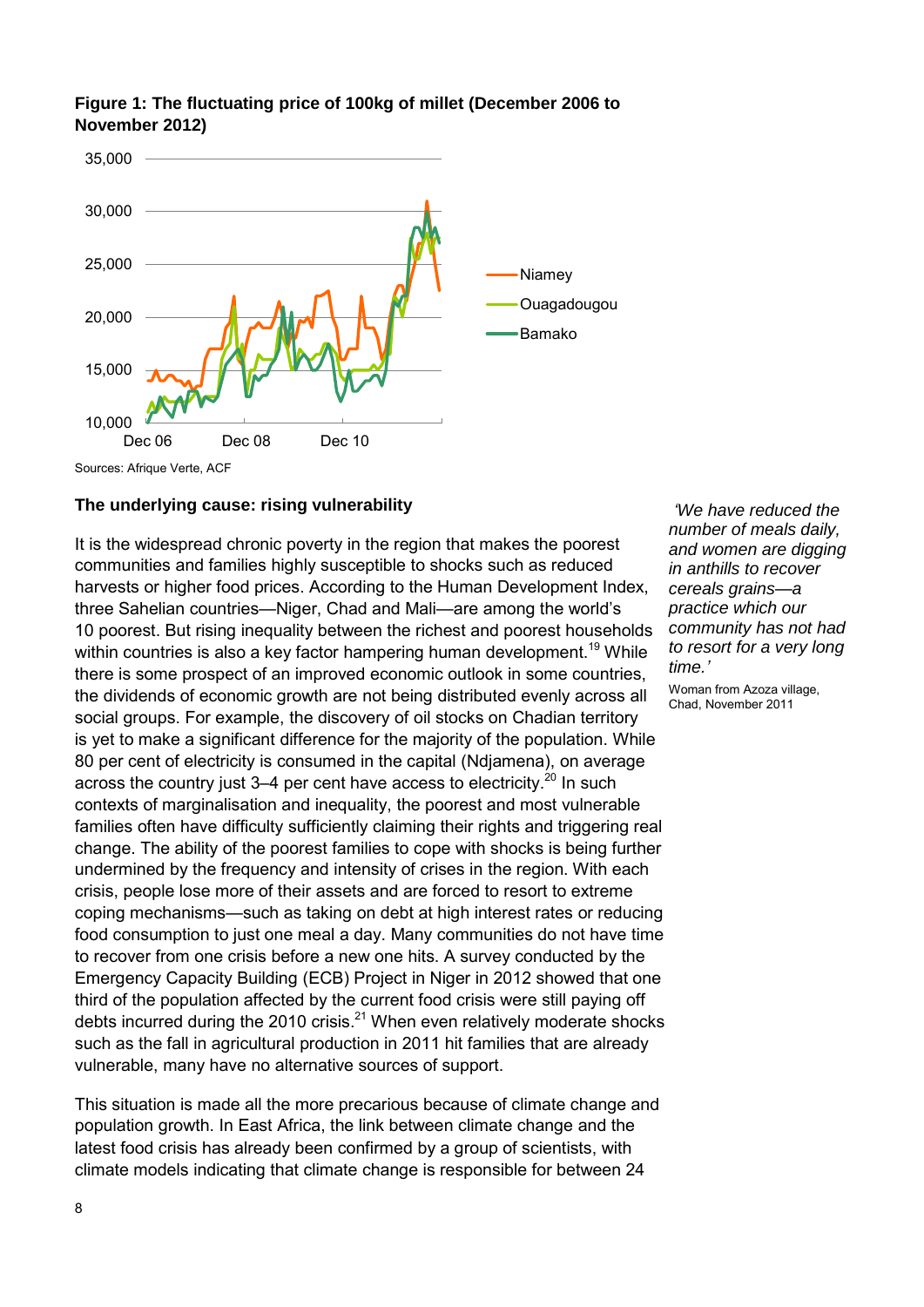per cent and 99 per cent of the risk of failure of the long rains.<sup>22</sup> In the Sahel, the combination of rising temperatures and greater variability in rainfall as a result of climate change is likely to continue to shorten growing seasons and reduce crop yields. According to the Agrhymet Regional Centre,  $23$  a  $3^{\circ}$ C rise in temperate could result in a 15–25 per cent drop in millet and sorghum yields, and a 5 per cent drop in maize yields, in Burkina Faso and Niger by 2080, compared with the average for the second half of the  $20<sup>th</sup>$  century.<sup>24</sup> Every year, the population in the Sahel region increases by another 3 per cent, which makes it harder to fill the gap between supply and demand at each harvest. $^{25}$ 

#### **Complicating factors: political instability and global economic crisis**

The food security situation in the Sahel has been further compromised by political instability. The crises in Libya and Côte d'Ivoire considerably reduced opportunities for migrant workers, cutting off a vital source of additional income for 3 million people, many of whom were heavily reliant on support from family members working in neighbouring countries.<sup>26</sup> The conflict in Mali forced nearly 375,000 people to flee, seeking refuge elsewhere in the country or in neighbouring Burkina Faso, Mauritania or Niger.<sup>27</sup> Far from their homes, many of these people have had to rely on the generosity of communities already struggling to get enough to eat because of the food crisis.

#### **The impact: critical food security needs and undernutrition**

The 2012 food crisis in the Sahel led to a significant deterioration in food security and an increase in mortality for undernourished children across the region. According to the Cadre Harmonisé (CH), the framework for analysing and classifying food security in the region, at the peak of the crisis in mid-2012, certain areas—including parts of Mauritania, northern Mali and the Sahel band in Chad—faced 'extreme' food insecurity, just one category away from 'famine', while vast swathes of the region were in a 'critical' situation (see Figure 2).

*'The 2012 food crisis has affected us all. In the 1992 crisis, communities opened up their grain stores to refugees. This time, those hosting refugees simply can't help them.'* Mayor of Deou, Sahel region, Burkina Faso, June 2012<sup>28</sup>

#### **Figure 2: June 2012 Food Security Outlook according to the Cadre Harmonisé—the West African system for classifying food insecurity.**



Source: Famine Early Warning Systems Network (FEWS NET)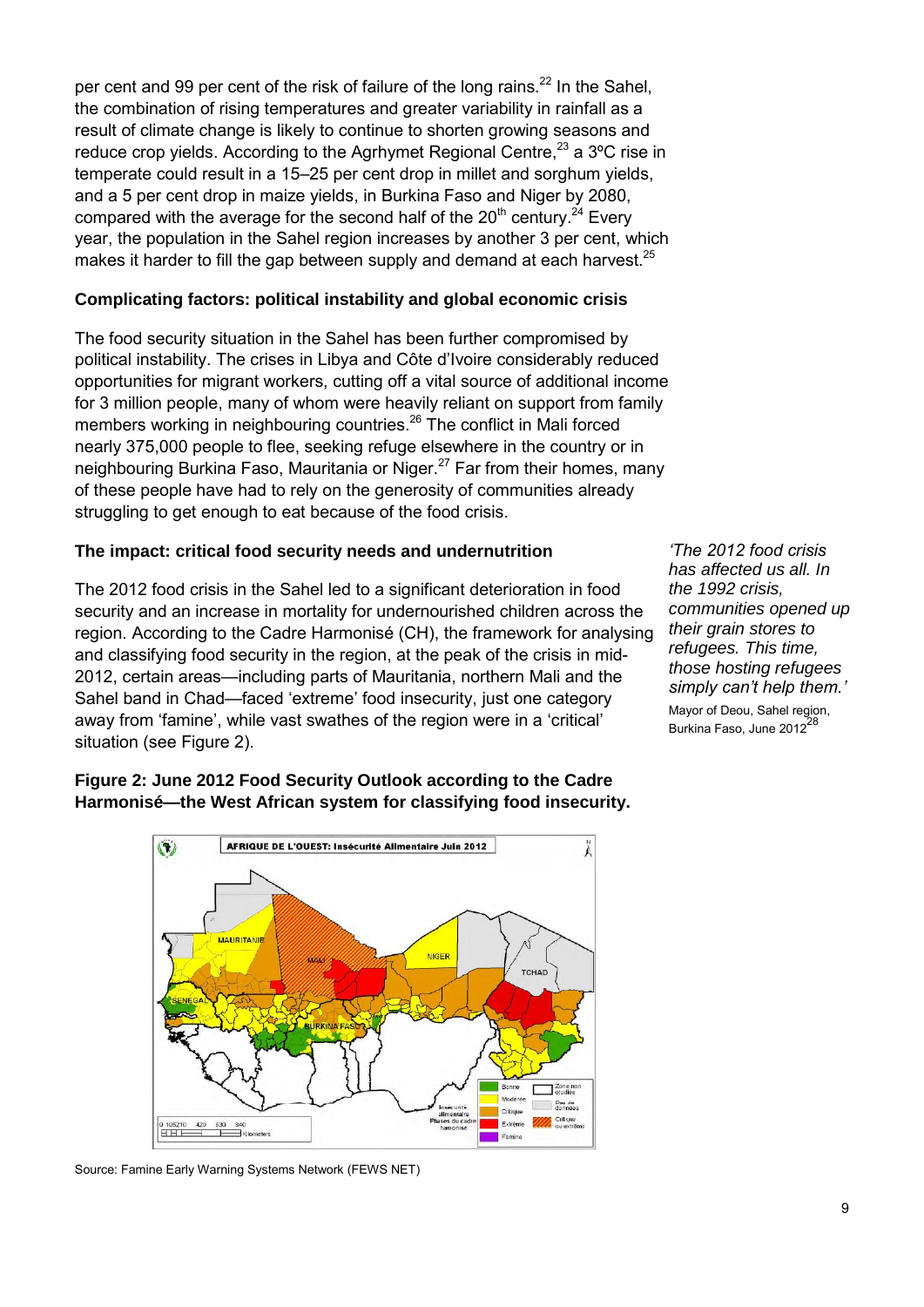Levels of undernutrition in the region are generally high all year round. In an average year, 10–15 per cent of children suffer from Global Acute Malnutrition (GAM)—the sum of those suffering from severe and moderate acute malnutrition.<sup>29</sup> The 2012 food crisis considerably worsened the situation. surpassing emergency thresholds in many areas, as shown in Figure 3.<sup>30</sup> The number of those needing treatment for undernutrition—consistently high in the region—was 20 per cent higher in 2012 than in 2011, equalling the numbers needing treatment during the 2010 crisis. $31$ 





#### **The hardest hit: the poorest women and children**

Women and children are the hardest hit during food crises. The systematic marginalisation of women—economically, socially and politically—and discriminatory norms and practices mean that they have less access to land, credit, agricultural inputs and other means of generating income.<sup>32</sup> Within the household, women tend to eat last and least, and their limited access to quality nutrition is exacerbated during a food crisis. In addition, a survey conducted by the government of Chad in the Barh el Gazel region in 2011 showed that female-headed households were almost twice as likely to suffer from food insecurity as male-headed households. $^{33}$ 

*'A lot of men leave the village for the Salamat, where they can find jobs. But a poor woman like me does not have these opportunities. My children and I are at the mercy of the crisis—we will have to try and survive whatever happens to us.'*

Khadidja Khazali, widow with seven children, Chad, November 2011

Source: UNICEF presentation to Regional Food Security and Nutrition Working Group, October 2012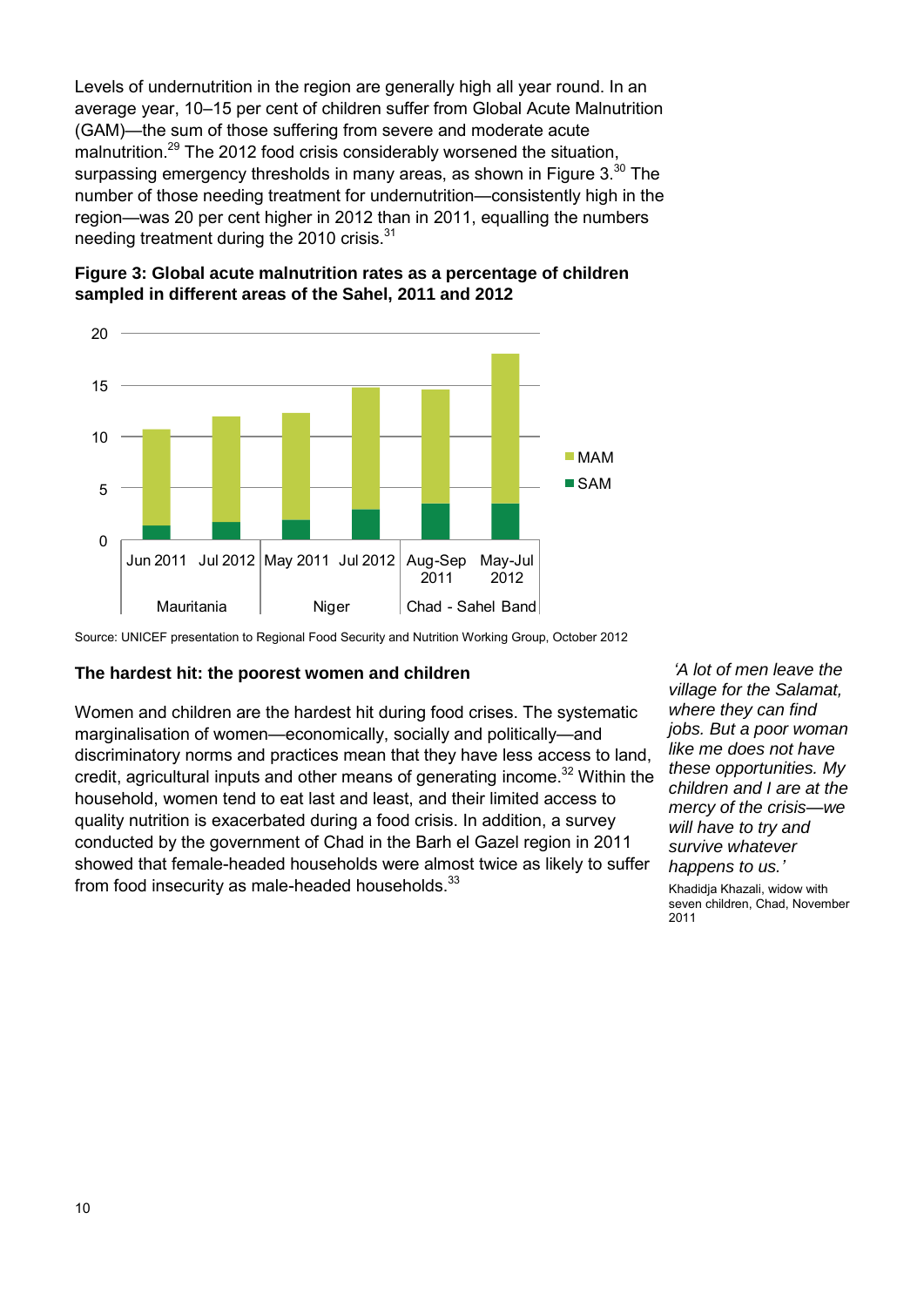# 3 ASSESSING THE 2012 RESPONSE

As initial warnings of the potential human impact of the 2012 crisis emerged, considerable national, regional and international resources were mobilised in a large-scale response. Governments in the region acknowledged the crisis earlier than ever and developed ambitious response plans. The UN launched appeals at the beginning of 2012, and updated requirements in June to call for \$1.6bn. Over the course of the year, 70 per cent of these appeals were funded, and almost \$500m was donated for response interventions outside the scope of the appeals.<sup>34</sup> Thanks to the efforts of the UN World Food Programme (WFP), between 5 and 6 million people received food and nutritional assistance. Collective efforts meant that more than 920,000 children were treated for undernutrition—a record in the Sahel.<sup>35</sup> Bv the end of 2012. Oxfam had provided assistance to more than 1 million people in the region.<sup>36</sup>

Drawing directly on analyses carried out by NGOs of the responses to the 2005 and 2010 Sahel crises and the 2011 East Africa crisis, and the recommendations from related reports,<sup>37</sup> this paper focuses on assessing four areas of the response: leadership and co-ordination; food security analysis and early warning; mobilising funding and the donor response; and, most importantly, reaching those in need with appropriate assistance.

These are by no means the only criteria by which to judge the effectiveness of a response; as such, this assessment does not seek to cover every possible element of the 2012 crisis. These criteria do, however, represent critical components that usually determine the timeliness and effectiveness of a response and have been found lacking in the response to previous crises. For instance, evidence clearly indicates that more lives can be saved and livelihoods protected if:

- national governments are willing and able to respond, with support from the international community;
- strong food security analysis tools and early warning systems are in place;
- decisive action is taken by donors on the basis of early warnings to provide early and flexible funding for integrated responses;
- programmes are started and scaled up at the earliest sign of a crisis.

The analysis aims to address this key question: to what extent did lessons learned from past responses inform and improve the quality of the humanitarian response to the 2012 Sahel crisis?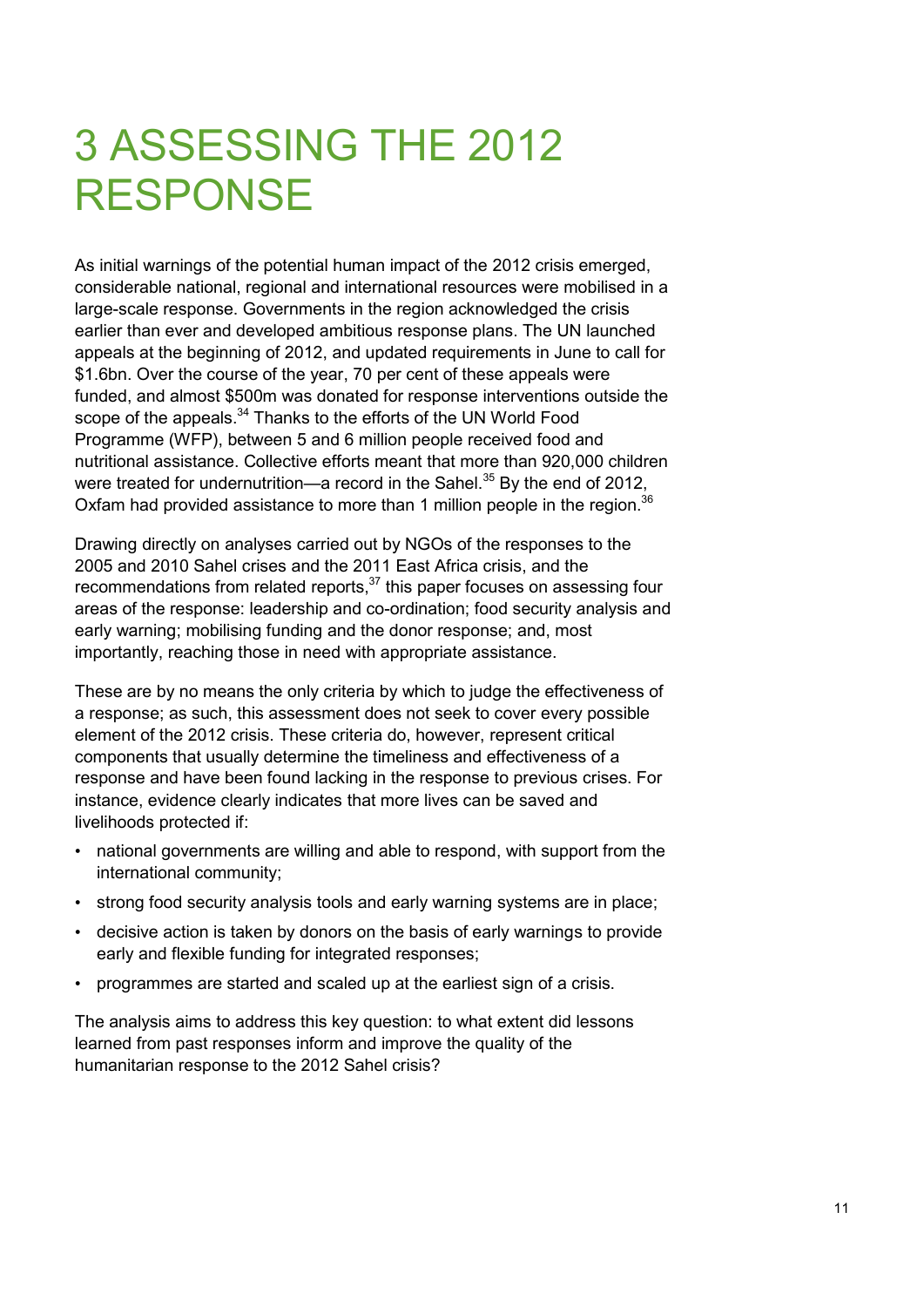### 3.1 LEADERSHIP AND CO-**ORDINATION**

Poor leadership and weak co-ordination were among the biggest impediments to effective response in past crises.<sup>38</sup> Thanks to the Charter for Food Crisis Prevention and Management in the Sahel and West Africa, a strong regional framework was in place to help cement leadership and co-ordination for the 2012 crisis response. The Charter was formally adopted as the crisis was unfolding, in February 2012, by countries within the Economic Community of West African States (ECOWAS), as well as Chad and Mauritania. It sets out the responsibilities of national and international actors alike, $39$  and states that national governments are responsible for leading and planning responses, developing systems for food security and nutrition analysis and early warning, and providing an overarching coordination structure for the response. In accordance with best practice, the international aid community should provide support when national capacities are overwhelmed, ensure that their work is aligned with national strategies and, where possible, provide long-term assistance via national budgets.

#### **National government leadership**

In general, national governments across the Sahel demonstrated an unprecedented willingness to deal with food insecurity in 2012. This is partly attributable to a change in the domestic political context, with some countries undergoing a change in leadership that contributed to a greater commitment to tackle food security issues. In a number of countries, official acknowledgement of the crisis came significantly earlier, compared with previous crises. Niger first called for international support in September  $2011^{40}$ —a full six months earlier than during the 2010 crisis.<sup>41</sup> However, factors ranging from elections to security threats affected the trajectory of decision-making in a number of countries. Senegal's appeal for international assistance came only in April 2012 after presidential elections had been concluded and a new leader inaugurated, $42$  while the political and security crisis in Mali prevented the government from delivering a more proactive response.

Early appeals gave governments a window of opportunity to develop response plans, many of which were wider-ranging than before and sought to provide more assistance than in the past. Mauritania launched 'Plan EMEL (Hope)' at the end of  $2011<sup>43</sup>$  in Niger, a contingency plan had been put in place following the 2005 crisis, which provided the basis for the response in 2011-12.<sup>44</sup> While the very existence of such plans signalled progress, the limited technical and financial capacity of national institutions frequently undermined leadership of the response and limited the opportunities for co-ordination.<sup>45</sup> National plans often lacked the detailed guidance required to direct the response. In Burkina Faso, for example, civil society groups criticised their government's national plan for lacking details on the relative importance of each type of support (food security, nutrition and non-food assistance).<sup>46</sup> Insufficient detail within plans meant that they did not necessarily inform the priorities adopted by some international organisations. In Chad, civil society groups found that inadequate co-ordination prevented technical recommendations from being taken up by decision-makers at a ministerial level.<sup>47</sup>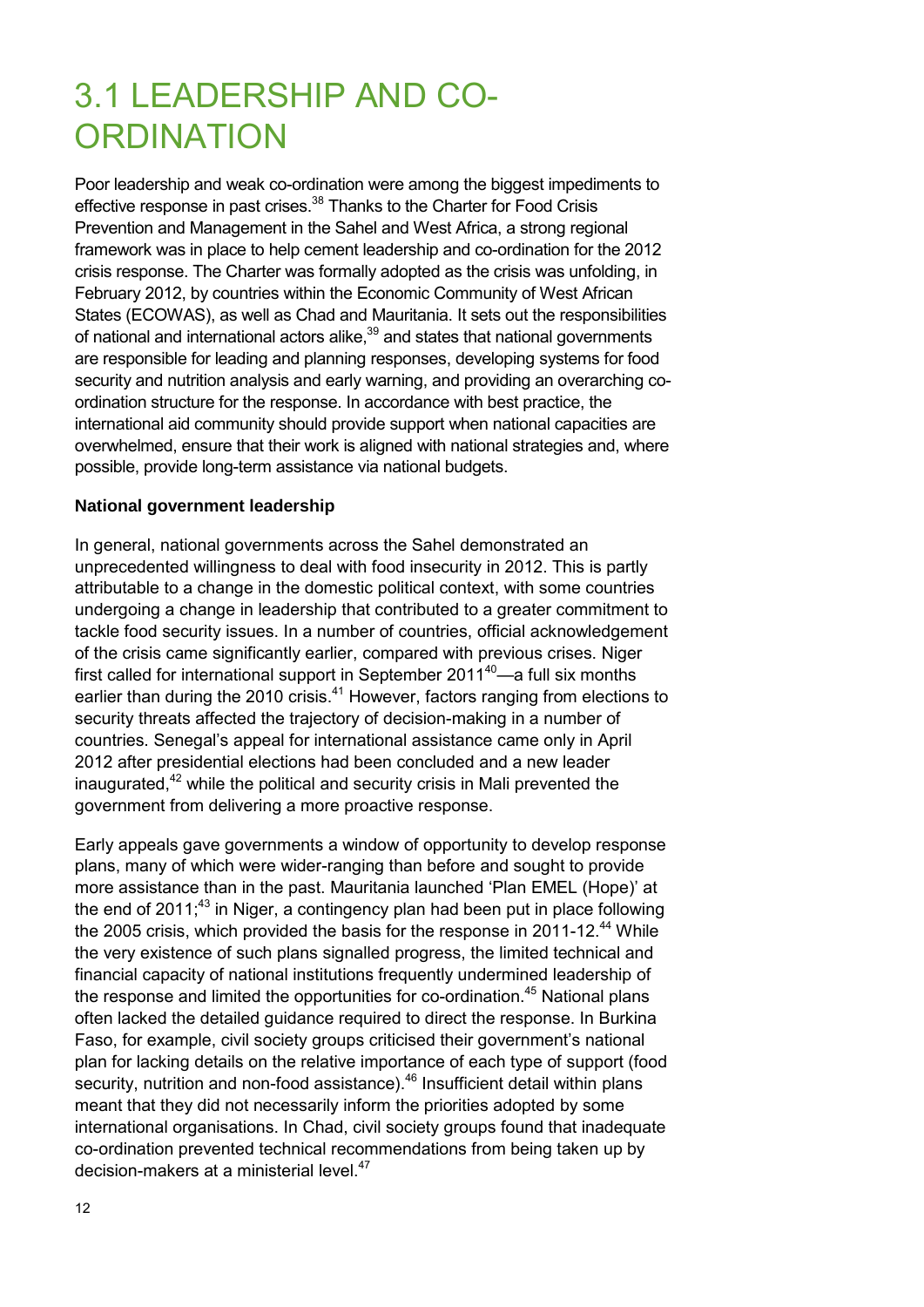#### **Regional and African Union leadership**

At a technical level, food security was prioritised at the regional level by ECOWAS and the Permanent Inter-State Committee for the Fight Against Drought in the Sahel (CILSS). In contrast to previous responses, and with the exception of Burkina Faso and Mali, ECOWAS was successful in encouraging its member governments to respect regional trade commitments and not place restrictions on trade flows.<sup>49</sup> However, engagement with the crisis at the highest political level in ECOWAS could have been stronger; it remained a marginal issue on the African Union's agenda.<sup>50</sup>

The damage caused by a lack of effective leadership, and confusion about the roles and responsibilities of different humanitarian actors at the regional and international levels, was especially apparent during the protracted negotiations around a donor conference. The conference was initially proposed in March 2012 by the African Union Peace and Security Council, supported by the UN Office for the Coordination of Humanitarian Affairs (OCHA) and ECHO. Many agencies believed that the conference could build momentum in the donor community and lead to firm financial commitments. Yet month after month, those involved gave new reasons for postponing the conference, which ultimately never took place.

#### **International support to national governments**

Within international organisations, some positive steps were taken to improve the quality of international co-ordination and leadership. The appointment of the first OCHA Regional Humanitarian Coordinator in April 2012 injected new dynamism and provided a much-needed framework for co-ordination between humanitarian leadership teams in affected countries. On the whole, however, international co-ordination structures were established too slowly and could have done more to build on existing national capacity.

Despite strong preparedness planning and surge capacity, OCHA's internal processes slowed efforts to quickly establish a presence in new countries of operation (establishing new teams and co-ordination structures in Burkina Faso, Mali and Mauritania took months rather than weeks). These delays meant that funding appeals for these countries were only launched in June 2012, just before the crisis peaked, narrowing the window of opportunity for resource mobilisation and, critically, an effective response.<sup>51</sup> Finally, in some countries, co-ordination structures could have been developed with greater sensitivity to existing national capacity. For example, in Burkina Faso, OCHA decided to create parallel cluster systems, despite government-led structures already being in place. Time and resources would have been better spent reinforcing an existing and more sustainable system.<sup>52</sup>

While it is clear that UN procedures can be streamlined and simplified to improve the speed and effectiveness of responses to future crises, there is a fundamental lesson here: establishing international structures from the ground up will necessarily be slow; an alternative, national-led model for leadership and response needs to be put in place and supported wherever possible.

*'We underline the inadequacy, or even the insignificance, of the support provided in view of the severity of the crisis and the extent of the vulnerability faced by rural and peri-urban populations. Equally, there was an unacceptable delay before interventions began, particularly targeted food distributions, which are still to begin.'* 

Declaration by civil society group 'Consortium for the Right to Food' on theperformance of their governent, 24 August 2012<sup>48</sup>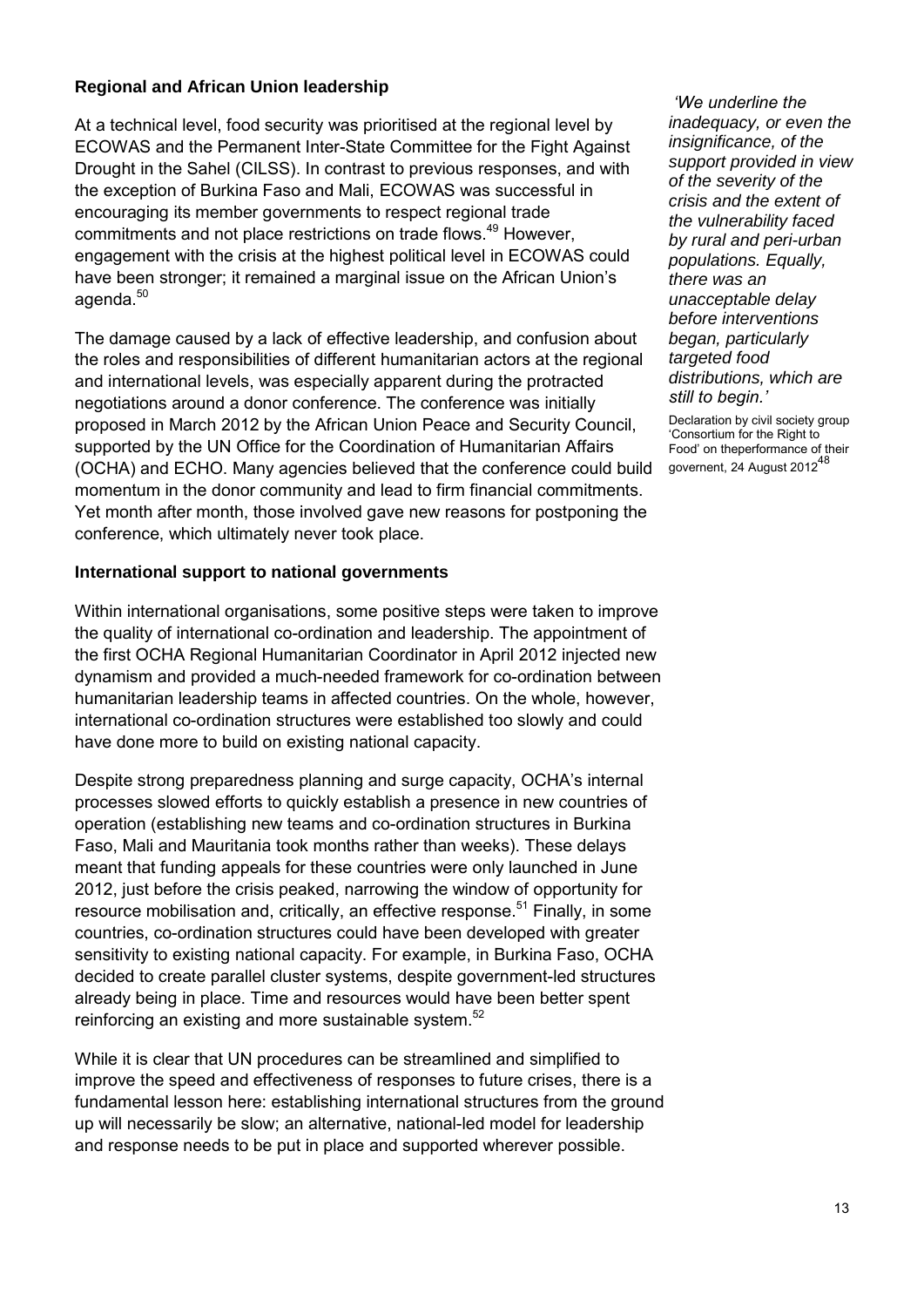#### **Figure 4: Response timeline**

|             | Early warning and<br>analysis                                                                                                                                                   | Government<br>appeals begin | <b>International</b><br>mobilisation                                                                                             |
|-------------|---------------------------------------------------------------------------------------------------------------------------------------------------------------------------------|-----------------------------|----------------------------------------------------------------------------------------------------------------------------------|
| Aug<br>2011 |                                                                                                                                                                                 |                             |                                                                                                                                  |
| Sep<br>2011 | According to Food Crisis<br><b>Prevention Network</b><br>(FCPN), initial projections<br>suggest lower than<br>average 2011-2012<br>harvest                                      | Niger                       |                                                                                                                                  |
| Oct<br>2011 |                                                                                                                                                                                 |                             |                                                                                                                                  |
| Nov<br>2011 | The FCPN confirms low<br>production and declares a<br>risk of food and nutritional<br>insecurity if nothing done                                                                | Mauritania                  | EU is first donor to<br>issue a press release<br>warning of looming<br>hunger crisis in Sahel<br>and commits additional<br>money |
| Dec<br>2011 |                                                                                                                                                                                 | Chad<br>Mali                | UN preparedness plan<br>finalised                                                                                                |
| Jan<br>2012 | <b>Famine Early Warning</b><br><b>Systems Network (FEWS</b><br>NET) analysis released<br>suggests that community<br>coping mechanisms will<br>suffice to overcome the<br>crisis |                             |                                                                                                                                  |
| Feb<br>2012 |                                                                                                                                                                                 |                             | <b>UN Regional</b><br><b>Response Strategy</b><br>finalised                                                                      |
| Mar<br>2012 |                                                                                                                                                                                 | <b>Burkina</b>              |                                                                                                                                  |
| Apr<br>2012 | At FCPN meeting,<br>commonly agreed maps<br>projecting food insecurity<br>for June not officially<br>endorsed                                                                   | Senegal<br>The Gambia       | Regional Humanitarian<br>Co-ordinator appointed                                                                                  |
| May<br>2012 |                                                                                                                                                                                 |                             |                                                                                                                                  |
| Jun<br>2012 | <b>FEWSNET</b> underlines that<br>there is a high risk of<br>escalation of food security<br>levels at start of growing<br>season                                                |                             | Clusters established.<br>Final UN appeals<br>released                                                                            |

Most donors, UN agencies and international NGOs faced similar challenges in their approach to the funding and delivery of programmes. In interviews, officials from national governments expressed frustration about the failure of UN agencies and international NGOs to either consult them on or inform them about key decisions.<sup>53</sup> Similar frustrations were expressed about donor policies—government officials complained about the perceived lack of transparency around the criteria donors used to determine whether they would deliver assistance via states. Even in countries that had considerable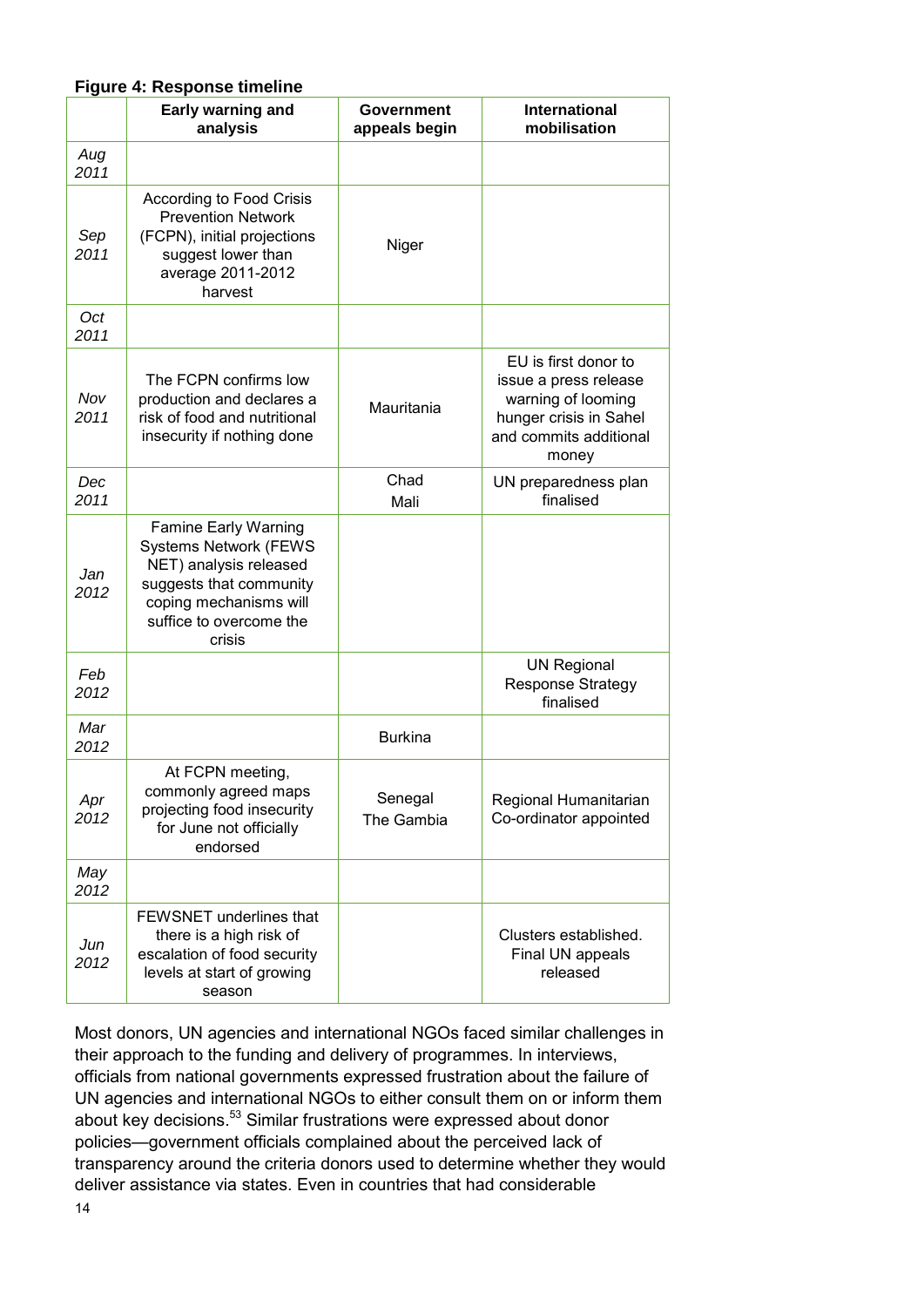institutional capacity and political will to conduct an effective response, only limited international funding was provided directly to the government. In Niger, for example, where the government is widely considered to have a strong commitment to tackling food insecurity, less than a quarter of funding for the response went via the state.<sup>54</sup>

International NGOs also sometimes struggled to live up to the principle of working with local partners. Oxfam's team in Mauritania made deliberate efforts to integrate their two key local partners—the Association pour la Cooperation, la Recherche et le Developpement (ACORD) and the Association Mauritanienne pour l'Auto-Developpement (AMAD) into all major strategic decision-making processes and launched a specific coaching programme. However, a sustained commitment to strengthening the capacity of local partners was not systematically applied across Oxfam's programmes, or the humanitarian sector as a whole.

Investing in national institutions and supporting the development of national civil society organisations to mitigate the impacts of a crisis and respond to humanitarian needs must be a core priority for all humanitarian actors in the region. The massive shift in disaster response models in parts of Asia moving away from internationally-led responses and towards strong and effective national preparedness, co-ordination and response—demonstrates that change is possible. While this may prove challenging in contexts where institutions are still weak, government financial resources are scarce or humanitarian needs potentially politically contested, it should nonetheless still be a major objective in the longer term.

### 3.2 FOOD SECURITY ANALYSIS AND EARLY WARNING

Decisive, collective action based on information gathered through early warning systems is critical to the quality and effectiveness of a response. In practice, though, early warning information does not always trigger an early response; decision makers often struggle when faced with numerous and, at times, conflicting sources of early warning information, delaying vital decisions until there is greater certainty.

#### **Early warning systems strengthened**

In the Sahel, several early warning systems have been developed at community, national and regional levels. For example, Action Contre la Faim (ACF) has been providing technical support to partners in the region to develop an innovative early warning system based on the analysis of geographic information. The system monitors the relative abundance or scarcity of biomass in an area as a proxy for the availability of pasture, and generates maps to identify the most vulnerable areas at the end of the rainy season. It is now widely used by humanitarian actors and in the national early warning systems of Mali and Niger. In October 2011, just before confirmation that harvests would be below average, a map was developed through this system (see Figure 5) that clearly indicated the scale of the unfolding crisis.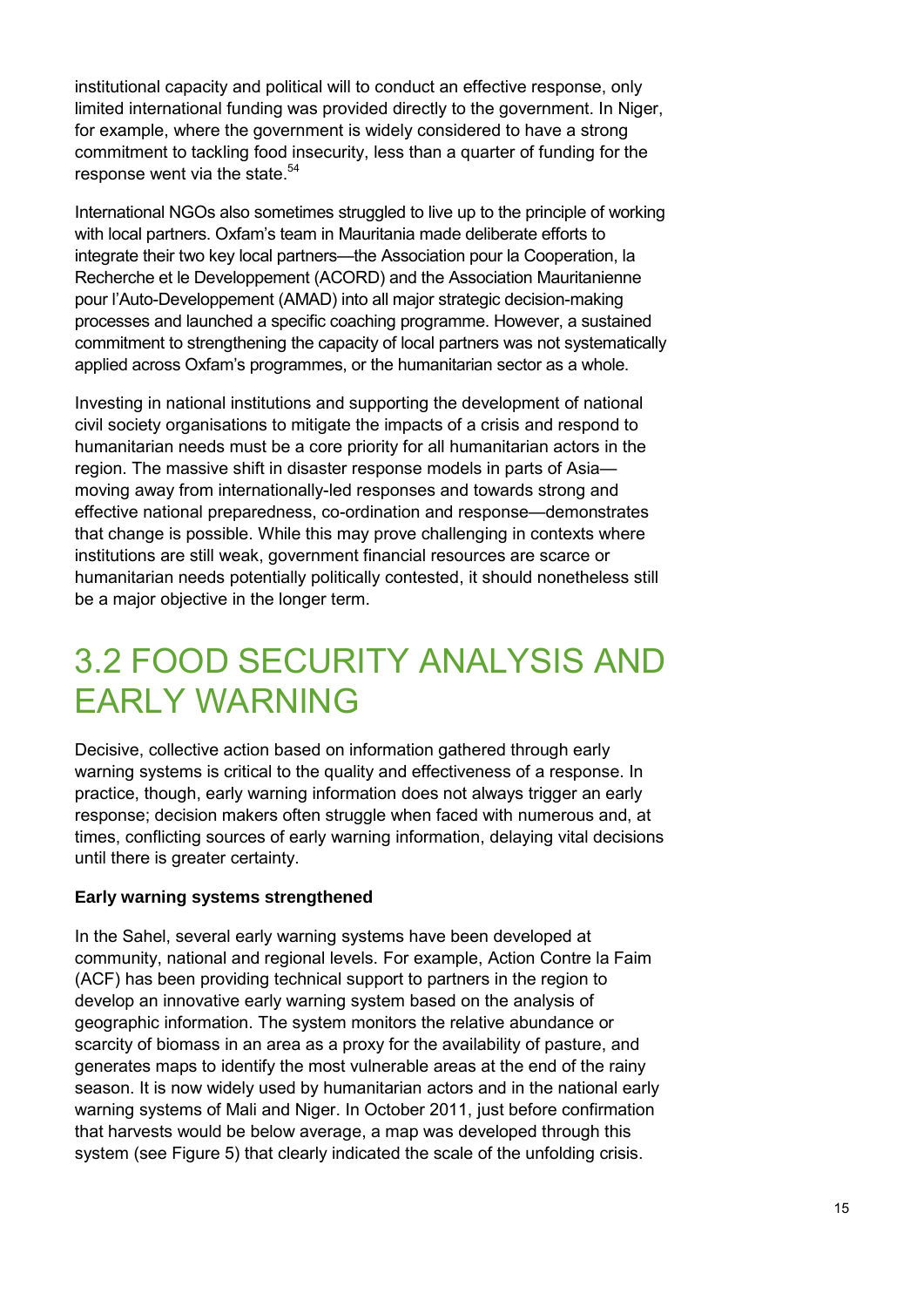

**Figure 5: ACF's geographic information based system for early warning** 

At a community level, early warning systems can directly inform local programme responses. PASISAT, an early warning system established by Oxfam in the Guéra region of Chad, produced its first warnings about the impending crisis in September 2011. Its analysis was subsequently used by other NGOs and local authorities to inform their plans. National governments across the region have set up systems that rely strongly on input by UN agencies, NGOs and communities. Given the regional dimensions of food insecurity, a CILSS-led initiative strengthened linkages between national early warning systems and the regional food security and early warning framework. In the course of the crisis, further efforts were made to harmonise and consolidate food security analysis according to the common 'Cadre Harmonisé' methodology.

Thanks to the strong systems in place, warnings of the 2012 Sahel crisis were issued early, enabling indicators of potential shocks to be analysed according to the vulnerability of specific populations. This allowed different food security scenarios to be effectively predicted and appropriate interventions identified. The first warnings issued by UN agencies came as early as November 2011. By the beginning of 2012, a regional response strategy had been finalised. On 15 February 2012, heads of UN agencies and donors made a collective appeal for the Sahel, stressing that humanitarian action could wait no longer.<sup>55</sup> These strong calls for action were made possible by good co-operation between key food security and nutrition actors in the region.

#### **Conflicting information on the severity of the crisis**

However, despite strong early warnings of the impending crisis, and good collaboration among food security actors in the region, there were significant challenges in interpreting early warning information and using it to guide swift action. From the first warnings, differing analyses of vulnerabilities emerged,

Source: ACF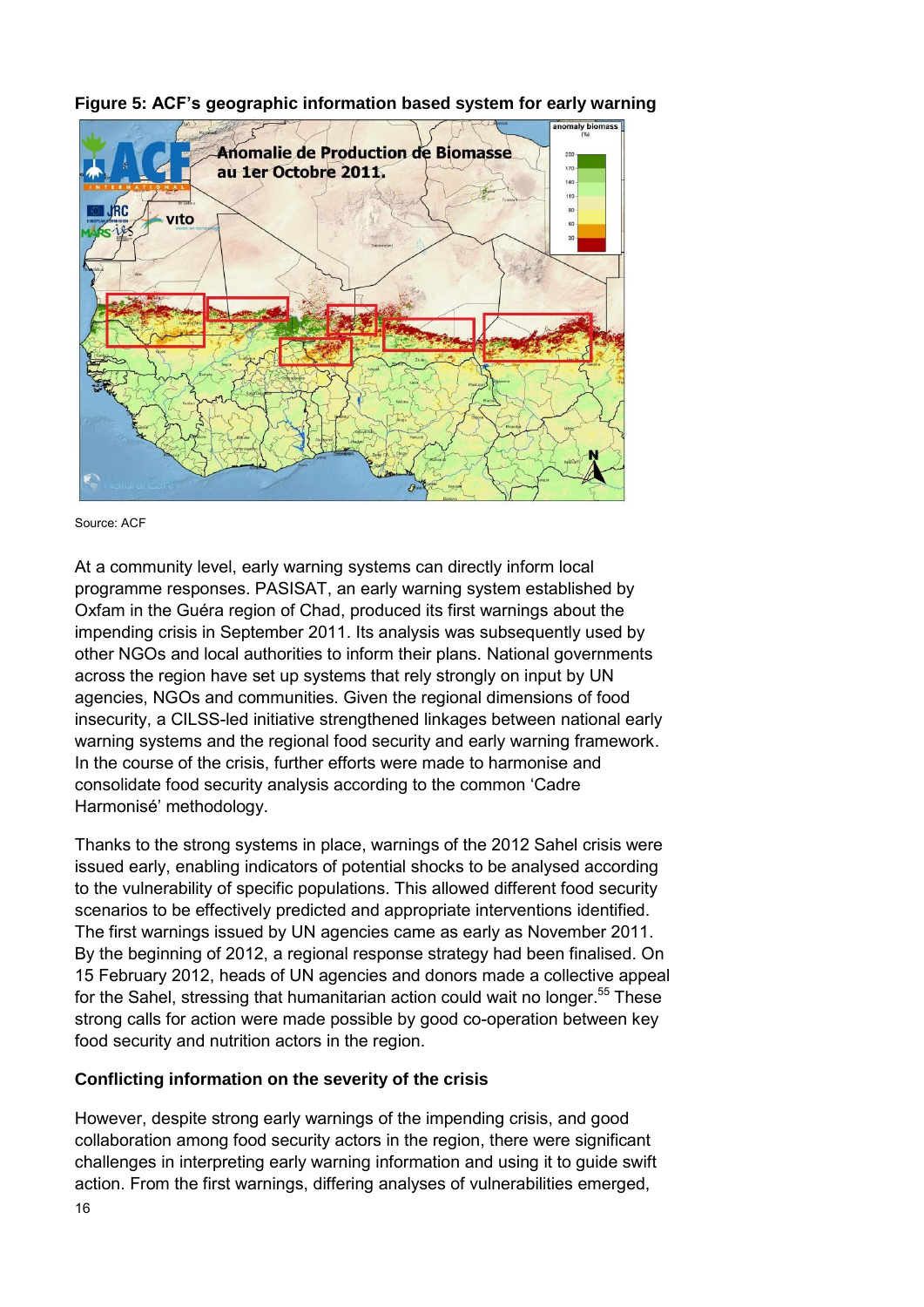and there were difficulties in achieving consensus between the various organisations involved. The well-respected Famine Early Warning Systems Network (FEWS NET), funded by the United States Agency for International Development (USAID), suggested that communities could rely on markets and standard coping mechanisms to overcome shortfalls in production, but this did not turn out to be the case.<sup>56</sup> FEWS NET published its own food security assessments that presented a more positive picture of the regional context, while also participating in joint exercises to map food security needs led by CILSS. For some donors, particularly those without a strong presence in the region, these different assessments created confusion about the likely severity of the crisis.

In contrast, there was common consensus over the nutritional situation in the region. As early as February 2012, a regional working group comprising the major UN agencies, key donors and international NGOs estimated that more than 1 million children under five were at risk of severe acute malnutrition (SAM). The working group developed a plan to scale up capacity and respond urgently to these needs. A similar diagnosis was also presented by CILSS at a meeting in April 2012.

### 3.3 MOBILISING FUNDING AND THE DONOR RESPONSE

The scale and timing of funding, and the mechanisms for its delivery, have huge implications for the quality of any response. Funding mechanisms need to be sufficiently flexible to allow programmes to tackle the underlying causes of vulnerability, as well as promote linkages between emergency responses and long-term development programmes. Humanitarian funding should cover the full duration of a crisis across all key sectors. The response to previous food crises in the Sahel and East Africa fell far short of best practice in this area.

#### **Early funding commitments**

Following the delayed response to the East Africa food crisis in 2011, there was great interest in whether the response to the Sahel crisis in 2012 would be timelier. As already noted, some donors initially reacted quickly to early warnings of the crisis. The first contribution came in November 2011, when ECHO provided \$13m in addition to existing financial commitments to the region.<sup>57</sup> By mid-February 2012, donors had committed approximately \$250m.<sup>58</sup> In comparison, less than a quarter of this amount had been raised by the equivalent stage in response to the 2010 Sahel crisis.<sup>59</sup>

However, a more detailed comparison of funding mobilisation across the three most recent major food crises—Sahel 2012, East Africa 2011 and Sahel 2010—shows that the improvement in donor response may not have been as great as it first seemed, as Figure 6 shows.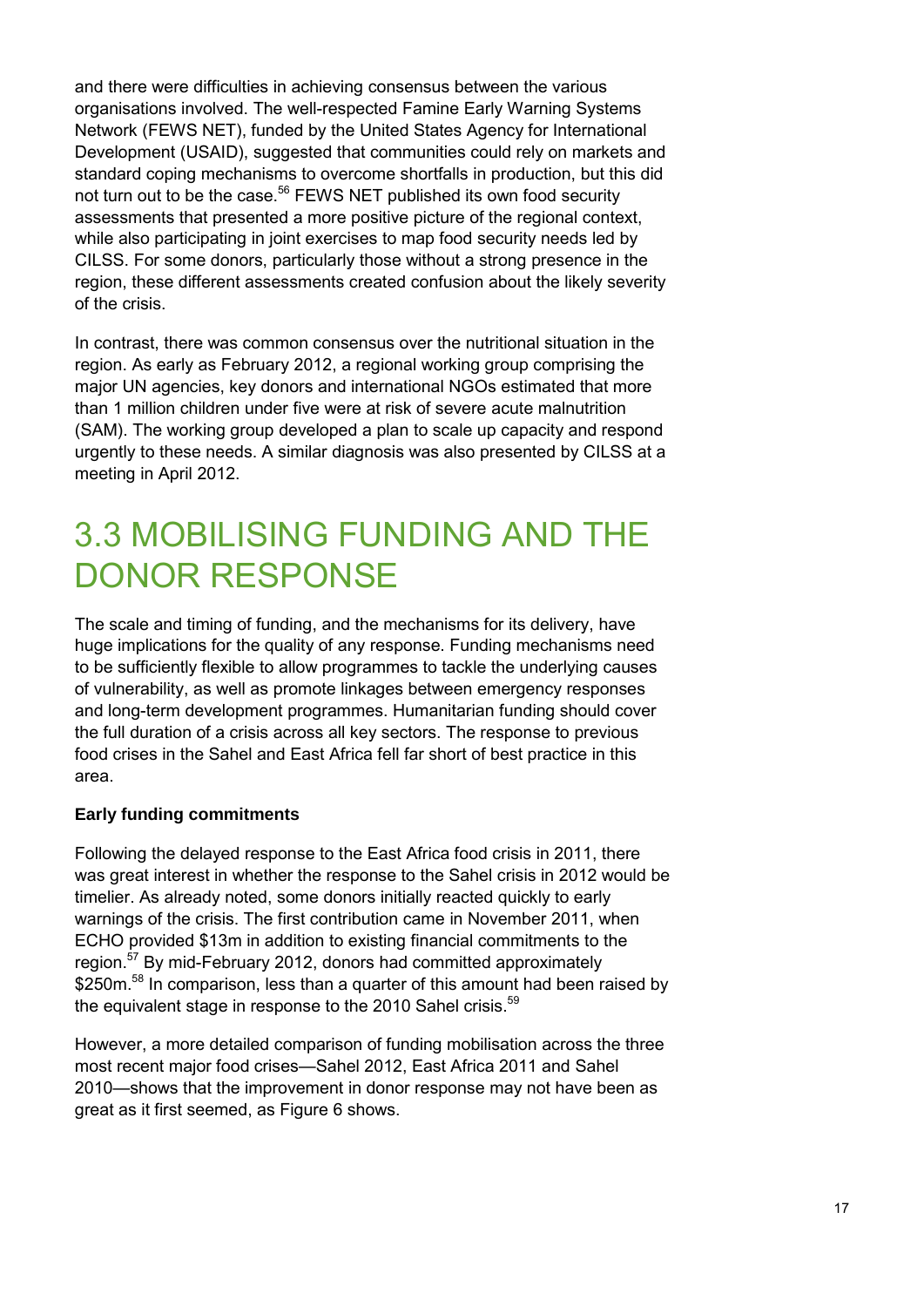



Source: UN Financial Tracking Service

Figure 6 shows that funding commitments for the Sahel crisis in 2012 came earlier than those for the 2011 East Africa crisis, which saw a huge mobilisation of funds only once a famine was declared. However, it also shows that apart from the early months, the 2012 crisis did not see a significantly earlier response than the 2010 Sahel food crisis overall.<sup>61</sup> By the peak of the crisis at the beginning of July, approximately half of the total resources requested—\$800m—was still to be committed to the UN appeals.<sup>62</sup>

#### **Limitations of current funding mechanisms**

Despite the outcry provoked by the slow funding response to the 2011 East Africa crisis, in 2012, most donors still appeared reluctant to make funding decisions on the basis of probability or risk. $63$  In interviews, donors pointed to uncertainty about the severity of the crisis as a key inhibiting factor. Rather than taking a 'no regrets' option—low-cost interventions that could have had a beneficial impact regardless of the final scenario—they preferred to wait for certainty. Others blamed delays in the publication of the finalised funding appeals, which doubled the total funding requested just weeks before the crisis reached its peak.<sup>64</sup>

As is frequently the case in response to slow-onset crises, it proved difficult to secure adequate funding for all sectors in the 2012 response, which constrained the ability to comprehensively address people's needs. While UN appeals do not reflect the totality of aid, or where national governments are directing their resources, their performance is a good indicator of where there were shortfalls. There was relatively generous support for food security and nutrition programmes in the appeals, receiving 77 per cent and 71 per cent of requested funds respectively. However, critical but frequently neglected sectors received significantly less funding, including water, sanitation and hygiene (WASH) (51 per cent), early recovery (34 per cent) and education (16 per cent).<sup>65</sup> Underfunding of the agricultural component of the food security sector meant that, by June 2012, 5.6 million people had not received the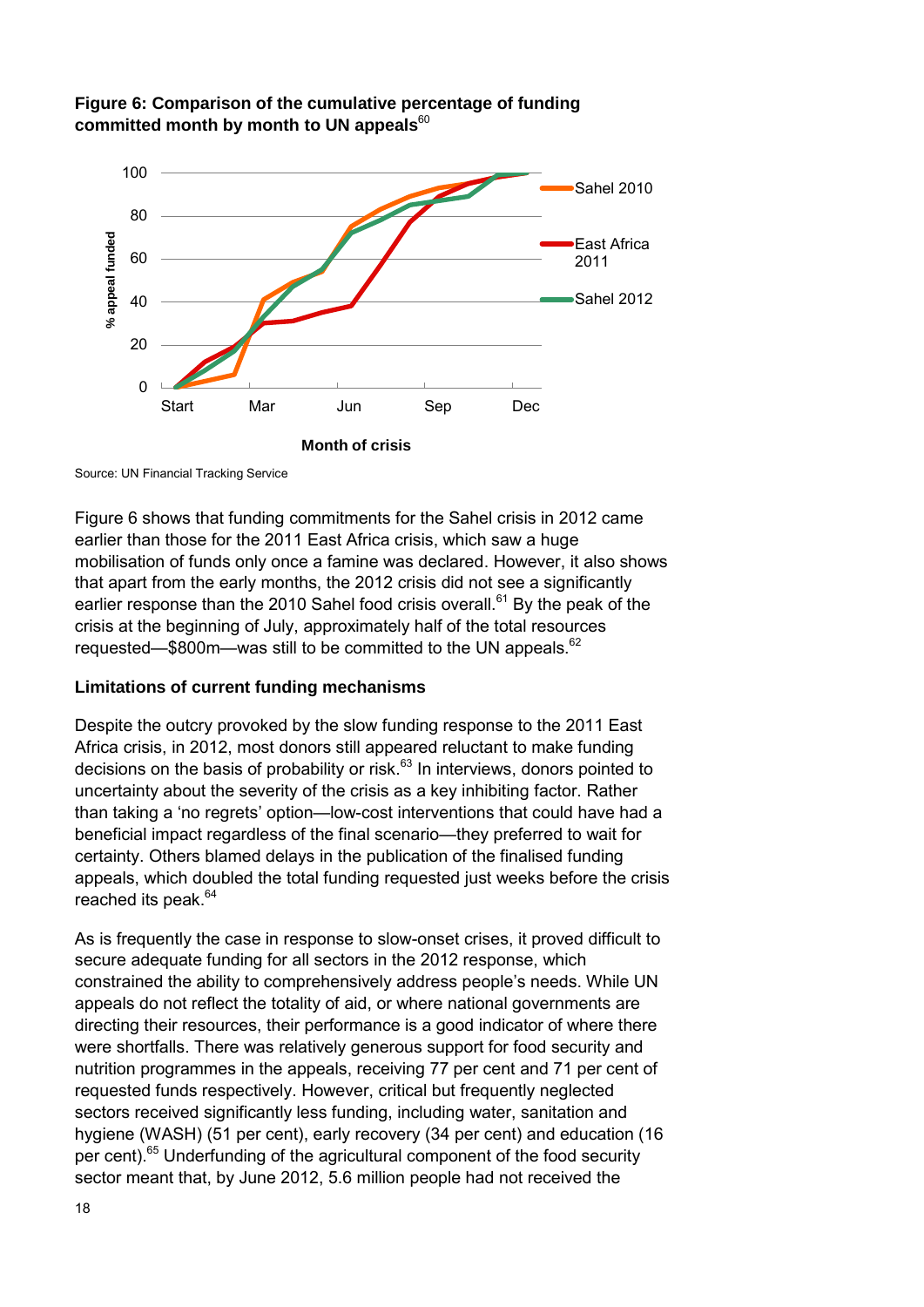seeds, tools and fertiliser needed for the planting season. This meant that people affected by the crisis were not able to adequately prepare for the next harvest, further limiting their chances of recovery.<sup>66</sup>

Many donors now recognise the limitations of current practice, and are taking measures to adapt funding mechanisms to better suit the operational context. Some donors, such as the Swedish and Spanish governments, had already established more flexible long-term funding mechanisms that allowed a more timely response to those in need across the Sahel in 2012. $67$  During the crisis, some donors tried to introduce additional flexibility in their funding to allow partners to better meet evolving needs. While more ambitious donor approaches—such as seeking to blend humanitarian and development funding or design flexible programmes—were occasionally piloted, they were not fully integrated into the response. $68$ 

### 3.4 REACHING THOSE IN NEED AND DELIVERING APPROPRIATE **ASSISTANCE**

Effective leadership and co-ordination, timely decision-making informed by early warning and food security analysis, and appropriate donor funding should provide a firm foundation from which assistance can be delivered in good time to those most in need. That assistance should save lives and livelihoods, and, wherever possible, make a sustainable difference to the lives of those receiving it. This sustained impact of programmes should be the ultimate measure of the effectiveness of humanitarian responses. However, there is a need for greater investment in systems that can provide meaningful measures of impact and effectiveness.<sup>69</sup> Improving the quality of information management and impact assessment should be a priority.

In the absence of robust evidence demonstrating the impact of the response across the region, this analysis considers a range of factors broadly recognised as characterising a 'good response'. Factors typically referred to when assessing response performance include:

- reaching the most vulnerable in all geographical areas;
- providing assistance on the scale required in a timely and sustained manner;
- ensuring that programmes are designed and delivered in a way that responds to needs.

Evaluations of previous responses show some critical shortcomings on each of these factors. The bulk of interventions did not begin until the peak of the crisis. There were difficulties in targeting, an over-reliance on food assistance, and weak co-ordination between emergency efforts and development programming.<sup>70</sup>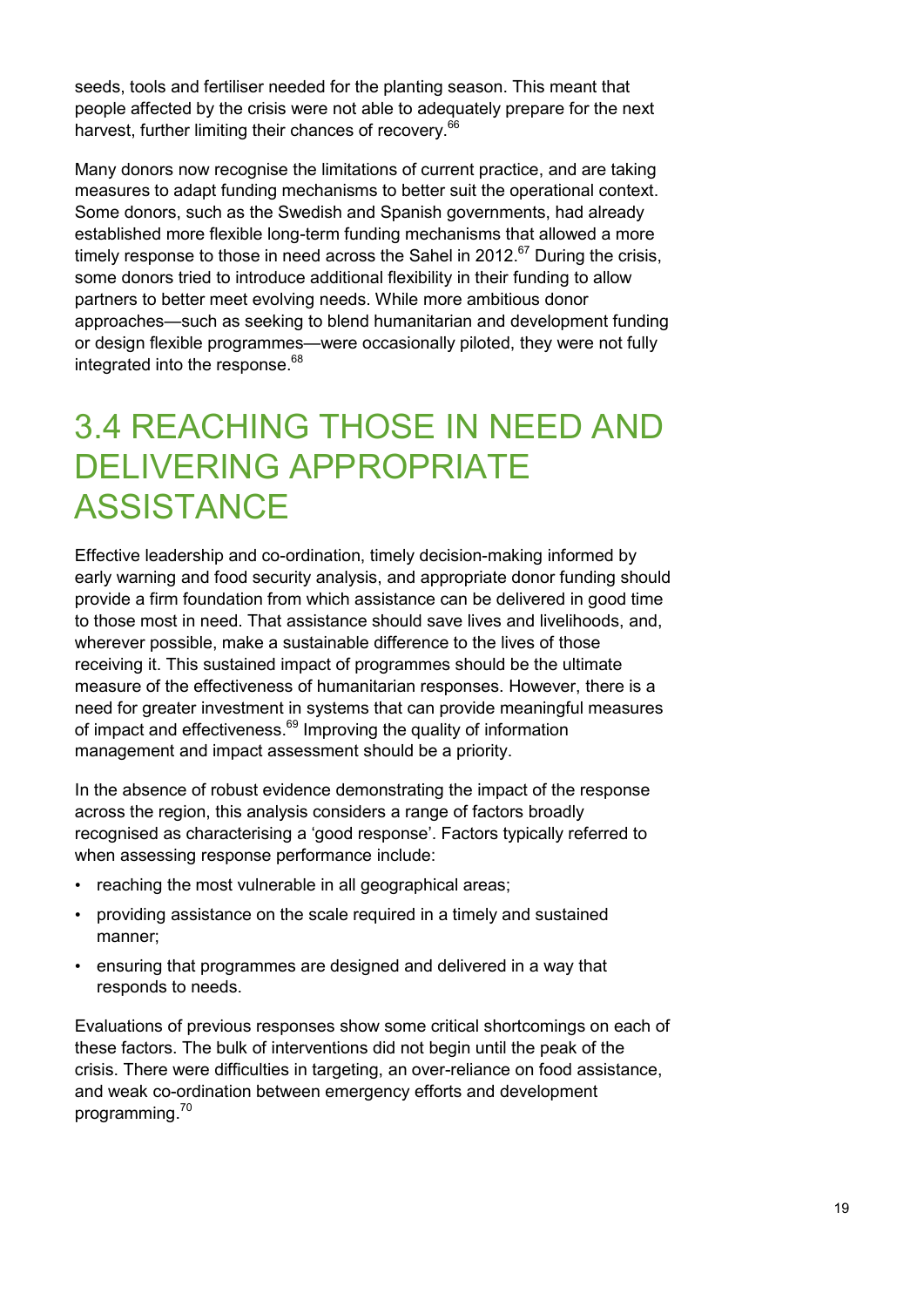#### **Coverage: did the response reach enough people?**

Thanks to OCHA's concerted efforts to improve the quality of monitoring in 2012, more complete data are available. The data reveal that the response was more extensive than in previous crises, but was still not sufficient to meet the needs of all those affected. For nutrition, deliberate efforts to scale up the treatment of severe acute undernutrition led to the number of children treated almost doubling compared with 2010.<sup>71</sup> On food assistance, 75 per cent of those targeted received the assistance they required—a respectable figure, but one which nonetheless indicates that further progress can be made. In contrast, coverage in the WASH sector was clearly inadequate, with just 35 per cent of those requiring support receiving it.<sup>72</sup>

Many agencies acknowledge that the geographic reach of the response could have been improved. Over recent years, agencies in Chad, for example, had deliberately sought to shift their operational presence towards the poor and highly vulnerable populations in the Sahelian band. As a result, the needs of populations in these areas were largely well covered. However, border regions, where security was challenging, were less well covered.<sup>73</sup> Some NGO staff interviewed for this report observed that need is not the only factor that determines decisions about the timing and location of programmes: access, security and logistics are also major considerations.<sup>74</sup>

#### **Targeting: did the response reach the most vulnerable groups?**

While the need to focus on vulnerable families and marginalised groups is increasingly acknowledged, government officials from the region conceded that this was one of the greatest challenges they faced in the response.<sup>75</sup> Very few social protection programmes were already in place to provide a basis for scale-up, and governments often lacked the capacity or detailed household information to do more than identify vulnerable regions in the targeting of interventions. International agencies did make efforts to specifically target marginalised groups, including numerous examples of programmes for women, children and pastoralists.

However, the introduction of new programmes did not in itself lead to improved targeting of assistance to the most vulnerable. The Food and Agriculture Organization of the United Nations (FAO), for example, introduced a deliberate focus on women in view of their potential to boost overall agricultural production.<sup>76</sup> However, an analysis of the implementation of the FAO's programme in Senegal revealed that the predominant role of men within agricultural production in the country also resulted in them receiving a disproportionate amount of assistance. A failure to take steps to compensate for this in the design of the programme meant that only 10 per cent of support provided went to women farmers.<sup>77</sup> Oxfam too encountered challenges in working with pastoralist groups. On initial assessment, Oxfam's work with pastoralist communities in North Dakoro, Niger, on effective coping mechanisms during drought appeared successful in encouraging the timely destocking of herds. However, an aid effectiveness study showed that the programme did not lead to any difference in behaviour when compared to other pastoralist communities. The study recommended a review of approaches.<sup>78</sup>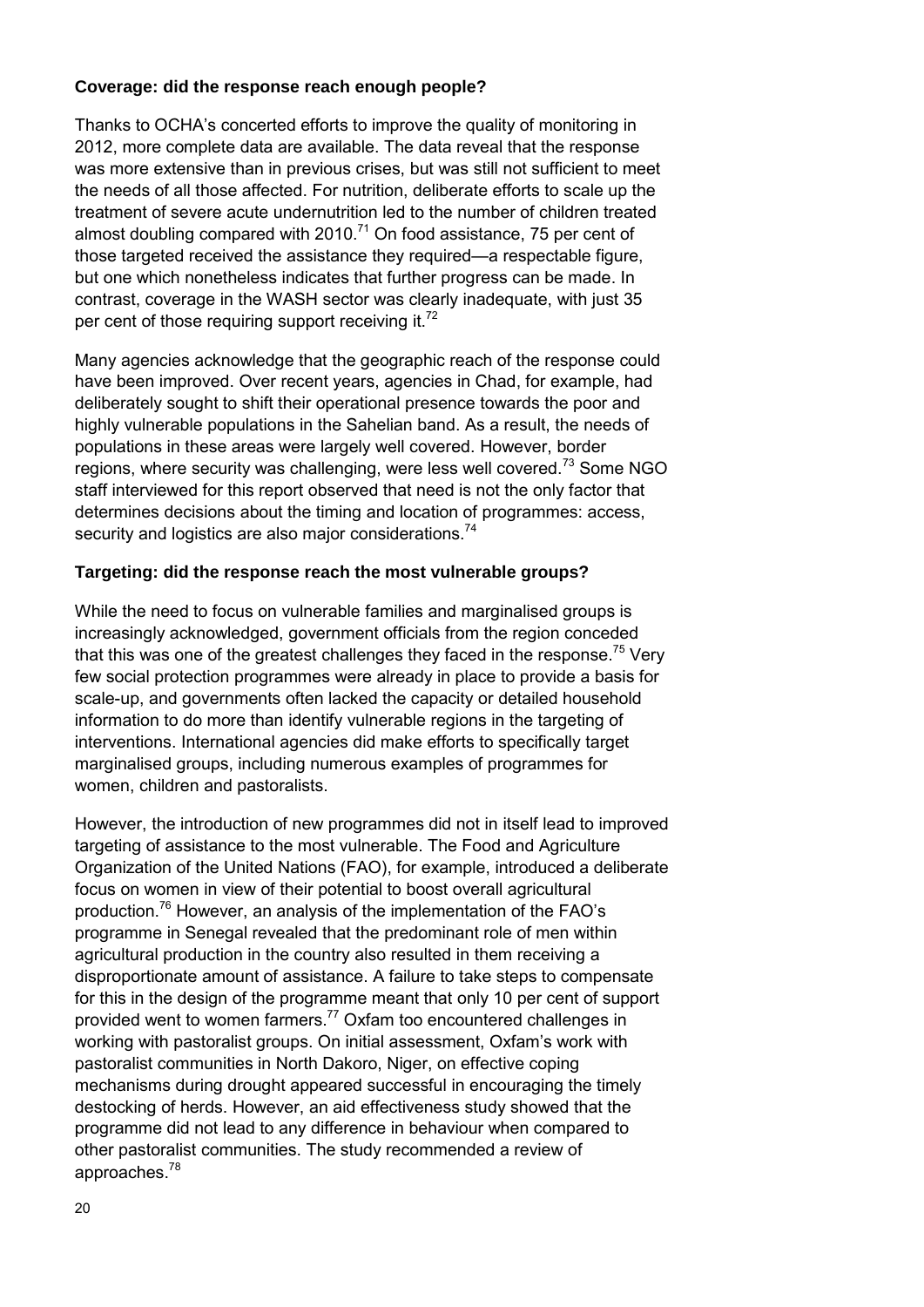#### **Programming: did the different approaches adopted meet people's needs?**

There are some good examples of early interventions by UN agencies and NGOs. Quick impact interventions—such as the provision of seeds, cash transfers, and destocking—helped populations meet their food security needs and protect their assets at an early phase of the crisis, before having to resort to negative coping strategies like selling assets or taking on debt.<sup>79</sup> An Oxfam study of a series of cash transfers in Niger in November 2011 showed that families who received cash increased their food consumption and relied less on credit to buy food, thereby reducing their vulnerability.<sup>80</sup> In June 2012 usually the phase in Sahel food crises during which needs are greatest, as families coping mechanisms are exhausted—the numbers facing food insecurity in Niger and Burkina Faso appear to have decreased. While it is possible that this was due to a correction in statistical methodology, UN reports published at the time suggest that it could also reflect the impact of successful early action.<sup>81</sup>

There were also some notable advances in ensuring that humanitarian responses did not undermine longer-term work to improve food security. The dominance of in-kind food aid in the response was significantly reduced compared with previous responses. $82$  The WFP, for example, launched its largest cash response ever.<sup>83</sup> Oxfam used market analysis tools and mechanisms to ensure that markets could support cash transfers, and there was an increase in the use of local food purchasing.

In areas where there had been strong investment in local food reserves (see Box 1), these often played a critical role in mitigating the worst impacts of the crisis—demonstrating the potential of reserves as a first line of defence. However, some civil society organisations criticised the lack of information on the availability of national stocks, and the inappropriate rules guiding their use.<sup>84</sup> There is clearly progress to be made in integrating such reserves into national response plans, and further developing a regional approach through ECOWAS.

#### **Box 1: Investing in food reserves to mitigate the crisis**

An Oxfam questionnaire filled out by communities on the role of local food reserves conducted in Burkina Faso in June 2012 underlined the contribution that food reserves can make to reducing the impact of shocks. All of the 59 respondents stated that local reserves improved the food and nutrition situation of their households, citing greater proximity, availability and affordability of food among the benefits. Furthermore, 95 per cent of respondents said that emigration from their communities had decreased as a result, and almost half stated that their living conditions and sense of stability had improved.

While there were some clear examples of UN agencies and international NGOs taking flexible approaches to ensure that their programmes met communities' needs, further improvements are needed in a number of areas. Despite evidence underlining the potential benefits, early interventions did not take place at scale. Further improvements could also be made with regard to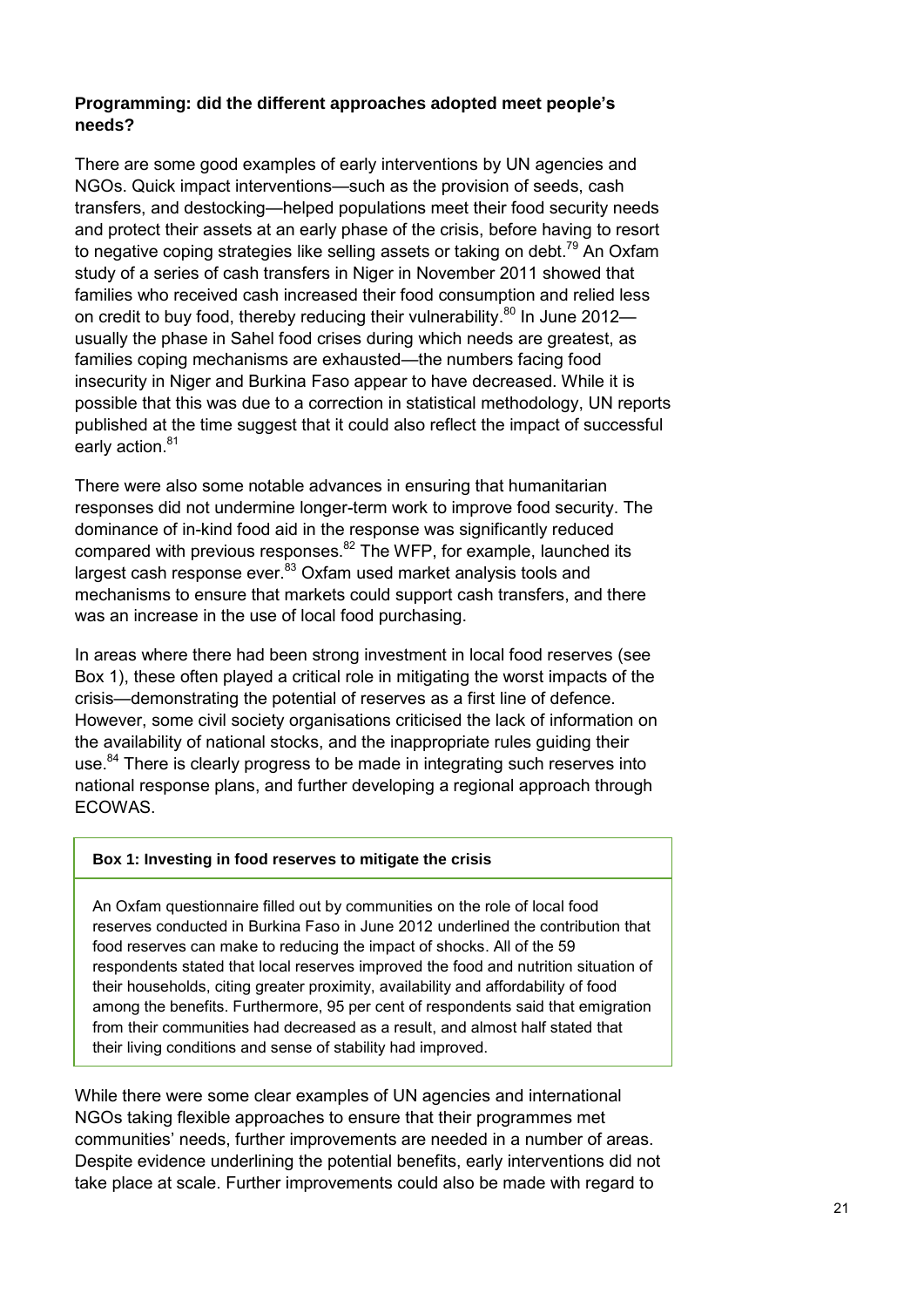the timeliness of the response. In many cases, for international NGOs, there was a considerable time lag between a funding commitment being made and the actual delivery of assistance.<sup>85</sup> For example, difficulties in scaling up a humanitarian programme with a strong development focus led to delays in Oxfam's programme in the Kayes region of southern Mali. The programme only began in April/May, months later than initially planned. Restrictions on the duration of funding available for crisis response had obvious implications for the duration and ambition of programmes. Oxfam, for example, integrated recovery phase activities within its response strategies from the outset, but a lack of funding for this final phase limited what it was able to achieve.

Further efforts need to be made to evaluate the quality of interventions and their broader impacts. For example, the impact of cash-based interventions, particularly on price inflation, still needs to be more thoroughly assessed. ACF will seek to work with others in the region involved in nutrition interventions to assess whether the significant increase in the number of beneficiaries reached was matched by an improvement in the quality of support.

In spite of the clear relationship between food and nutrition crises and underlying causes of vulnerability, programmes that genuinely combined humanitarian and development activities were still rare. In interviews, staff from UN agencies highlighted some programmes that had been developed in light of previous crises that could promote more sustainable resource use and tackle the root causes of food insecurity, but noted that these were not necessarily driven by an underlying objective of strengthening resilience or linked to possible emergency interventions.

In internal assessments, staff from Oxfam acknowledged that, while their organisation provided life-saving assistance to hundreds of thousands of people and delivered a better response than previously, some aspects of the response could still be improved on. Despite efforts to integrate emergency and long-term programme teams, and build the humanitarian capacity of permanent staff, divisions remained. In some cases, emergency programmes had to be launched in new areas, with logistics, partnerships and relationships with communities all having to be built from scratch, because longer-term development programming had not targeted areas with the most vulnerable communities.

### 3.5 THE VERDICT?

The humanitarian response to the 2012 food crisis in the Sahel region was bigger and, in some key respects, better than the response to previous crises in the Sahel and elsewhere. National governments were more willing to take the lead on food security issues; there was an exceptionally early and vocal warning of the forthcoming crisis; the foundations for an effective national and regional food security analysis framework were already in place; funding for the response was significant (all the more welcome in the context of increasing cuts in aid from traditional donors); and the response saved hundreds of thousands of lives and livelihoods.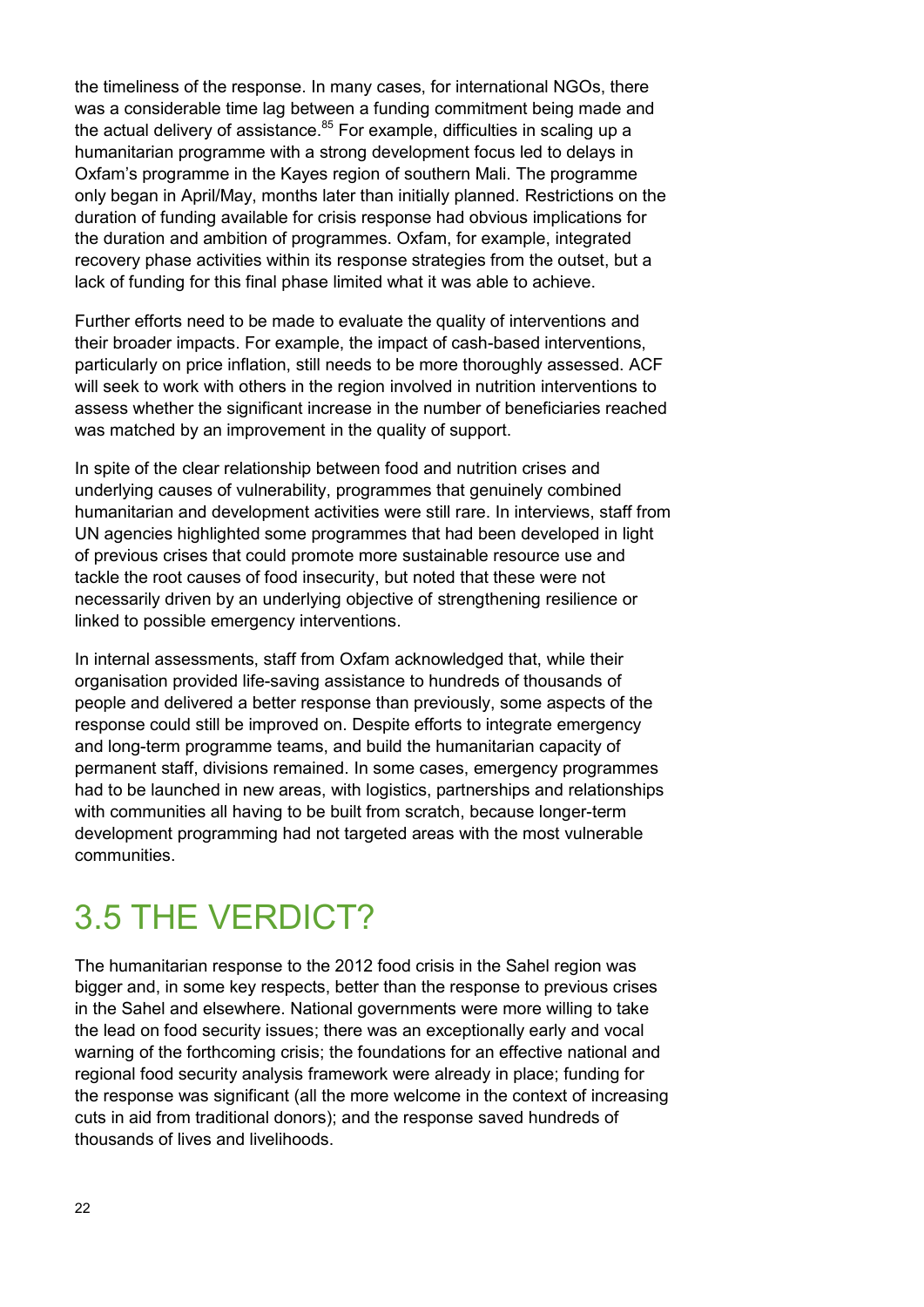Nevertheless, these improvements still did not produce a response on the scale required to meet the enormous needs. Achieving a truly effective response demands a different approach to addressing vulnerability and managing crises—making piecemeal improvements to existing systems will not be enough for a region facing an ever growing threat from climate change and population growth. This paper has identified three persistent weaknesses on the part of humanitarian actors across all four areas of the response that substantially reduced their collective impact. These weaknesses must be addressed, not only to improve the quality of future responses but also to help build the resilience of the people whose livelihoods and lives may be at risk every year:

- 1. There is still **insufficient understanding of the nature and scale of vulnerability and a reluctance to respond on the basis of risk**. In the 2012 crisis, this contributed to different messages being given about the likely severity of the crisis. Some donors waited for more certainty before making firm commitments, and programming could have further integrated risk analysis and management.
- 2. There is still **a divide between humanitarian and development approaches**, perpetuated by funding mechanisms, co-ordination systems and organisational structures within individual agencies. In 2012, this meant that flexible funding was not available in sufficient quantities at an early enough stage, and that humanitarian interventions and longer-term programmes did not sufficiently support each other. Most importantly, this represented a significant barrier for international assistance to address the root causes of vulnerability alongside meeting people's immediate needs.
- 3. **Limitations in national capacity and leadership** were underlined by the way in which governments in the region were marginalised; they received inadequate support from the international community, highlighting the need for renewed emphasis on institutional support. In 2012, shortcomings in national government responses weakened co-ordination, meant some responses were not driven by an overall plan, and ultimately undermined the quality and reach of assistance provided.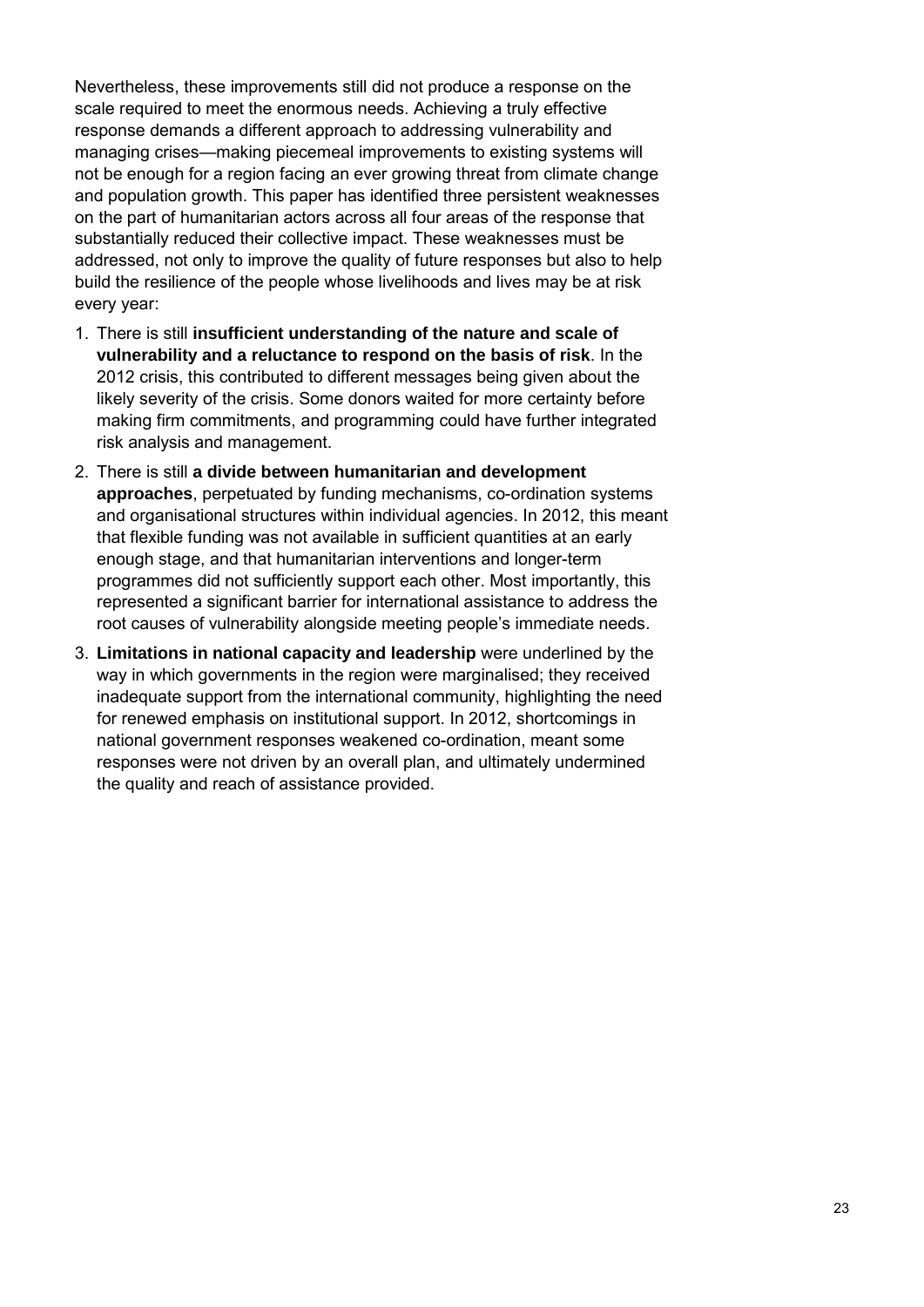# 4 ADDRESSING STRUCTURAL CHALLENGES TO BUILD RESILIENCE

Some 10 million people across the Sahel remain in a highly precarious situation and will require assistance throughout 2013 and beyond to help them recover from the 2012 crisis.<sup>86</sup> Although the 2012/13 harvests were generally favourable, food prices have not yet returned to their pre-crisis levels. As of the beginning of March 2013, a 100kg bag of millet in Niamey cost 25,000 CFA francs—only 3,000 less than the price in September 2012 and 3,500 more than in March the previous year. $87$  Undernutrition also remains at critical levels: across the region, 1.4 million children are expected to suffer from SAM and another 3.6 million from moderate acute malnutrition (MAM) (see Figure 7). $88$ 

The severity of the situation is further compounded by the recent crisis in Mali; almost 450,000 people are still displaced. As a result, opportunities for livelihoods have been reduced, and overall humanitarian needs in the region increased. While the conflict risks diverting domestic and international political attention from pressing regional food security concerns, it should in fact be shining a spotlight on the need to address the longer-term drivers of fragility and political exclusion faced by all countries in the Sahel.

Action must be taken now to commit funds early, and to support the steady recovery of households and communities across the region affected by the 2012 food crisis. At the time of this paper's publication (April 2013), the window for assistance is closing, if agriculture support is to reach people in time to support preparations for the main harvest.<sup>89</sup> Programmes tackling undernutrition require adequate preparation and planning with government partners.

At the same time, many organisations working in the region have long acknowledged that simply making an emergency response to frequent crises is not enough, and interventions must increasingly focus on addressing the root causes of food insecurity and undernutrition. The desire to deliver progress on resilience-building in the Sahel is palpable at national, regional and global levels. The UN Strategy for the Sahel includes resilience-building as one of three shared objectives for all humanitarian partners.

However, in spite of this momentum, and the recognition of the importance of recovery, Oxfam is concerned that the positive rhetoric is masking limited change on the ground. At the beginning of 2013, the UN estimated that \$1.66bn was needed to meet the Sahel's ongoing humanitarian and recovery needs and start building the foundations for resilience. As of 5 April 2013, just 24 per cent of this requirement has been provided.<sup>90</sup>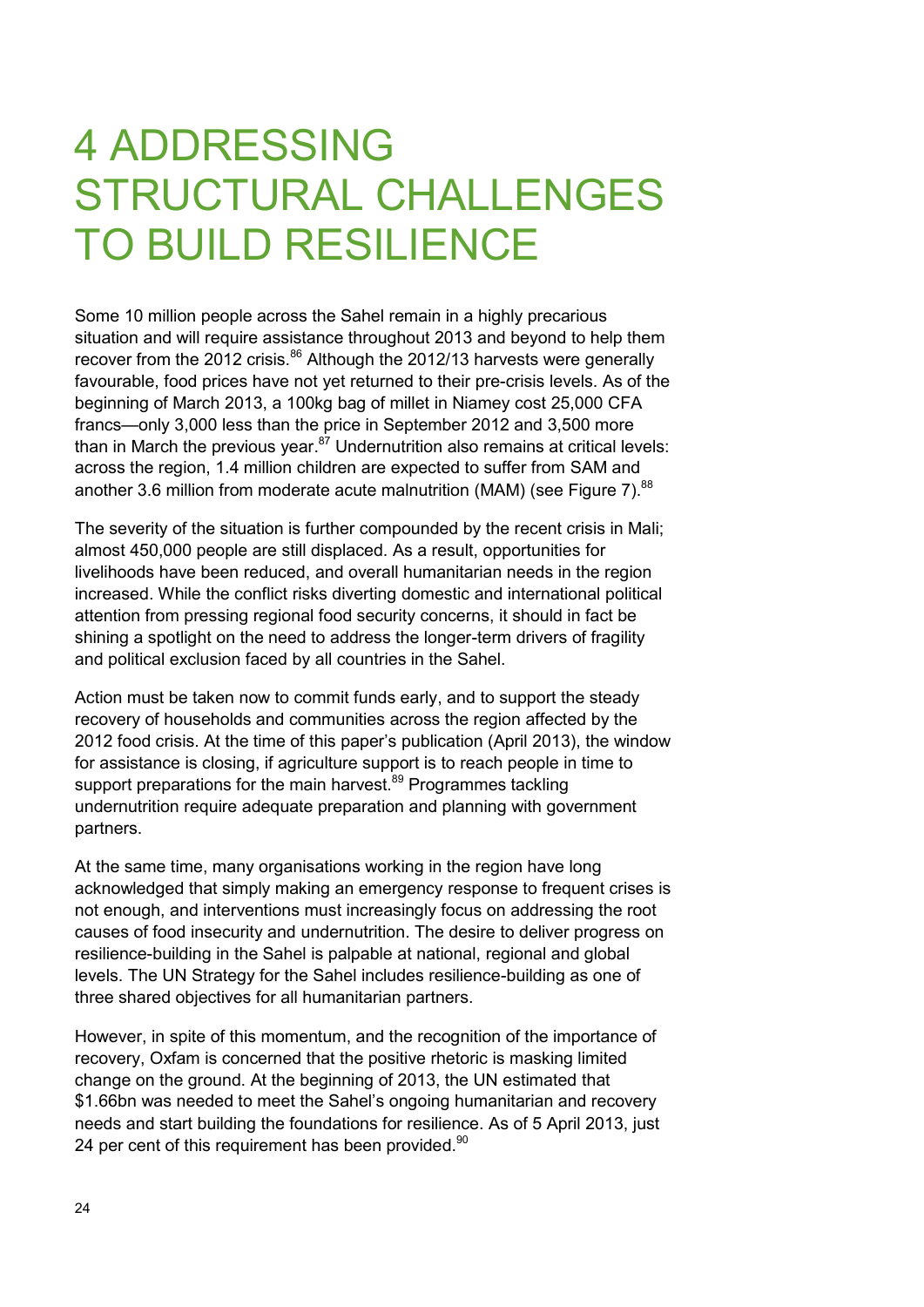

#### **Figure 7: Expected severe acute malnutrition burden in 2013**

Source: UN Sahel Regional Strategy 2013

#### **Building resilience in the Sahel**

When key governments, donors and other food security actors met at the end of 2012 as part of the EU's Global Alliance for Resilience Initiative (AGIR Sahel), they agreed on a definition of resilience: 'the capacity of vulnerable households, families and systems to face uncertainty and the risk of shocks, to withstand and respond effectively to shocks, as well as to recover and adapt in a sustainable manner<sup>' 91</sup>

The current emphasis on building resilience in the Sahel offers an window of opportunity to strengthen support to communities so that they are better equipped to face the shocks and stresses they encounter on a regular basis. While resilience as a concept seeks to address the broad range of vulnerabilities populations could face, in this paper, we focus specifically on how resilience could contribute to tackling food inscurity in the region. Resilience—if it translates into increased access to basic services and new programming that targets the most vulnerable—signals a potential way out of the state of permanent emergency in the region, where even in a 'noncrisis' year, up to 230,000 children die of causes related to undernutrition.<sup>93</sup>

Over the past year, progress has been made in developing policies and frameworks supporting efforts to build resilience. Nationally, governments are evaluating their responses and reflecting on future food security policies. Regionally, ECOWAS has launched its Zero Hunger initiative.<sup>94</sup> Globally, the AGIR Sahel Framework, launched in May 2012, aims to bring key actors together to develop a holistic vision for resilience in the region.<sup>95</sup> In 2013, these frameworks must be translated into concrete action, building on existing policies and initiatives that can strengthen resilience if implemented more widely. Examples of these include:

*'We know that every time a crisis hits, 80 per cent of the most affected come from the 20 per cent poorest, most vulnerable people. These are people with the least access to the corridors of power.'*

Kristalina Georgieva, EU Commissioner for International Cooperation, Humanitarian Aid<br>and Crisis Response.<sup>92</sup>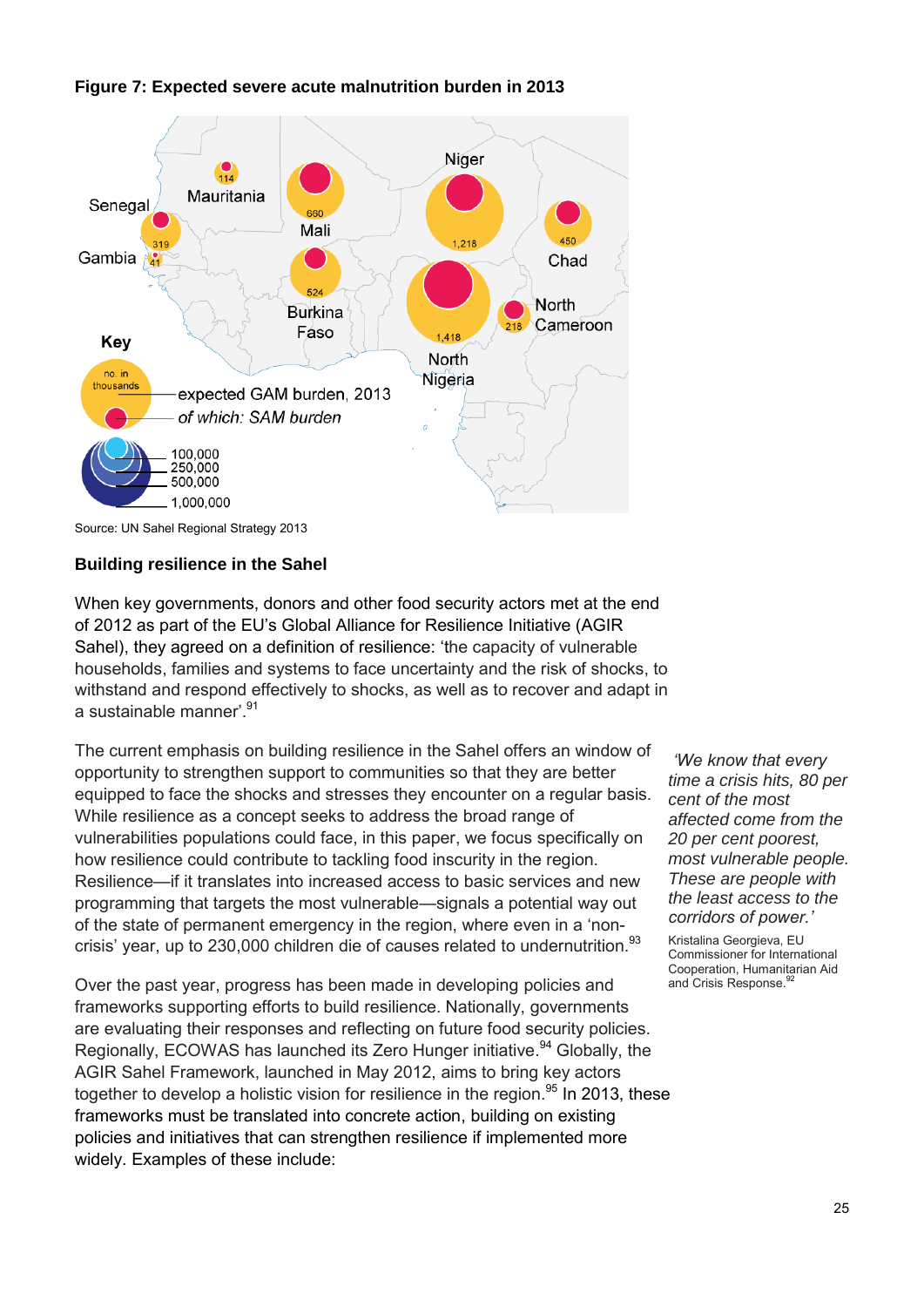- Implementing existing **national and regional food and agricultural policies**, such as the ECOWAS Agricultural Policy and National Agricultural Investment Plans, and meeting the 2003 Maputo Declaration commitment to invest at least 10 per cent of national budgets on agricultural development.<sup>96</sup> This must include the use of a comprehensive targeting system to allocate resources to the poorest producers across geographic regions, <sup>97</sup> and move away from a traditional focus on a limited range of export crops towards supporting small-scale producers, particularly women farmers. According to the FAO, providing women with the same access to resources as men could increase agricultural yields by 20-30 per cent, allowing a further 100–150 million people to escape from hunger. $98$
- Supporting the rollout of the **regional food reserve strategy**, agreed by ECOWAS agriculture ministers in September 2010 in Abidjan. Regionally and nationally, reserves can boost availability of stocks and support government responses to meet citizens' immediate food needs during deficit periods. At a local level, food reserves can play a critical role as a first line of defence—helping producers get a better price for their products in times of surplus and sustaining regular access to food in times of deficit.
- Expanding **safety nets and social protection schemes** can ensure that the most vulnerable households have a minimum level of income to meet essential needs in the event of price increases or any other shock. If combined with appropriate training or support for saving, transfers can also help communities develop additional sources of income or reserve funds, reducing their susceptibility to shocks in the future. Insurance schemes that pay communities dividends in the case of shocks can offer similar benefits.
- Developing **nutrition-sensitive programmes** through a multi-sectoral programming approach that integrates efforts to reduce and prevent undernutrition within interventions focused on food security, support to livelihoods and agriculture, education, water and sanitation, health, gender and care practices.
- Enhancing the quality and coverage of, and access to, integrated programmes to manage **undernutrition**—particularly through strengthening national health systems and strengthening preparedness and response plans to seasonal peaks.

Investing in these programmes and policies is essential, but must also form part of a broader transformative approach to building resilience and tackling the pervasive inequality and marginalisation faced by the poorest and most vulnerable communities and households in the Sahel. It also means addressing new realities: the pressures of population growth and climate change, which pose questions about the sustainability of certain rural livelihoods, and the challenges posed by an increasingly urbanised population. Finally, it means learning from the experiences of the 2012 response, and tackling the three structural challenges that underpinned weaknesses in that response: developing a deeper understanding of vulnerability; breaking down the humanitarian/development divide; and strengthening national and local capacity to build resilience. These three challenges are discussed in more detail in the following subsections.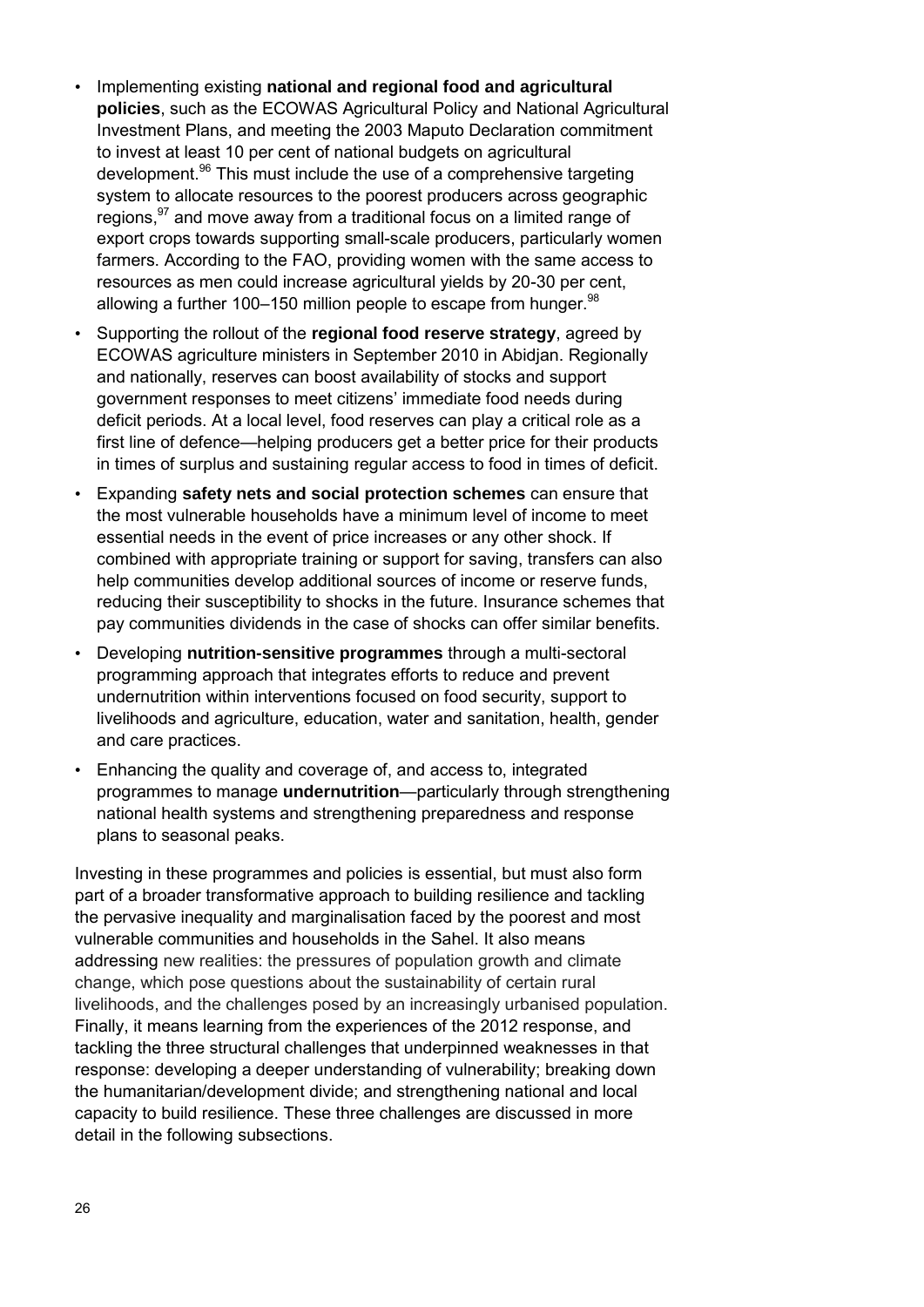### 4.1 DEVELOPING AN UNDERSTANDING OF VULNERABILITY

Despite agreement on the definition of resilience within the EU's AGIR Sahel Framework, there is still no shared understanding of what resilience and vulnerability really mean, or of how the concepts should be applied.

A first priority in the region must be a political commitment at the highest level within national governments and regional institutions to identify, support and transfer resources to the poorest and most vulnerable communities, households and individuals, including through the provision of basic public services. This requires a deeper and commonly shared understanding of the role of 'vulnerability' within resilience to better inform humanitarian and development activities by governments and aid agencies alike.

At present, there is no shared view among the region's political leaders about the extent of vulnerability and its implications for policy-making. Such disagreement came most noticeably to the fore during a regional meeting of organisations working on food security in Ouagadougou in December 2012.<sup>100</sup> During the meeting, ECOWAS and others sought to soften the language describing the severity of the 2012 crisis. This reawakened fears that the increased willingness to deal with food security shown by some leaders during the crisis may have been short-lived. Reaching a shared understanding of vulnerability will not be easy; however, the AGIR Sahel Secretariat can provide much-needed support to facilitate dialogue and broker an agreement.

Progress at a political level can be reinforced by progress at the technical level, where work has already begun around mapping vulnerability. A CILSS/FEWS NET initiative was launched in 2012 to develop a food security toolkit for national early warning systems in the region. It will continue to play a critical role in strengthening analytical capacity at the national level, and improving joint vulnerability mapping. Further investments in research tools for food security analysis, such as the Household Economy Approach (HEA), can provide both greater insights into how families are likely to respond to shocks and a more robust understanding of the factors contributing to increased resilience (see Box 2 for information on Oxfam's research on resilience in Niger).

The ultimate goal will be to develop more appropriate programming responses and state policies that focus on supporting and equipping the most vulnerable communities, households and individuals to manage and mitigate the impact of shocks and stresses. Such responses will also provide much-needed evidence on which to develop new long-range development approaches that specifically address the factors directly contributing to vulnerability.

*'The ambition is very challenging as it means that we engage, within the next 20 years, to reduce by at least twothirds the number of people who suffer from food and nutritional insecurity due to structural constraints. However, I am convinced that with everyone's determination we will go even beyond this target objective.'*

Beyon Luc Adolphe Tiao, Prime Minister of Burkina Faso<sup>9</sup>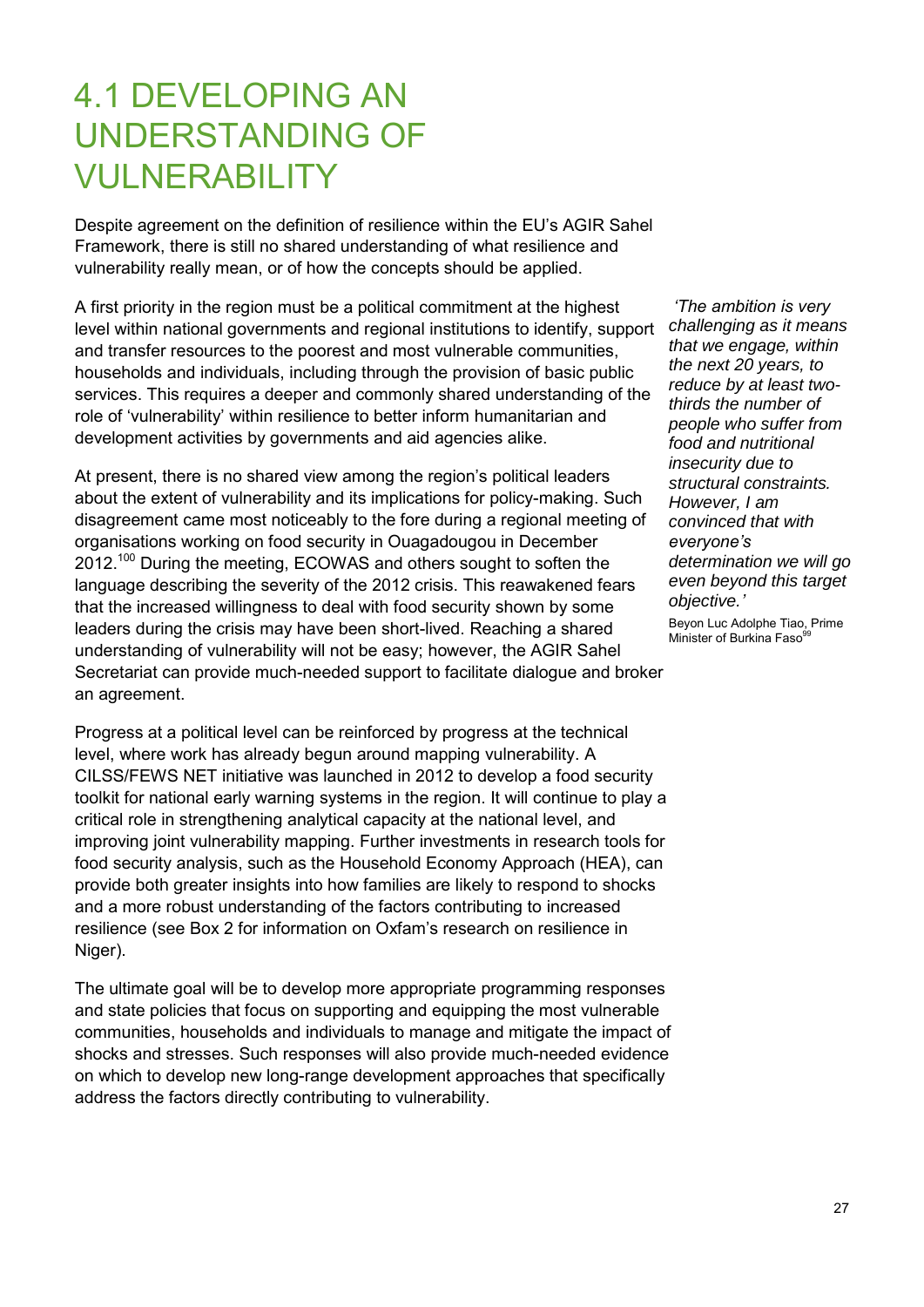### 4.2 BREAKING DOWN THE HUMANITARIAN/DEVELOPMENT DIVIDE

Reforming the architecture of aid, and breaking down the barriers between humanitarian and development institutions and practices, is vital if the international aid community is to make good on its commitment to build resilience in the Sahel. UN agencies and international NGOs need to adapt their internal systems and adopt new ways of working to develop and implement programming that can meet emergency as well as longer-term needs, with joint risk analysis and common resilience objectives.

#### **NGO efforts**

Oxfam has been reflecting on how and where they should operate in the region to be best positioned to tackle chronic food insecurity and vulnerability. Plans are being developed for new 'resilience' programmes that integrate development and humanitarian perspectives and expertise. It will seek to ensure that future operational presence is increasingly determined by vulnerability mappings, enabling a stronger focus on the needs of the most vulnerable communities and households. Joint meetings are taking place across teams from different regions that face similar challenges in resilience programming. Proposals are being developed for the internal changes that will be needed at every level to make a new programming model possible.

#### **Box 2: Putting resilience into practice**

Oxfam's programme in Niger commissioned research to improve understanding of resilience in agropastoral communities. Through focus group discussions with community members, the research team identified key benchmarks for resilience—as defined by the community—and the areas of intervention they believe would best increase their capacity to withstand shocks. This methodology will be used to inform future resilience programming approaches.

The first such programme has just been launched in Ouallam region, and hopes to include an ambitious set of interventions aiming to increase the capacity of households and communities to better cope with future shocks and stresses. This could include support for local-level early warning systems and food reserves, and promoting more sustainable use of resources. Humanitarian capacity will be embedded in the programme to allow for scale-up if required. Advocacy work is a central component of the approach, ensuring that if the project delivers on its objectives, government actors and other interested parties can help bring the project to scale.

#### **Donors' contributions**

NGO efforts to adapt programming approaches are just part of the solution: donors need to take similar steps and commit to making much-needed changes to financing mechanisms, as well as providing funding for resiliencebuilding. This does not necessarily mean giving more money—indeed, in the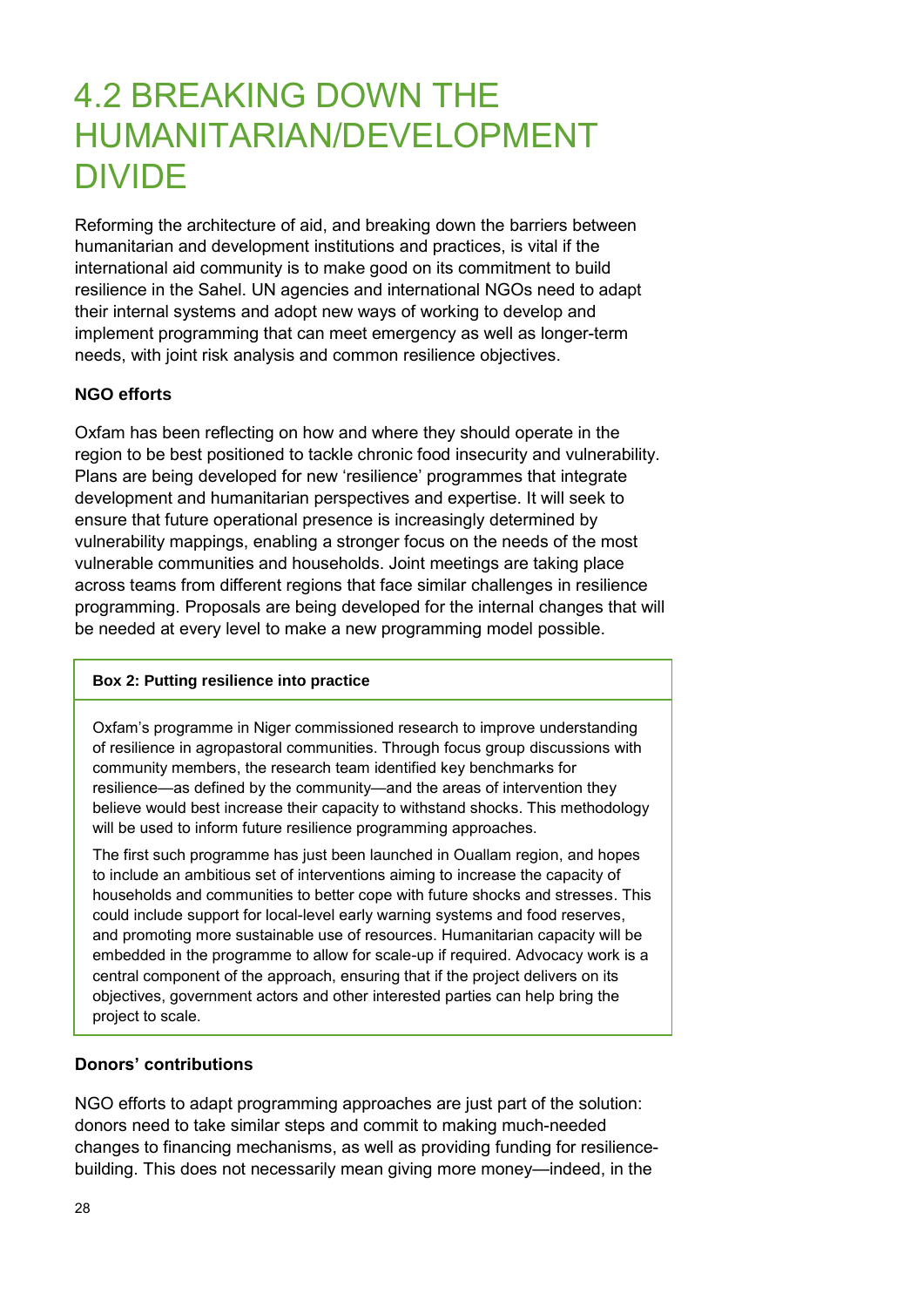long term, it could save money. For example, one study in Kenya showed that resilience-building activities cost \$1bn less on average each year than a delayed humanitarian response.<sup>101</sup> Given that humanitarian funding accounts for less than 10 per cent of global international aid, and lacks the required long-term timeframe, the majority of this money will have to come from development budgets.<sup>102</sup> So far, only a handful of donors have provided clear commitments on how they intend to increase the focus of their funding on resilience in the region (see Box 3).<sup>103</sup> Within the AGIR Sahel initiative, further details on the priorities and additional funding required for resilience are only likely to be agreed by the end of  $2013$ .<sup>104</sup>

While longer-term resilience plans are being developed, donors should investigate interim solutions to ensure that proposed resilience-building measures are funded this year. Donors should also integrate innovative financing mechanisms more consistently within their responses to boost synergies between humanitarian and development interventions, and facilitate early interventions as well as timely responses. Mechanisms such as contingency funds (that allow for a margin of flexibility within programme response to adapt to changing circumstances) or crisis modifiers (that allow for emergency funds to be used within an ongoing development programme) have proven useful in ensuring that assistance can be adapted to beneficiaries' changing needs.

#### **Box 3: USAID becomes first donor to issue programming guidance on resilience**

In December 2012, USAID became the first donor to release policy and programme guidance on building resilience.<sup>105</sup> The guidance outlines a promising commitment to link short-term humanitarian response with longer-term development programming by creating joint planning cells, as well as making new investments based on an in-depth analysis of chronic vulnerability. In its first phase, the programme will focus on resilience needs in Burkina Faso and Niger countries where USAID is already engaged in both development and emergency work, and where greater collaboration across these arms of work, with a focus on resilience, could deliver real dividends

### 4.3 STRENGTHENING NATIONAL AND LOCAL CAPACITY TO BUILD RESILIENCE

Successfully building resilience in the region will be dependent on the extent to which governments can develop national policies and, critically, equip institutions with the resources and technical expertise needed for implementation. Nationally and locally owned policies are required to bring about change at a sufficient scale and for the timescales needed to effectively build resilience (see Box 4 for one example). $106$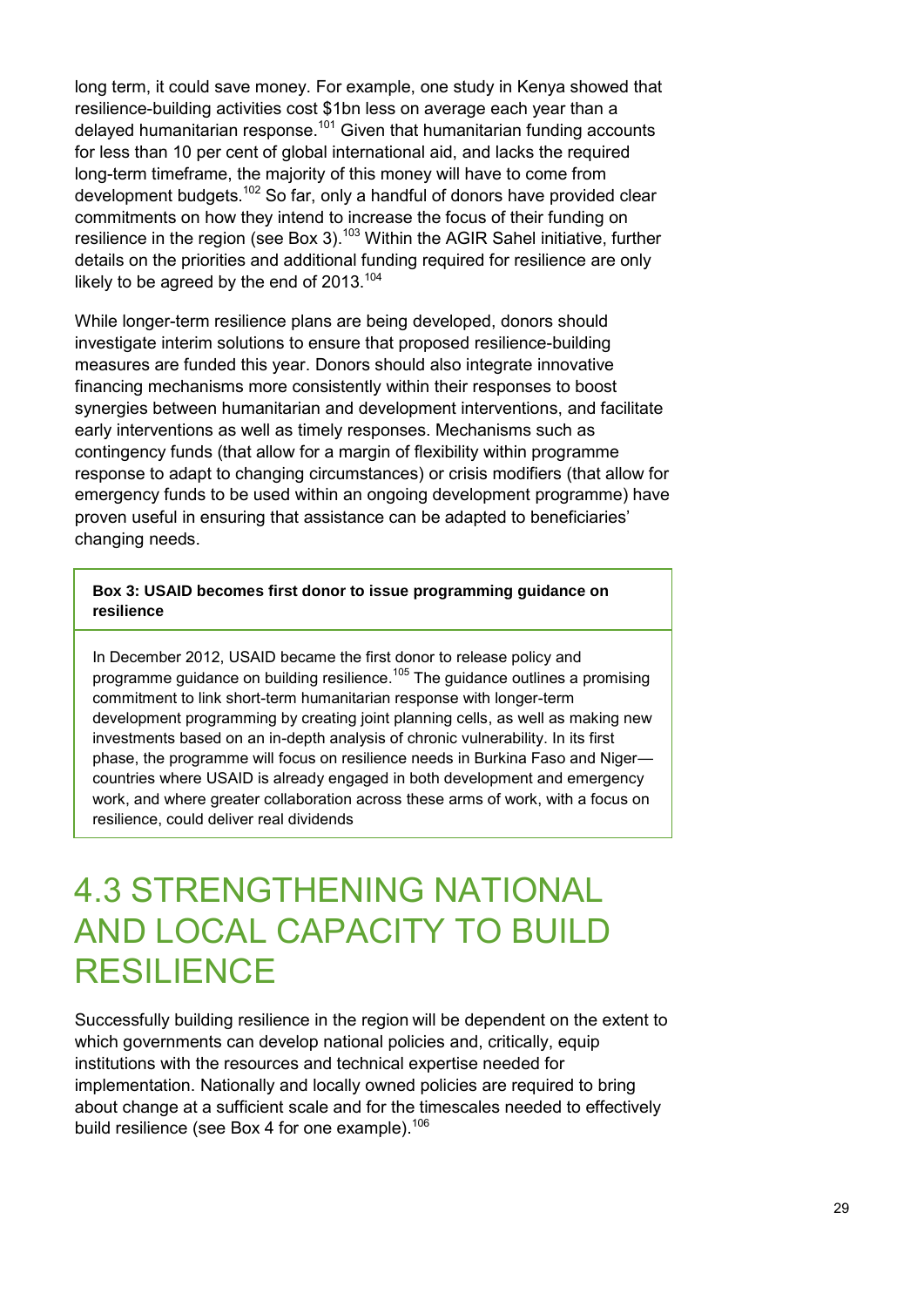#### **Box 4: The 3Ns initiative**

The government of Niger's '3Ns' initiative ('*Les Nigériens Nourrissent les Nigériens*', which translates as 'Nigeriens feed Nigeriens') demonstrates how governments can develop plans that support resilience.<sup>107</sup> It integrates interventions across several key sectors, including food security, nutrition and water, into a single vision that forms part of the government's overall national development strategy. A commission has been set up to oversee the initiative, working closely with relevant ministries.

It is important that the political will demonstrated by the government is converted into results. The challenge is to ensure that the plan is rolled out at the local level, and that capacity at all levels is sufficient to enable timely implementation. The government should also ensure a greater focus on, and funding for, the specific resilience elements within the plan (including social protection, local food reserves, and early warning system).

Strong national leadership on resilience and strengthening capacity to deliver programmes and core public services at scale should be integral to efforts to promote good governance and develop greater accountability to citizens. In spite of persistent food insecurity, governments in the Sahel (with a few exceptions) have so far been reluctant to invest their limited but growing resources into key sectors such as agriculture and social protection. Even where there is relatively strong investment in agriculture, policies often support export crops managed by large businesses rather than small-scale food producers.

Efforts to raise the voice of poor and marginalised communities and civil society organisations working for greater social justice can play a pivotal role in delivering reform (see Box 5). They will be critical in determining whether governments succeed in effectively building resilience and responding to crises while prioritising the needs of the most vulnerable groups. Such approaches will form a central pillar of strategies for building resilience in the region, as well as working more closely with local authorities and NGOs to boost local ownership and capacity to deliver.

#### **Box 5: Civil society monitoring for better food security policies**

During 2012, Oxfam helped to bring together civil society groups in six countries across the Sahel to monitor the extent to which West African governments had implemented their commitments in the Charter for Food Crisis Prevention and Management. National reports based on the information gathered highlighted strengths and weaknesses in food security analysis, co-ordination mechanisms, and government response plans, and were used to try and strengthen national performance.

In Niger, for example, civil society groups were requested to brief parliamentarians in the National Assembly, which led to a specific parliamentary group being established to monitor the implementation of the Charter's obligations in Niger. A regional synthesis report was presented to the FCPN, alongside calls to establish more regular and systemic monitoring, with civil society organisations continuing to play a key role.

*'The leadership of our regional organisations must be recognised. These organisations must in return commit to mobilising their own resources to implement their policies and harmonise their interventions at all levels…. Nowhere in the world has resilience been achieved exclusively through development cooperation. That is why we are asking the cooperation agencies to develop an approach that supports our action, standing behind us and with us.'*

Mamadou Cissokho, Roppa Honorary President and Civil Society Representative to AGIR Sahel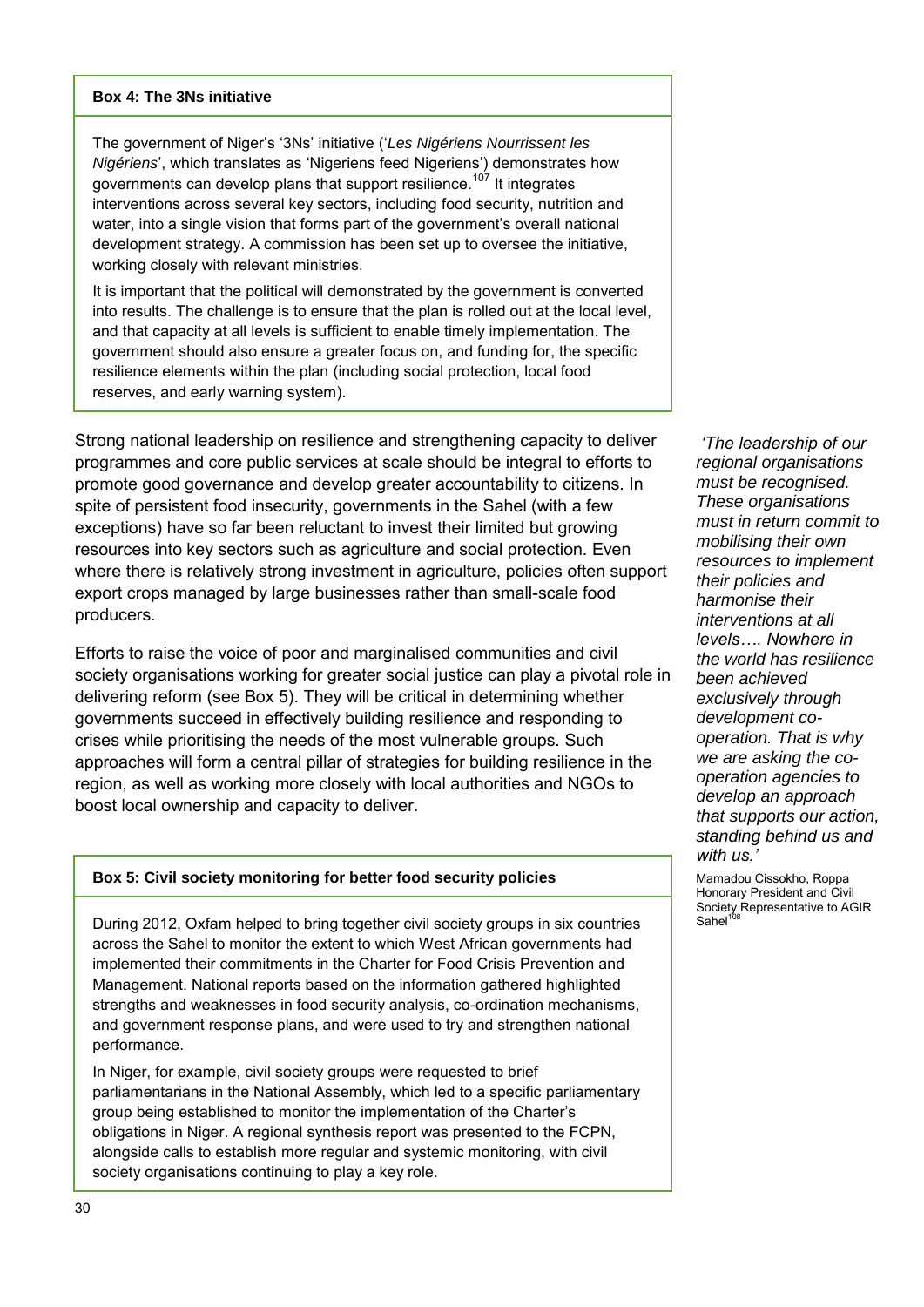#### **Supporting national governments**

International and regional organisations also have a key role to play in strengthening state institutional capacity at both national and local levels, and encouraging governments to actively seek civil society engagement.

Donors can do more to support and incentivise change through their long-term investments and their ways of working during crises. Recent experience in the region suggests that the international aid community has not yet established effective ways of working with fragile states.<sup>109</sup> If efforts to build resilience are to be successful, this must be addressed. Currently, the potential for progress is undermined by a vicious circle of inaction: where states lack capacity and donors decide not to invest in state structures, governance-related problems remain entrenched.

The donor community can take a first step towards escaping this negative cycle by changing the way they provide funding to national governments. In accordance with aid effectiveness principles, $110$  providing resources via the state should be the preferred mechanism for disbursement of development funds, promoting greater national capacity and ownership. Any conditionalities imposed should be limited to criteria of accountability and the desired food security outcomes that assistance should be used to achieve. If such conditions are not yet in place, donors should be clear about the changes governments would need to make in order to qualify for this assistance directly incentivising better governance.

Beyond providing an increasing proportion of aid via state budgets and structures, donors can also provide more consistent and generous support focused on building the capacity of local and national actors for effective food crisis management and prevention. They can also demonstrate their support for progressive policies and national leadership by providing generous financial backing when required (as in the case of the Niger National Development Plan, which received donor pledges of \$4.8bn in November 2012).<sup>111</sup>

During a crisis response, the humanitarian principles of independence, impartiality and neutrality, and the need to provide assistance quickly to those who need it most, may prevent international organisations from working exclusively within state structures. However, with the right commitment, ways of working can nonetheless be adapted to support state capacity. Some innovative practices are already being explored. In Niger, a committee established under the National Food Crisis Management and Prevention Agency has successfully encouraged donors to provide more funding directly to the government. In interviews conducted for this report, the Nigerien government expressed satisfaction about the increased autonomy that the system has allowed, while donors felt confident in the degree of oversight they could exercise via the committee.<sup>112</sup> Such systems can provide a critical stepping stone as part of efforts to increase national government leadership.

UN agencies can also do more to ensure that ways of working support existing national capacity and systems. Since the 2012 response, teams from OCHA across the Sahel region have begun to shift their approach—for instance, adapting the annual calendar for UN appeals to accommodate new information from government harvest predictions, and examining ways in which the UN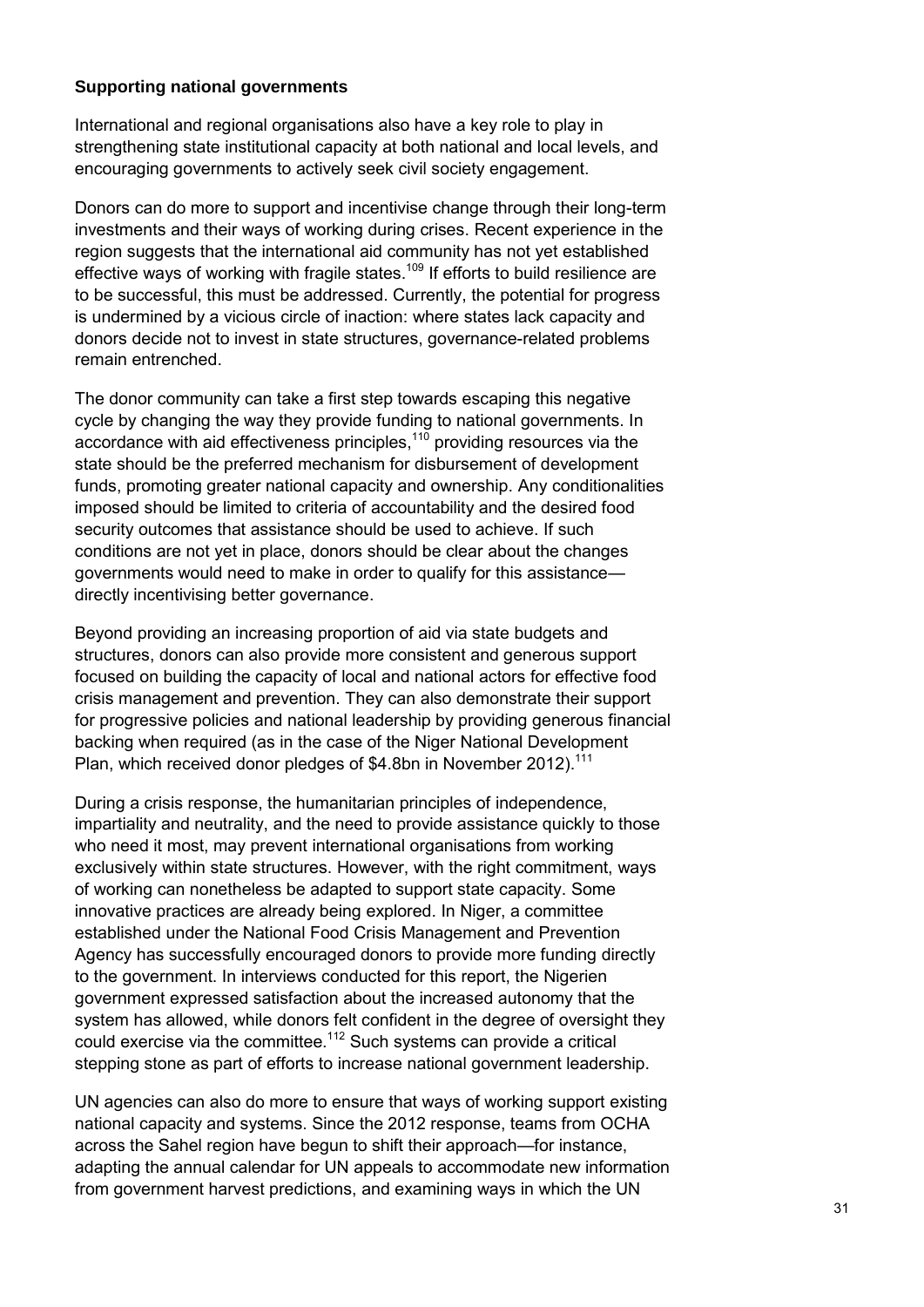cluster system<sup>113</sup> can be more supportive of national capacity.<sup>114</sup> Preparedness measures should also be designed to build on national systems, while enabling quicker and more efficient programme scale-up when a crisis response is required.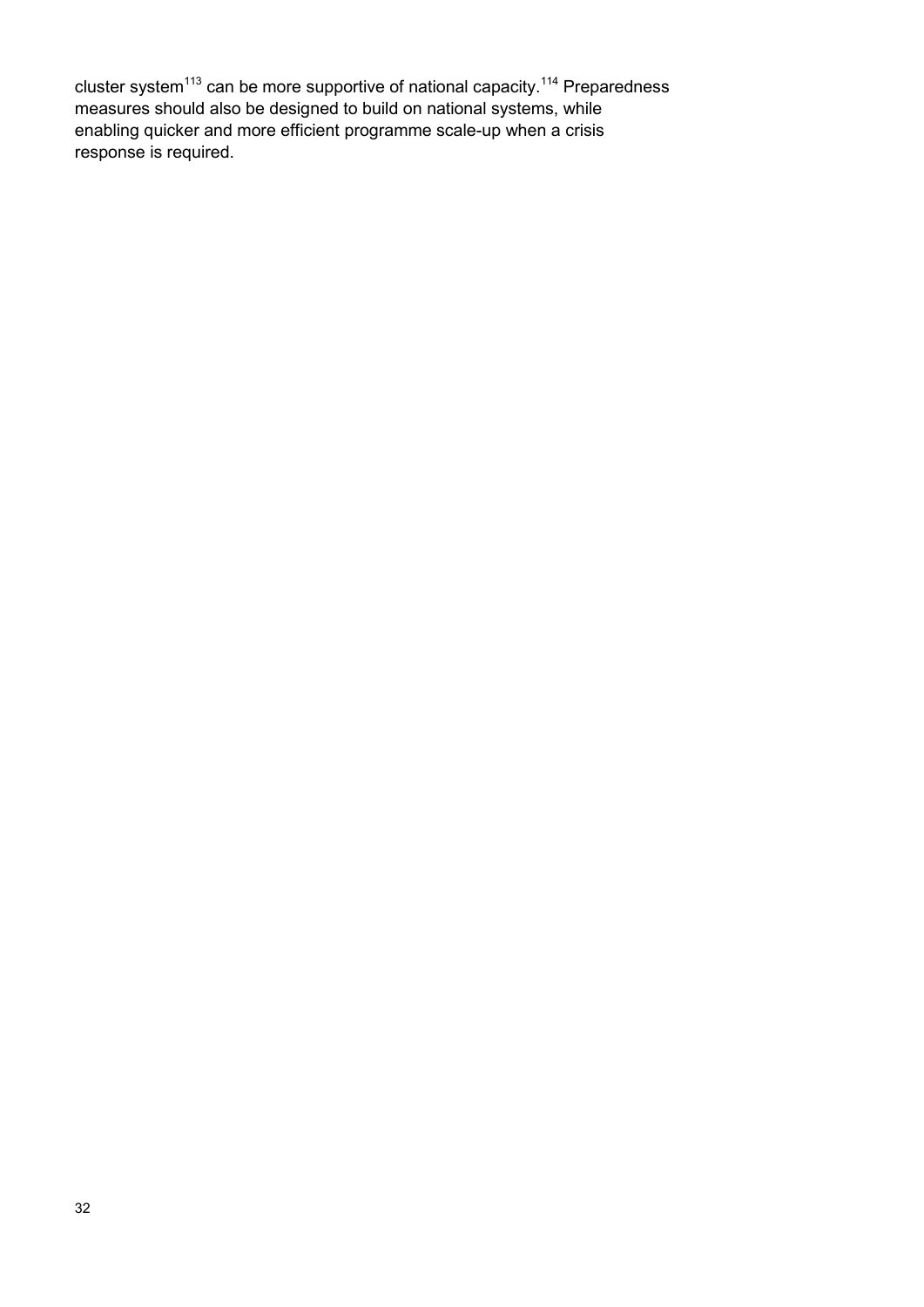# 5 CONCLUSION

With 10 million people still threatened by hunger in the aftermath of the 2012 food crisis in the Sahel, and a growing consensus that humanitarian response alone will not break the cycle of crisis eroding any development gains, 2013 is a critical year for establishing and strengthening the foundations for resilience-building in the region. Lessons learned from the 2012 response highlight three areas in which the international community must work closely with national and regional partners to improve their collective performance:

- 1. Developing a deeper understanding of vulnerability as the basis for new programming approaches and working together to proactively respond to and mitigate risk;
- 2. reforming the aid architecture by breaking down the humanitarian development divide;
- 3. strengthening national capacity—including civil society—and promoting greater accountability for efforts to build resilience.

Governments, regional institutions, UN agencies and NGOs must work together to better support *recovery* now and begin making the additional investments necessary to strengthen the future *resilience* of communities across the Sahel. Donors must make immediate commitments to provide funding for both recovery and resilience, and all humanitarian actors must work together to overcome the structural challenges to finally deliver the change that is needed.

### RECOMMENDATIONS

#### **Develop a deeper and shared understanding of resilience**

- **National governments and ECOWAS** should demonstrate stronger political will to deliver pro-poor development strategies, committing to targeting and transferring resources to support the poorest and most vulnerable people, with the support of the international aid community.
- **All actors** must seek to develop a deeper understanding of what makes poor people more vulnerable to shocks and stresses and what builds their resilience, conducting gender- and child-sensitive analyses as a basis for developing appropriate pro-poor policy solutions and resilience measures. They should develop new programming approaches and public service provisions that are better targeted to the specific needs of the most vulnerable and disadvantaged groups, such as children under five, women and pastoralists. The AGIR Sahel Framework should be used to establish greater political consensus and ensure that future national and regional policies are driven by those considerations.

*'What we learnt from repeated, massive humanitarian interventions in the region is: it is imperative to change the way we respond to the crises in the Sahel.'* UN Regional Humanitarian Coordinator, David Gressly<sup>115</sup>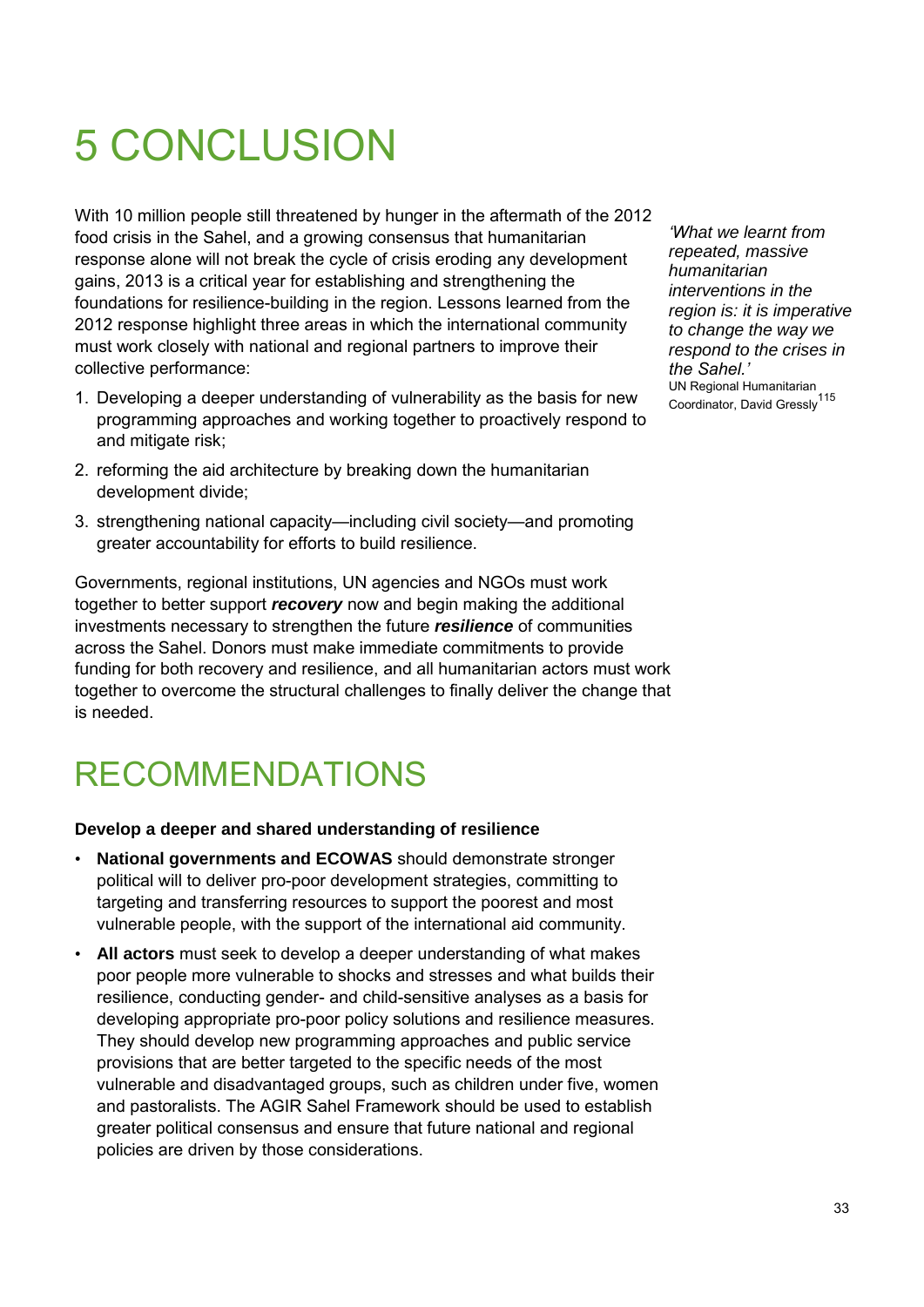- **Governments across the region** should work together with key regional actors to develop more effective food security analyses based on early warning systems that fully integrate understanding of risk and vulnerability. Specifically, they should:
	- o continue to develop the Cadre Harmonisé as a standard region-wide basis for projections of food insecurity;
	- o advocate and fundraise for the development of HEA baselines and outcome analysis across the region to assist better understanding of vulnerabilities, of needs in times of shock, and better response targeting.

#### **Break down the humanitarian-development divide**

- **Donors** should fast-track the development of resilience strategies and plans for more integrated approaches across the humanitarian-development continuum. These strategies and plans should:
	- $\circ$  support national resilience plans and actively seek to strengthen national and local capacities, including civil society;
	- o integrate concepts of risk and vulnerability into funding decisions and programming, and include innovative funding mechanisms and support for key pro-resilience policies such as safety nets and food reserves;
	- o set out plans to deliver internal change to fulfil these ambitions.
- **Agencies** seeking to address immediate needs and root causes of food and nutrition crises must review their current programming approaches in order to:
	- $\circ$  develop a single flexible programme that bridges the humanitariandevelopment divide and place concepts of risk and vulnerability at the heart of programmes, undertaking the organisational changes required to make this happen;
	- $\circ$  provide focused support to communities that fosters innovation, experimentation, adaptation to climate change and diversification of livelihoods;
	- o mobilise civil society and affected communities to influence government decision-making, and hold duty-bearers to account.
- **The UN Regional Humanitarian Coordinator for the Sahel** should seek to play an important role in efforts to mobilise the wider UN system to be proactive in supporting resilience. At a national level, the Humanitarian/Resident Coordinators should commit to working with national governments to convene all key actors—at all levels and across the humanitarian-development continuum—to create an effective platform from which to help build resilience.

#### **Build national and local capacity to deliver resilience**

- **Governments across the region** should work with others to develop resilience plans and frameworks that include a specific focus on:
	- o developing programmes to support small-scale farmers and pastoralists—with goals of sustainability and long-term resilience;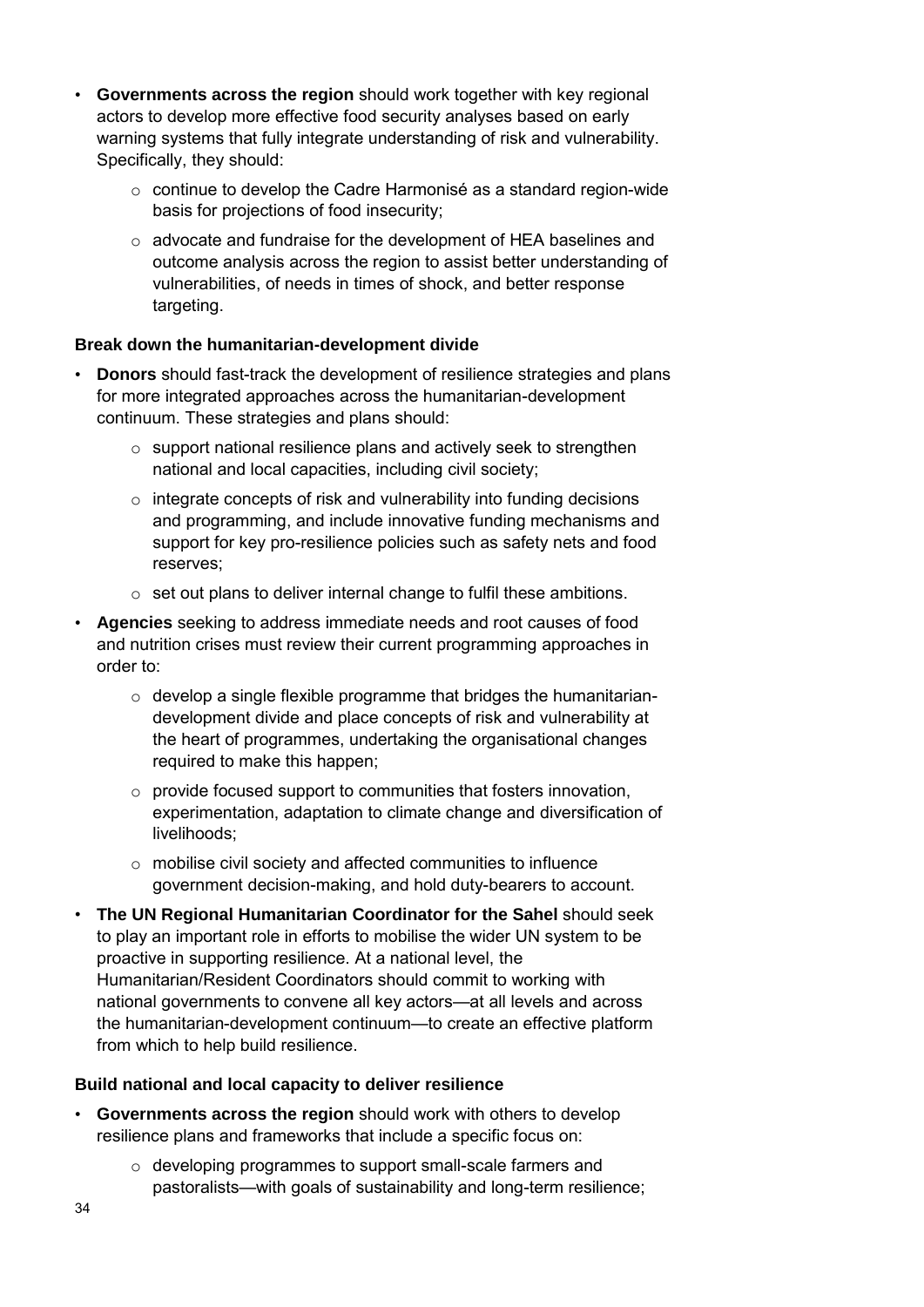- $\circ$  seeking to overcome barriers that prevent women farmers benefiting from agricultural programmes;
- o establishing or scaling up social protection;
- o providing additional support to set up or reinforce local food reserves;
- o prioritising effective undernutrition prevention programmes and put in place integrated programmes that tackle its underlying causes.
- **Donors** should respect commitments made under the Paris and Accra Declarations on Aid Effectiveness, and actively seek appropriate ways of increasing aid that is disbursed through state budgets to reinforce national and local ownership and capacity.
- **UN agencies and international NGOs** should take stock of approaches used so far during emergency and development programmes to establish more effective measures for reinforcing capacity through long-term partnerships. They should also work together with national governments, local bodies and civil society groups to develop country preparedness plans for responding to future food crises, including steps to accelerate scale-up of the response.
- **OCHA** should seek to align its funding mechanisms with national response plans as far as possible and introduce multi-annual UN appeals as a standard tool to improve forward planning and predictability of humanitarian assistance. Additional national-level funding mechanisms, such as emergency response funds, should also be considered as a potential additional source of funding for local NGOs.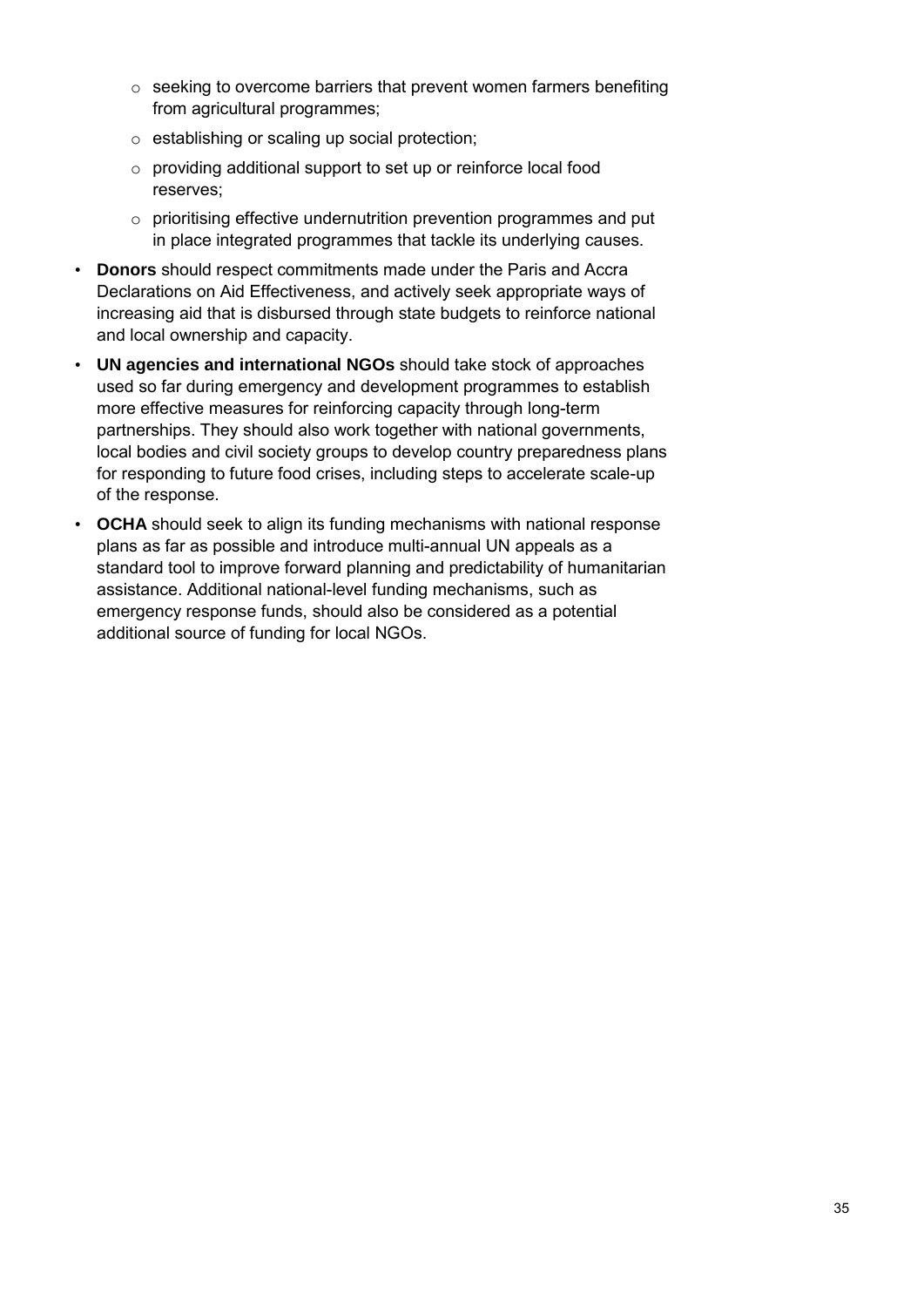### **NOTES**

#### Links last accessed March 2013 unless otherwise specified

- <sup>1</sup> Malnutrition is used in more common terminology to refer to under nutrition. In this report, we chosen to use the term under nutrition, since manutrition can also refer to over nutrition or obesity. There are a number of different types of under nutrition: acute (severe or moderate), chronic, weight deficiency relative to age (underweight) and vitamin and mineral deficient.
- 2 IASC (2012) 'Plan de reponse face a la crise alimentaire et nutritionnelle au Sahel', http://docs.unocha.org/sites/dms/CAP/2012\_FSN\_Sahel\_Strategy\_Paper\_FR.pdf
- 3 OCHA (2012) Sahel Crisis: Funding Status as of 2 July 2012, as according to UN FTS <http://reliefweb.int/sites/reliefweb.int/files/resources/FundingUpdates%2004JUILLET2012.pdf>
- 4 UNOCHA (2012) 'Humanitarian Actors request 1.6 billion dollars for harmonized response to the needs of Sahelian populations in 2013[' http://reliefweb.int/report/mali/humanitarian-actors-request-16-billion-dollars-harmonized-response](http://reliefweb.int/report/mali/humanitarian-actors-request-16-billion-dollars-harmonized-response-needs-sahelian)[needs-sahelian](http://reliefweb.int/report/mali/humanitarian-actors-request-16-billion-dollars-harmonized-response-needs-sahelian)
- 5 OECD (2012) op. cit.
- 6 Countries affected included: Burkina Faso, Cameroon, Chad, Gambia, Mali, Mauritania, Niger, Nigeria and Senegal.
- 7 UN (2012) 'Sahel Regional Strategy 2013', p.16 [http://reliefweb.int/sites/reliefweb.int/files/resources/SahelStrategy2013\\_Dec2012.pdf](http://reliefweb.int/sites/reliefweb.int/files/resources/SahelStrategy2013_Dec2012.pdf)
- UN (2011) 'The Millennium Development Goals Report 2011', New York: United Nations [http://www.un.org/millenniumgoals/11\\_MDG%20Report\\_EN.pdf \(](http://www.un.org/millenniumgoals/11_MDG%20Report_EN.pdf)last accessed 3 December 2012)
- 9 Save the Children (2009), 'Understanding Household Economy in Rural Niger', p.96 <http://www.savethechildren.org.uk/resources/online-library/understanding-household-economy-in-rural-niger>
- 10 FEWS NET (n.d.) Household Economy Analysis (HEA) Framewor[k http://www.fews.net/pages/livelihoods-HEA.aspx](http://www.fews.net/pages/livelihoods-HEA.aspx)
- 11 Save the Children (2009), op. cit., p.20
- 12 Oxfam International (2010) 'Hunger in the Sahel: A permanent emergency?' Oxford: Oxfam International <http://www.oxfam.org/en/policy/hunger-sahel-permanent-emergency>
- 13 D. Hillier and B. Dempsey (2012) 'A Dangerous Delay: The cost of late response to early warnings in the 2011 drought in the Horn of Africa', Oxford: Oxfam Internationa[l http://policy-practice.oxfam.org.uk/publications/a-dangerous-delay-the-cost](http://policy-practice.oxfam.org.uk/publications/a-dangerous-delay-the-cost-of-late-response-to-early-warnings-in-the-2011-droug-203389)[of-late-response-to-early-warnings-in-the-2011-droug-203389](http://policy-practice.oxfam.org.uk/publications/a-dangerous-delay-the-cost-of-late-response-to-early-warnings-in-the-2011-droug-203389)
- 14 APESS et al (2012) 'Food for Thought: A Civil Society Assessment on the State of Play of the Implementation of the Charter for Food Crisis Prevention and Management in the Sahel and West Africa', Oxford: Oxfam International, APESS (Association pour la Promotion de l'Elevage au Sahel et en Savane), CNCPRT (National Dialogue Council for the Rural Producers of Chad), CONGAD, Consortium Droit à l'Alimentation et Souverainté Alimentaire, CSSA (Food Security Monitoring Committee in Mauritania), FOSC (CSO Forum of Mali), SPONG (Permanent Secretariat of Non-Governmental Organisations in Burkina Faso), ROPPA (Network of Peasant Organizations and Producers in West Africa) and Réseau Bilital Maroobé.
- 15 Food Crisis Prevention Network (2012) Compte rendu des travaux, 12–13 April 2012, <http://www.oecd.org/fr/csao/evenements/50488663.pdf>
- 16 PASISAT (Projet d'Appui a l'Amélioration du Système d'Information sur la Sécurité Alimentaire au Tchad) (2011), Bulletin Trimestriel Numéro 1, October
- 17 J-D. Crola (2012) 'Sahel markets under pressure', Oxford: Oxfam Internationa[l http://www.oxfam.org/en/grow/policy/sahel](http://www.oxfam.org/en/grow/policy/sahel-markets-under-pressure)[markets-under-pressure](http://www.oxfam.org/en/grow/policy/sahel-markets-under-pressure)
- 18 P. Gubbels (2011) 'Escaping the Hunger Cycle: Pathways to Resilience in the Sahel', Sahel Working Grou[p http://policy](http://policy-practice.oxfam.org.uk/publications/escaping-the-hunger-cycle-pathways-to-resilience-in-the-sahel-146171)[practice.oxfam.org.uk/publications/escaping-the-hunger-cycle-pathways-to-resilience-in-the-sahel-146171.](http://policy-practice.oxfam.org.uk/publications/escaping-the-hunger-cycle-pathways-to-resilience-in-the-sahel-146171) Assessing the 2010 Sahel response, Gubbels identifies seven areas for an improved future response. These include: (i) preventing, preparing and planning for better responses; (ii) adapting donor policies and practices; (iii) speeding up and improving humanitarian response; (iv) strengthening resilience and incomes; (v) scaling up nutrition programmes; (vi) strengthening capacity of regional and national institutions; and (vii) strengthening the capacity of civil society, local NGOs, local government and communities. Oxfam's 2012 report, 'A Dangerous Delay' (Hillier and Dempsey, 2012, op. cit.) has two areas of recommendation: (i) manage the risks, not the crisis; and (ii) earlier drought response, including national political leadership, more agile and flexible funding and better programming by the international aid community (including long-term development interventions adapted to the context, preventative humanitarian action and the internal systems to support these).
- 19 UNDP (2013) 'The Human Development Report 2013—The Rise of the South: Human Progress in a Diverse World', p. 31 <http://hdr.undp.org/en/reports/global/hdr2013/download/>
- 20 A. Thurston (2012) 'Chad: oil, electricity, and inequality', Sahel blog, 21 September <http://sahelblog.wordpress.com/2012/09/21/chad-oil-electricity-and-inequality/>
- 21 Emergency Capacity Building (ECB) Project (2012) 'Niger communities say they will run out of food before next harvest, joint ECB / ACAPs study shows', 21 Marc[h http://www.ecbproject.org/news/latest-news-library/post/162-niger-communities](http://www.ecbproject.org/news/latest-news-library/post/162-niger-communities-say-they-will-run-out-of-food-before-next-harvest-joint-ecb---acaps-study-shows)[say-they-will-run-out-of-food-before-next-harvest-joint-ecb---acaps-study-shows](http://www.ecbproject.org/news/latest-news-library/post/162-niger-communities-say-they-will-run-out-of-food-before-next-harvest-joint-ecb---acaps-study-shows)
- 22 M. Marshall (2013) 'Humanitarian disaster blamed on climate change', New Scientist, 1 March [www.newscientist.com/article/dn23229-humanitarian-disaster-blamed-on-climate-change.html](http://www.newscientist.com/article/dn23229-humanitarian-disaster-blamed-on-climate-change.html)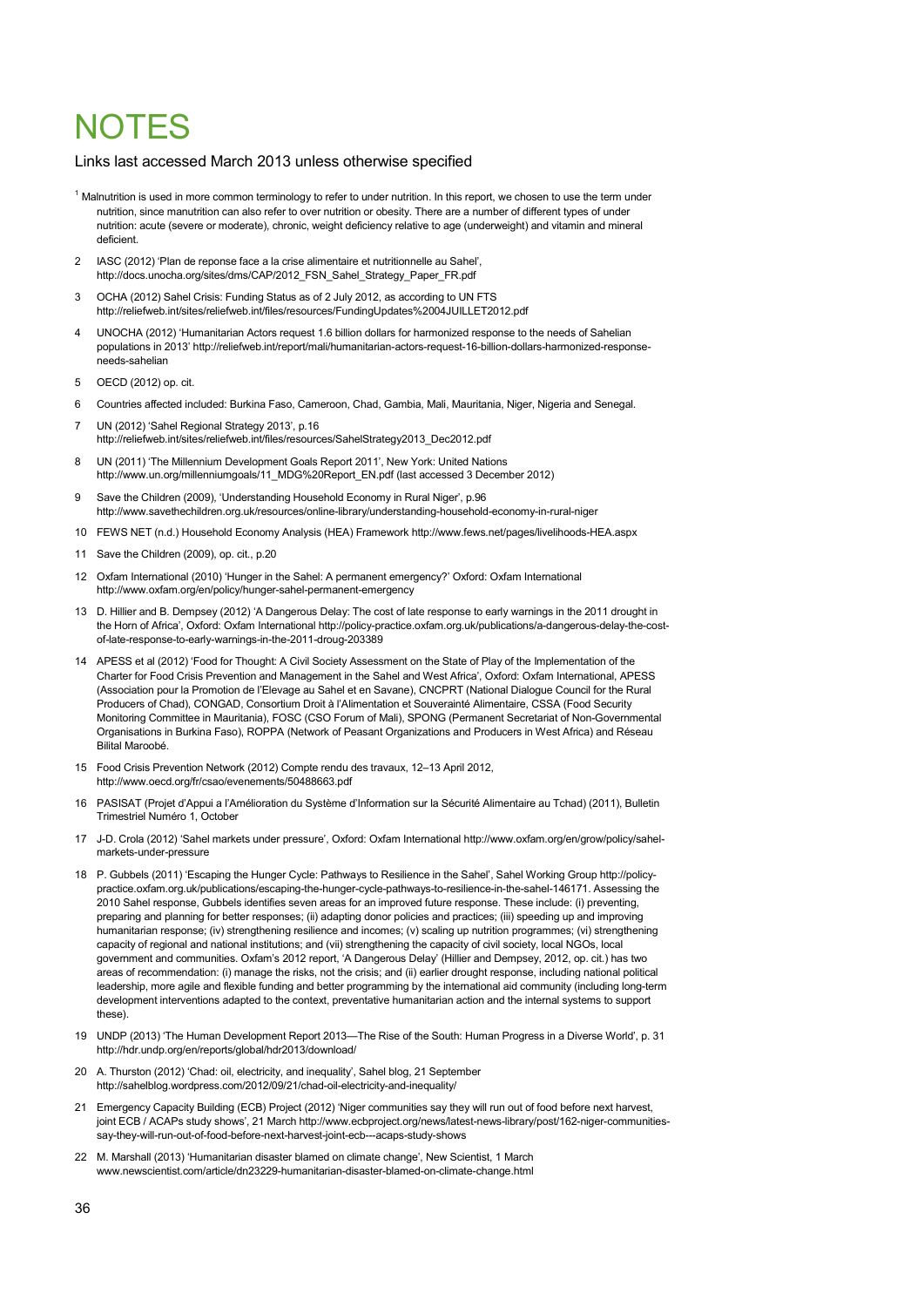- <sup>23</sup> Agrhymet Regional Centre websit[e http://www.agrhymet.ne/eng/index.html](http://www.agrhymet.ne/eng/index.html)
- 24 Oxfam (2012) 'An internal note on climate change, drought and food insecurity in the Sahel', unpublished
- 25 European Commission (2012a) ECHO Factsheet: Sahel Food & Nutrition Crisis, [http://ec.europa.eu/echo/files/aid/countries/factsheets/sahel\\_en.pdf](http://ec.europa.eu/echo/files/aid/countries/factsheets/sahel_en.pdf)
- 26 IASC (2012) op. cit.
- 27 C. Baudot (2013) 'Mali's Conflict Refugees: Responding to a growing crisis', Oxfam Briefing Paper 167, Oxford: Oxfam Internationa[l http://policy-practice.oxfam.org.uk/publications/malis-conflict-refugees-responding-to-a-growing-crisis-266392](http://policy-practice.oxfam.org.uk/publications/malis-conflict-refugees-responding-to-a-growing-crisis-266392)
- 28 Interview conducted in framework of an Oxfam Assessment Mission to Ferrario and Damba camps and surrounding areas, 6-9 June 2012.
- 29 Global acute malnutrition (GAM) combines the percentage of children suffering from moderate acute malnutrition and those suffering from severe acute malnutrition (SAM). See ACF, 'Types of acute malnutrition' <http://www.actionagainsthunger.org.uk/what-we-do/about-acute-malnutrition/types-of-acute-malnutrition/>
- 30 According to the World Health Organization, more than 15 per cent of a population suffering from moderate acute malnutrition, or more than 3 per cent from severe acute malnutrition, is considered as a critical or emergency threshold.
- <sup>31</sup> UN (2012) op. cit, p. 15
- 32 Oxfam GB (2012) 'Construire des Approches Sensibles au Genre pour Combattre la Crise Alimentaire et Soutenir la Résilience dans le Sahel', unpublished working document
- 33 78.4% of female headed households in Bahr El Ghazal were in a situation of food insecurity, compared to just 44.8% for male-headed households. Government of Chad (2011) 'Evaluation de la Securite Alimentaire des Ménages dans la Bande Sahelienne Ouest du Tchad, Republique du Tchad, Ministere de l'Agriculture, VAM, PAM', p.12.
- 34 UN (2012) op. cit., p.10
- 35 UNICEF (2012), 'Situation Nutritionnelle dans la region', 28 February 2013, <http://wca.humanitarianresponse.info/fr/document/pr%C3%A9sentations-fsn-du-28-fevrier-2013>
- 36 Oxfam reached just over 1 million people, Action Contre la Faim 300,000 people.
- 37 Gubbels (2011) op. cit.; Hillier and Dempsey (2012) op. cit.
- 38 Gubbels (2011) p. 39
- 39 Charter for Food Crisis Prevention and Management in the Sahel and West Africa [\(http://www.oecd.org/swac/publications/41276585.pdf\)](http://www.oecd.org/swac/publications/41276585.pdf). The Charter was adopted by national governments, regional organisations, financial and technical partners and civil society groups. It provides an important set of commitments to measure performance.
- <sup>40</sup> 'Le Niger sonne l'alarme sur la menace terroriste et l'insécurité alimentaire', Speech by President of Niger, 23 September 201[1 http://www.un.org/apps/newsFr/storyF.asp?NewsID=26422&Cr=Niger&Cr1](http://www.un.org/apps/newsFr/storyF.asp?NewsID=26422&Cr=Niger&Cr1%20)
- 41 Gubbels (2011) op. cit., p. 51. In response to the crisis in 2010, an international appeal for assistance in Niger was only made in March 2010.
- 42 AllAfrica (2012) 'Sénégal: Macky Sall appelle à l'aide pour le monde rural', 3 April, <http://fr.allafrica.com/stories/201204040015.html>
- 43 Comité de Suivi de la Securité Alimentaire Mauritanie (2012) Diagnostic rapide sur l'application de la Charte de prévention et de gestion des crises alimentaires en Mauritanie, p. 8
- 44 Consortium sur le Droit à l'Alimentation (2012) 'Diagnostic rapide sur l'application de la Charte de prévention et de gestion des crises alimentaires au Niger', p. 5
- 45 APESS et al (2012) op. cit.
- 46 ibid., p. 8
- 47 *ibid*., p. 7
- <sup>48</sup> I. Diori (2012) 'Le consortium Droit à l'alimentation fait des recommandations au gouvernement', Alternative Niger, 24 August, http://www.alternativeniger.org/spip.php?article584
- 49 APESS et al (2012) op. cit., p. 10
- 50 For example, the 41st Ordinary Session of the ECOWAS Authority of Heads of State & Government, which took place on 28-29 June in Côte d'Ivoire, did not prioritise discussion of the food crisis, even as it was reaching its peak. The final communiqué from the meeting included just two paragraphs referencing food security, one on the crisis itself and the second on the EU's AGIR Sahel initiative [\(http://www.emansion.gov.lr/doc/Final-Communique%20-%2041st-Ordinary-](http://www.emansion.gov.lr/doc/Final-Communique%20-%2041st-Ordinary-Session-ECOWAS-Heads-of-State%20and-Government.pdf)[Session-ECOWAS-Heads-of-State%20and-Government.pdf\).](http://www.emansion.gov.lr/doc/Final-Communique%20-%2041st-Ordinary-Session-ECOWAS-Heads-of-State%20and-Government.pdf)
- 51 A regional response plan had been developed at the beginning of the year, prior to national appeals being developed and finalised. While this provided an initial indication of funding required, in some cases it captured just 50 per cent of the final needs. For example, for Burkina Faso, the regional response plan requested \$47m, a figure that was subsequently revised in the appeal to \$85m. For Mali, the figures rose from \$72m to \$149m.
- <sup>52</sup> Interviews with NGO staff, September–November 2012
- 53 Interviews with national government officials, September–November 2012
- 54 Dispositif National de Prévention et de Gestion des Crises et Catastrophes (2012) 'Etat de mise en oeuvre des actions du volet alimentaire du plan de soutien 2011-2012', 21 September
- 55 WFP (2012) 'Urgent call for united action in the Sahel region of West Africa', 15 Februar[y http://www.wfp.org/news/news-](http://www.wfp.org/news/news-release/urgent-call-united-action-inthe-sahel-region-west-africa)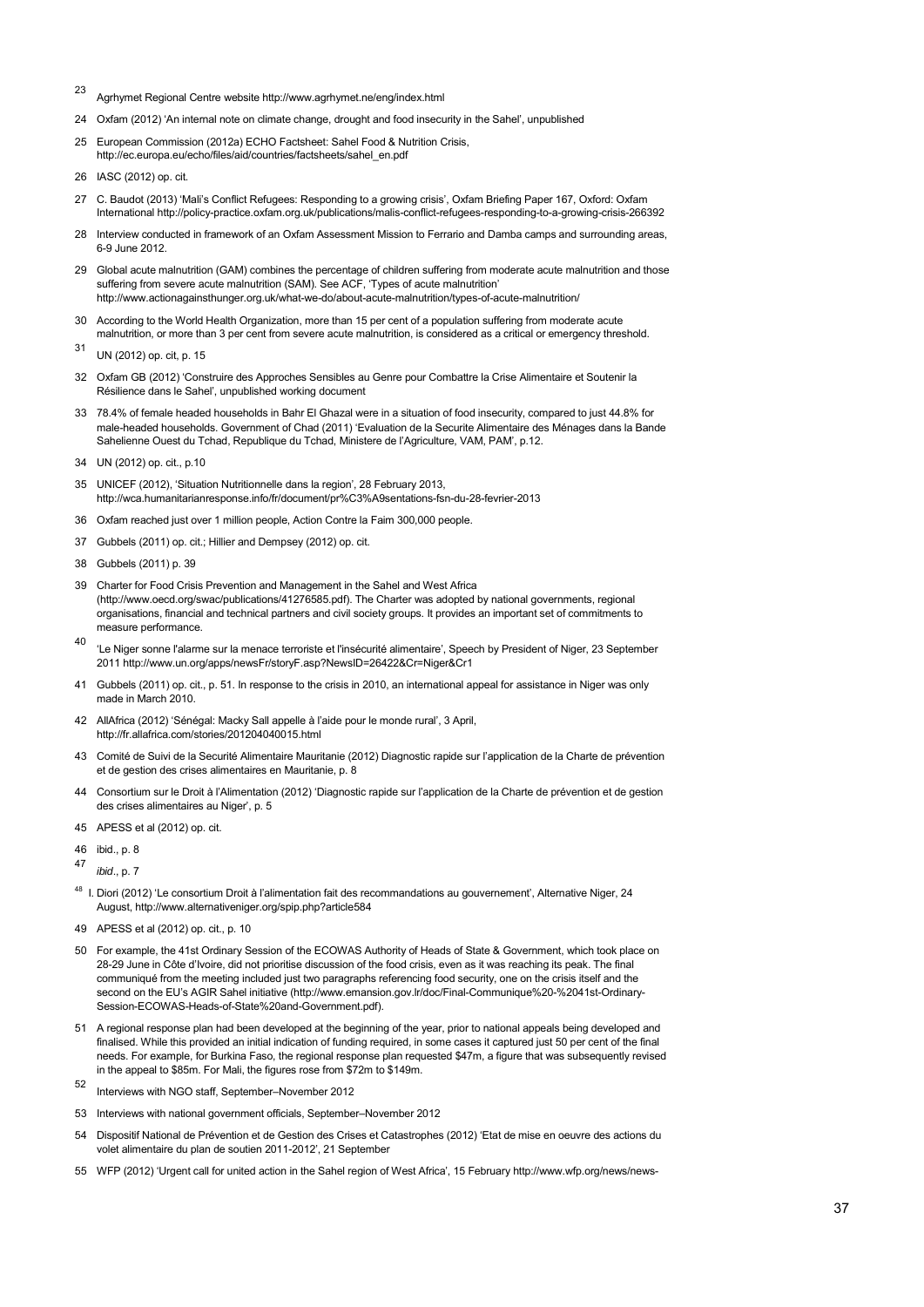release/urgent-call-united-action-inthe-sahel-region-west-africa

- 56 FEWS NET (2012), 'West Africa Food Security Outlook: January-September 2012', http://www.fews.net/docs/Publications/west\_OL\_2012\_01\_EN\_final2.pdf
- 57 European Commission (2011) 'Looming hunger crisis in Sahel: European Commission acts now to save lives', press release, 18 November[, http://europa.eu/rapid/press-release\\_IP-11-1374\\_en.htm?locale=en](http://europa.eu/rapid/press-release_IP-11-1374_en.htm?locale=en)
- 58 For a breakdown of early commitments, see USAID (2012) 'FactSheet No.1, Fiscal Year (FY) 2013: Sahel—Food Insecurity and Complex Emergency',
- 59 UN Financial Tracking Service[, http://fts.unocha.org/](http://fts.unocha.org/)
- 60 It is important to note that concerns have been raised about the degree to which the UN Financial Tracking Service accurately captures all funding flows. In the future, improvements should be made to ensure that better quality information is available. For the time being, it provides an adequate indicator for overall trends in funding for each crisis.
- 61 It is important to recognise that, in 2012, a much greater quantity of financial assistance (approximately double) was provided compared with 2010. This is in line with overall estimates of need, which in 2012 were approximately double those estimated for 2010.
- 62 OCHA (2012) Sahel Crisis: Funding Status as of 2nd July 2012, as according to UN FTS, [http://reliefweb.int/sites/reliefweb.int/files/resources/FundingUpdates%2004JUILLET2012.pdf.](http://reliefweb.int/sites/reliefweb.int/files/resources/FundingUpdates%2004JUILLET2012.pdf) According to the UN Financial Tracking Service, approximately \$800m had already been contributed to the appeal, leaving a gap of \$800m. However, additional commitments of \$200m had already been made outside the UN appeal.
- 63 Hiller and Dempsey (2012) op. cit., p. 16
- 64 Author's interviews with donors and agencies, Dakar, October–November 2012
- 65 UN Financial Tracking Service, Sahel Crisis Funding Summary [https://docs.google.com/spreadsheet/pub?key=0AiHzO7bP7kUtdFFPQnc4TDdBcnRmVHU4Z1JRT3paQkE&single=true&](https://docs.google.com/spreadsheet/pub?key=0AiHzO7bP7kUtdFFPQnc4TDdBcnRmVHU4Z1JRT3paQkE&single=true&gid=5&output=html) [gid=5&output=html \(](https://docs.google.com/spreadsheet/pub?key=0AiHzO7bP7kUtdFFPQnc4TDdBcnRmVHU4Z1JRT3paQkE&single=true&gid=5&output=html)last accessed 3 December 2012)
- 66 UN (2012) 'Sahel Sector Performance Indicators—January to June 2012'
- 67 Agreement between SIDA and Oxfam International on support of a humanitarian rapid response mechanism for Africa, 1 April 2011 to 30 June 2012. See also Intermon Oxfam (2012) 'Crisis Alimentaria en el Sahel: Prevenir o curar', p. 13, [http://www.intermonoxfam.org/sites/default/files/documentos/files/Informe\\_respuesta\\_cooperacion\\_espa%C3%B1ola\\_Sah](http://www.intermonoxfam.org/sites/default/files/documentos/files/Informe_respuesta_cooperacion_espa%C3%B1ola_Sahel.pdf) [el.pdf](http://www.intermonoxfam.org/sites/default/files/documentos/files/Informe_respuesta_cooperacion_espa%C3%B1ola_Sahel.pdf)
- 68 For example, the United States Agency for International Development (USAID) used an informal 'crisis modifier', using the Office of Foreign Disaster Assistance (OFDA) to provide a new humanitarian dimension to a pre-existing USAID development programme in Senegal.
- 69 Additional information may also be made available over the course of the year, with some national governments and UN agencies intending to publish reports on the response.
- 70 Gubbels (2011) op. cit., p. 51
- 71 According the UN Preparedness Strategy prepared at the end of 2011, just over 512,000 children were treated for severe acute undernutrition during the 2010 response, compared to the 926,880 treated in 2012.These figures cover the same set of countries, with the exception of Gambia, which is only included in 2012 figures.
- 72 UN (2012) 'Sahel Regional Strategy 2013', p. 15
- 73 Author's interviews with UN officials, Chad and Niger, September–November 2012
- 74 Author's interviews with NGOs, September–November 2012
- 75 URD Resilience Workshop, 'La resilience: du concept global aux specificites saheliennes', Dakar, 26-27 February 2013.
- 76 FAO (2012) 'La crise alimentaire et nutritionnelle du Sahel : l'urgence d'appuyer la résilience des populations vulnérables. Cadre stratégique de réponse régionale. Burkina Faso, Cameroun, Gambie, Mali, Mauritanie, Niger, Sénégal et Tchad', p. 21[, http://www.fao.org/fileadmin/user\\_upload/sahel/docs/DocProg%20FAO%20SAHEL%20FR.pdf](http://www.fao.org/fileadmin/user_upload/sahel/docs/DocProg%20FAO%20SAHEL%20FR.pdf)
- 77 Oxfam (2012) 'Construire des Approches Sensibles au Genre pour Combattre la Crise Alimentaire et Soutenir la Résilience dans le Sahel', p. 24, unpublished document.
- 78 R. Fuller (2012) 'Effectiveness Review: Livestock Commercialisation for Pastoralist Communities in North Dakoro, Niger', Oxford: Oxfa[m http://policy-practice.oxfam.org.uk/publications/effectiveness-review-livestock-commercialisation-for](http://policy-practice.oxfam.org.uk/publications/effectiveness-review-livestock-commercialisation-for-pastoralist-communities-in-262466)[pastoralist-communities-in-262466](http://policy-practice.oxfam.org.uk/publications/effectiveness-review-livestock-commercialisation-for-pastoralist-communities-in-262466)
- 79 F. Grünewald and J. Paul (2012) 'From Early Warning to Reinforcing Resilience: Lessons Learned from the 2011-2012 Sahel Response: A report for the IASC Principles' [http://ochanet.unocha.org/p/Documents/Lesson%20Learning%20Review.%20Early%20Action%20and%20Resilience%20i](http://ochanet.unocha.org/p/Documents/Lesson%20Learning%20Review.%20Early%20Action%20and%20Resilience%20in%20the%20Sahel.pdf) [n%20the%20Sahel.pdf](http://ochanet.unocha.org/p/Documents/Lesson%20Learning%20Review.%20Early%20Action%20and%20Resilience%20in%20the%20Sahel.pdf)
- 80 Oxfam America (2012) 'Do Early Cash-Based Interventions in a Food Crisis Enhance Resilience? Experience from Niger', draft discussion paper
- 81 FAO-WFP (2012) 'Food Security and Humanitarian Implications in West Africa and the Sahel', Joint Note, June 2012 [http://reliefweb.int/sites/reliefweb.int/files/resources/Joint%2520WFP\\_FAO\\_Note\\_June\\_2012-EN%2520%282%29.pdf.](http://reliefweb.int/sites/reliefweb.int/files/resources/Joint%2520WFP_FAO_Note_June_2012-EN%2520%282%29.pdf) While it is difficult to be certain about the reasons for this,, and the reliability of the figures has been questioned, UN reports suggest that the reduction in the number of people affected resulted from prompt and effective early interventions by governments and partners.
- 82 The fact that nine countries in the region were affected by the crisis meant that some food had to be purchased beyond the region to prevent too much pressure on the local market.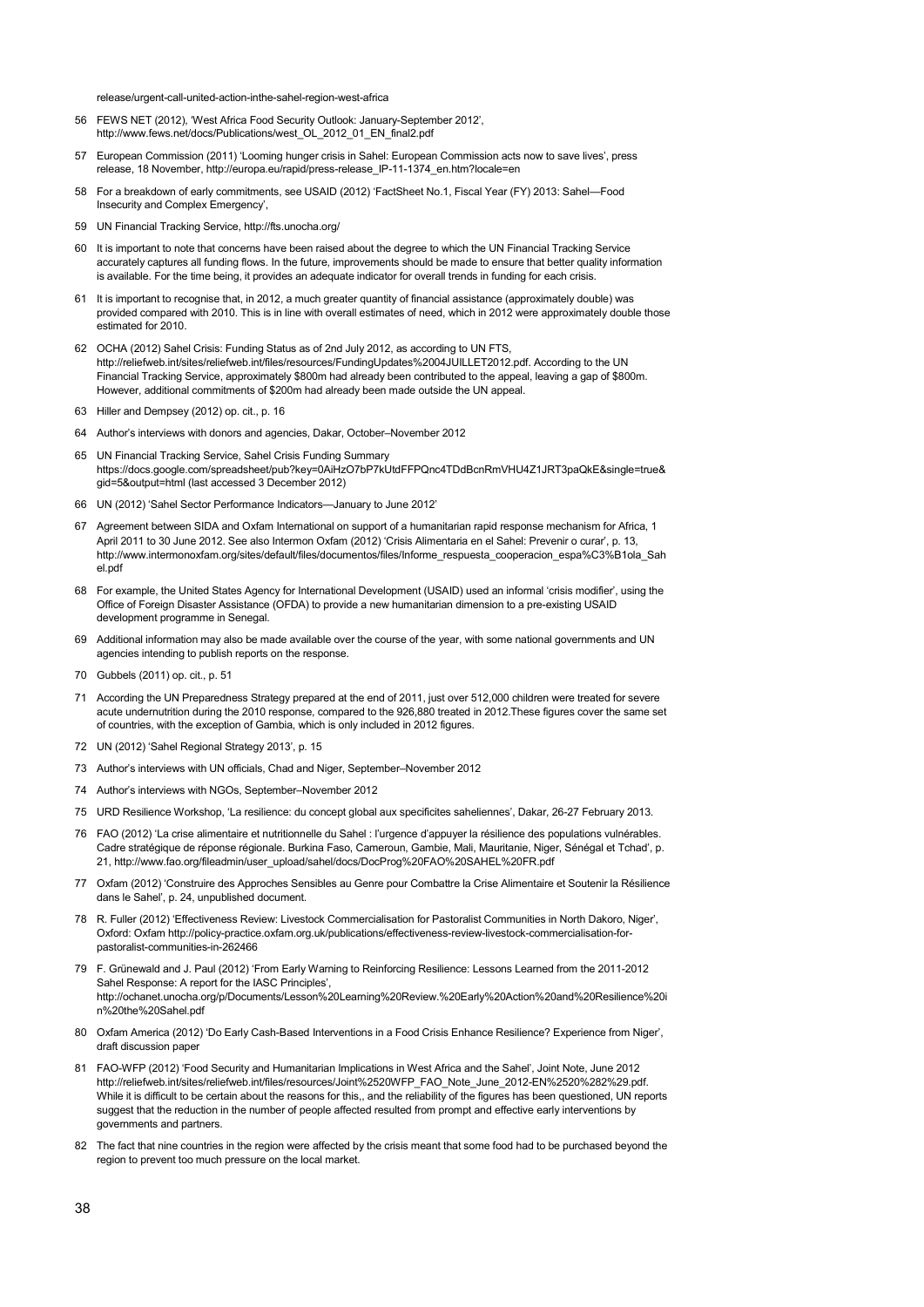- 83 IRIN (2012) 'Sahel : what went right in the crisis response?' 24 Octobe[r http://www.irinnews.org/report/96632/SAHEL-What](http://www.irinnews.org/report/96632/SAHEL-What-went-right-in-the-crisis-response)[went-right-in-the-crisis-response](http://www.irinnews.org/report/96632/SAHEL-What-went-right-in-the-crisis-response)
- 84 APESS et al (2012) op. cit., p. 10
- 85 Interviews with NGO staff (September–November) provided a number of examples of lags between the signing of a funding contract and the delivery of assistance to beneficiaries. One example was given where an organisation took months to plan the response, including conducting market assessments and targeting—which could have all been done before the final green light on funding was given. In other cases, confusion about donor requirements and the possibility of backdating agreements meant that programmes were only launched once funding had been fully secured.
- 86 UN (2012) 'Sahel Regional Strategy 2013', p. 6
- 87 Afrique Verte (2013) 'Point sur la situation alimentaire au Sahel: Suivi de Campagne' no. 143, March
- 88 European Commission (2012a) op cit.
- 89 Food Security and Nutrition Working Group, Donor Alert—Sahel Summit, 20 February 2013
- 90 \$403 million provided of the \$1,698m requested. OCHA (2013) 'Sahel Crisis 2013: Funding status as of 05 April 2013', <http://reliefweb.int/sites/reliefweb.int/files/resources/Sahel%20Funding%20Status%205%20April%202013.pdf>
- 91 Definition agreed at the December 2012 meeting of the AGIR Sahel initiative in Ouagadougou, <http://www.oecd.org/swac/topics/agir.htm>
- 92 OECD (2012) 'Launching Ceremony of AGIR Sahel-West Africa', Ouagadougou, Burkina Faso, 4-8 December, <http://www.oecd.org/site/sahelandwestafricaweek2012/agirlaunchingceremony.htm>
- 93 IASC (2012) 'Response Plan for a Food Security and Nutrition Crisis in the Sahel', Inter-Agency Standing Committee http://docs.unocha.org/sites/dms/CAP/2012\_FSN\_Sahel\_Strategy\_Paper\_FR.pdf
- 94 ECOWAS (2012) 'Note d'orientation stratégique—Vers une sécurité alimentaire de proximité en Afrique de l'Ouest : Faim Zéro en Afrique de l'Ouest
- 95 European Commission (2012b) Déclaration commune sur le renforcement de la résilience pour faire face à la crise alimentaire au Sahel, 18 June[, http://ec.europa.eu/echo/news/2012/sahel\\_conference\\_2012\\_fr.htm](http://ec.europa.eu/echo/news/2012/sahel_conference_2012_fr.htm)
- 96 African Union Declaration 7, Assembly/AU/Decl.4- 11 (II), 10-12 July 2003, Maputo <http://www.nepad.org/system/files/Maputo%20Declaration.pdf>
- 97 Oxfam et al (2012) 'Food Crisis in the Sahel: Five steps to break the hunger cycle in 2012', Joint Agency Issue Briefing, p. 7, Oxfam Internationa[l http://www.oxfam.org/sites/www.oxfam.org/files/ib-food-crisis-sahel-31052012-en.pdf](http://www.oxfam.org/sites/www.oxfam.org/files/ib-food-crisis-sahel-31052012-en.pdf)
- 98 FAO (2011) 'The State of Food and Agriculture : Women in agriculture—Closing the gender gap for development', <http://www.fao.org/docrep/013/i2050e/i2050e.pdf>
- 99 OECD (2012) 'Launching Ceremony of AGIR Sahel-West Africa', op. cit.
- 100 Interviews with NGOs and donors, December 2012
- 101 C. C. Venton, C. Fitzgibbon, T. Shitarek, L. Coulter and O. Dooley (2012) 'The Economics of Early Response and Disaster Resilience: Lessons from Kenya and Ethiopia', [http://reliefweb.int/report/kenya/economics-early-response-and-disaster](http://reliefweb.int/report/kenya/economics-early-response-and-disaster-resilience-lessons-kenya-and-ethiopia)[resilience-lessons-kenya-and-ethiopia](http://reliefweb.int/report/kenya/economics-early-response-and-disaster-resilience-lessons-kenya-and-ethiopia)
- <sup>102</sup> Global Humanitarian Assistance (n.d.) Datastore, <http://www.globalhumanitarianassistance.org/data-guides/datastore>
- 103 At the December meeting of AGIR Sahel, The European Union announced it would be contributing 500m euros for resilience in the Sahel over three years (2012-2014). USAID was expected to announce precise funding commitments for resilience in Burkina Faso and Niger in April 2013.
- 104 Global Alliance for Resilience Initiative—Sahel and West Africa (AGIR) Joint Statement, Ouagadougou 6 December 2013, [http://www.oecd.org/swac/topics/EN\\_Declaration\\_Ouagadougou\\_CD.pdf,](http://www.oecd.org/swac/topics/EN_Declaration_Ouagadougou_CD.pdf) p.4
	- USAID, 'Resilience Week'[, http://transition.usaid.gov/resilience/](http://transition.usaid.gov/resilience/)
- 106 ECOWAS (2012) op. cit., p. 11
- 107 Le Hub Rural (n.d.) 'L'initiative 3 N (« les Nigériens nourrissent les Nigériens »): un engagement politique pour mettre les Nigériens à l'abri de la famine et de la soif'[, http://www.hubrural.org/L-initiative-3-N-les-Nigeriens.html](http://www.hubrural.org/L-initiative-3-N-les-Nigeriens.html)
- 108 OECD (2012) op. cit.
- 109 P. Gubbels (2011), op. cit., p.9
- 110 Paris Declaration on Aid Effectiveness (2005), [http://www.unrol.org/files/34428351.pdf;](http://www.unrol.org/files/34428351.pdf) Accra Agenda for Action (2008), [http://siteresources.worldbank.org/ACCRAEXT/Resources/4700790-1217425866038/AAA-4-SEPTEMBER-FINAL-](http://siteresources.worldbank.org/ACCRAEXT/Resources/4700790-1217425866038/AAA-4-SEPTEMBER-FINAL-16h00.pdf)[16h00.pdf](http://siteresources.worldbank.org/ACCRAEXT/Resources/4700790-1217425866038/AAA-4-SEPTEMBER-FINAL-16h00.pdf)
- 111 A. Thurston (2012) 'Niger secures \$4.8 billion for security and development—is this a regional model?', Sahel blog, 16 November[, http://sahelblog.wordpress.com/2012/11/16/niger-secures-4-8-billion-for-security-and-development-is-this-a](http://sahelblog.wordpress.com/2012/11/16/niger-secures-4-8-billion-for-security-and-development-is-this-a-regional-model/)[regional-model/](http://sahelblog.wordpress.com/2012/11/16/niger-secures-4-8-billion-for-security-and-development-is-this-a-regional-model/)

112 Author's interviews in Niger, November 2012

- <sup>113</sup> UNOCHA (n.d.) 'Cluster Coordination', United Nations Office for the Coordination of Humanitarian Affairs, <http://www.unocha.org/what-we-do/coordination-tools/cluster-coordination>
- 114 Interviews with UN agencies, September–November 2012
- 115 UNOCHA (2012) 'Humanitarian Actors request 1.6 billion dollars for harmonized response to the needs of Sahelian populations in 2013'[, http://reliefweb.int/report/mali/humanitarian-actors-request-16-billion-dollars-harmonized-response](http://reliefweb.int/report/mali/humanitarian-actors-request-16-billion-dollars-harmonized-response-needs-sahelian)[needs-sahelian](http://reliefweb.int/report/mali/humanitarian-actors-request-16-billion-dollars-harmonized-response-needs-sahelian)